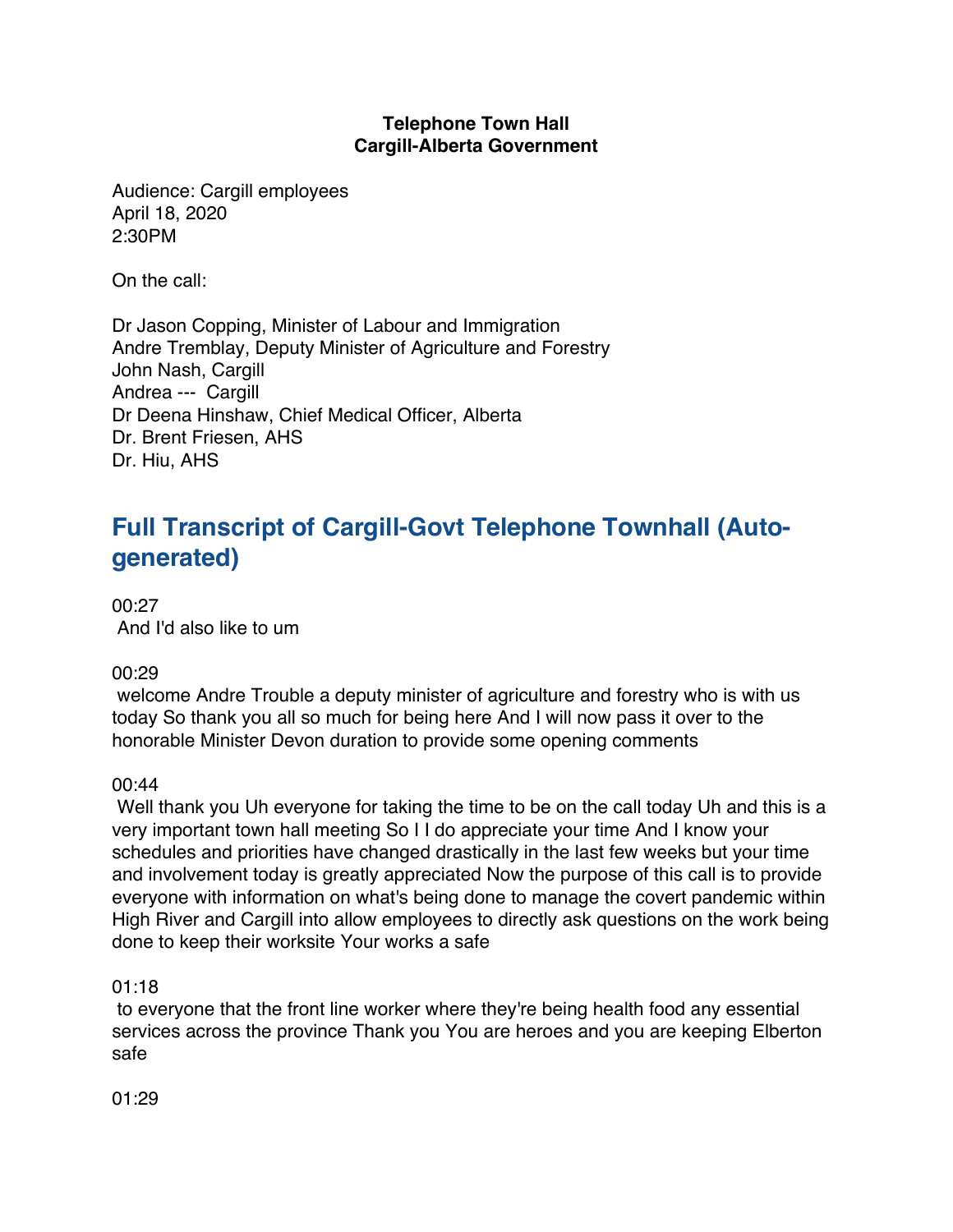Your continued work is crucial to insure all burns and Canadians have a steady consistent supply of beef on store shelves during this pandemic Having said that your health and safety is a critical priority to the government of Albert Up and Alberta Health Services we are facing extraordinary circumstances with respect to covert 19 Our government is doing everything possible to slow the spread of the pandemic and protect Albertans by continuing to implement aggressive public health measures province wide as a minister responsible for food security and open it up I want to take a moment to share with you what our government along with our partners are doing to insure you can be safe in your work environment and to ensure safe high quality Alberta meat is available to feed out Burton's Canadians and people around the world

# 02:19

Your cardio beef processing facility is a major employer in your area and a significant supplier of beef for Albert and Western Canada

# 02:28

Everyone is susceptible to covert 19 with High river experiencing a relative high number of confirm kopa cases we want you to be confident that we take your and every Albertans health and safety very seriously And you know please that Dr Dean Hinshaw our chief medical officer of health covered as top Doc along with Dr Hugh and Dr Freezing arguing with us today to discuss measures taken already and to directly take questions from you

#### 02:59

Now there has been misinformation floating around and we want you to have the opportunity to hear directly from the experts I want you to know that the Alberta and federal governments are working closely with Cargill worker representatives the town of High River Alberta Health Services and Albert as chief medical officer of health to keep workers safe I miss this local l break of cove in 19

#### 03:23

That's why Albert Agriculture and Forestry has been working with our partners H s and to see if I to protect the health and safety of workers while insuring a stable food supply in Alberta

#### 03:35

Together we established a business resumption protocol for provincially or federally licensed food processing facilities You know berda This protocol formalizes the cooperated approach used among the organizations to streamline the process while outlining the roles and responsibilities of a culture and 43 h s n c f i As we work to keep our food supply strong Now this work started over three weeks ago How many meats north of Calgary had a early case of Kobe in 19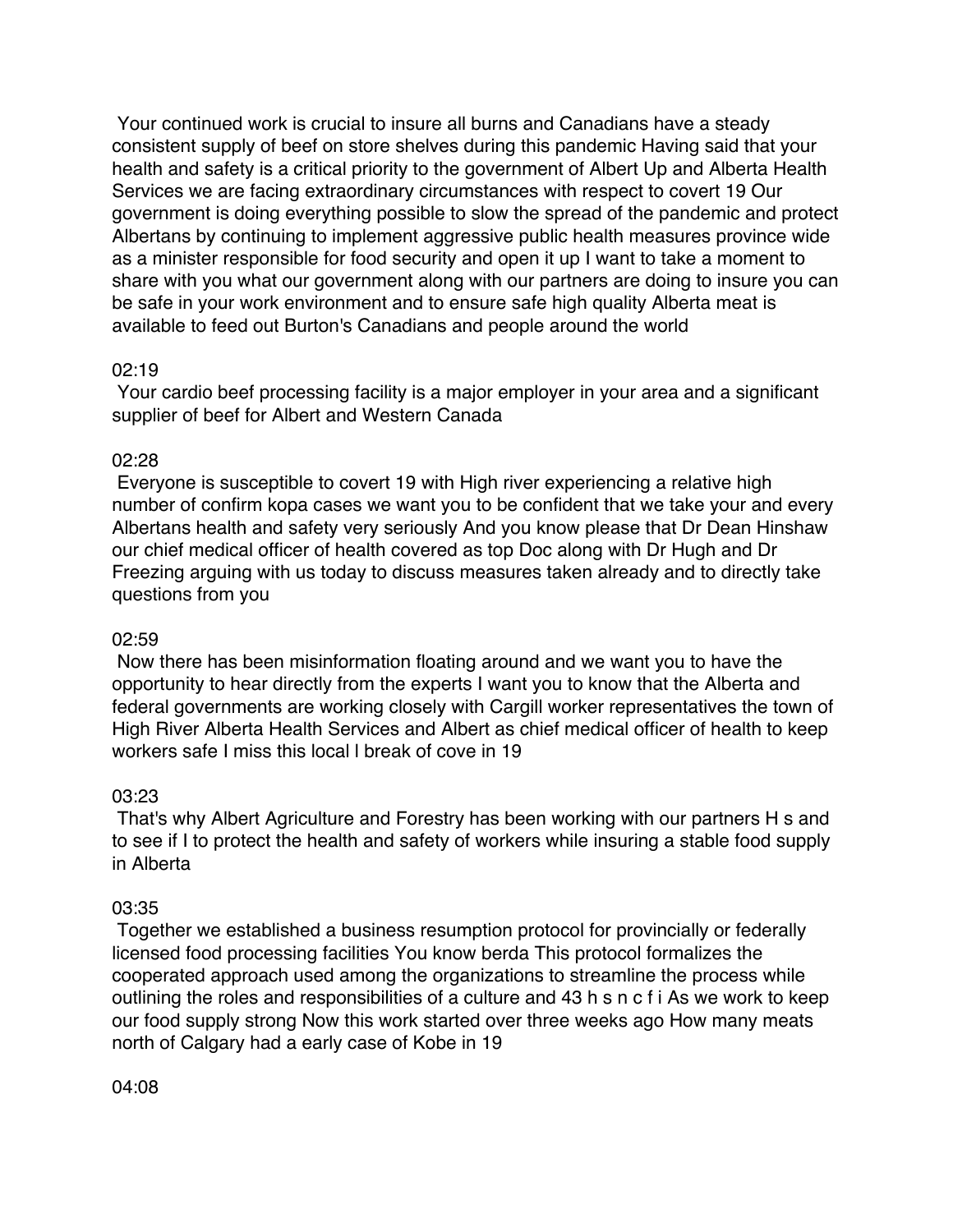and from that day we have Obviously we're concerned about worker safety and developed this protocol over three weeks ago and we were concerned about worker safety then and we will be tomorrow

# 04:20

C f I now is using it in other provinces and is linking to other provincial health authorities to develop their own business Resumption Protocol 's However Albert it was the first

# 04:32

The protocol is designed to further protect the health and safety of employees and the public by minimizing disruptions in the food supply and insurance operations can safely resumed as quickly as possible I am confident that cargo has taken all appropriate measures and has fully cooperated with Alberta Health Services to ensure the health and safety of stuff And I will look to my fellow colleagues here today to speak to that in more detail However insured everything that needs to be done both to keep people safe and the food supply maintained is being done

# 05:06

to you and everyone working at Cargill today who are still hard at work I want you to know you are providing an essential service too well Burtons and that we are all very appreciative of what you do

### $05:17$

I thank you for keeping Albert instead and their food supply chain strong during this global covert pandemic

#### 05:24

Thank you I'd like to introduce my colleague Jason Copy Minister of Labor and Immigration to say a few words And afterwards we will hear from Dr Deana Hinshaw Albertus Chief Medical officer of health and finally management from cargo

#### 05:40

Thank you Minister Situation Just a reminder to press star three to get your questions into the cue Go ahead Minister Copy when you're ready

#### 05:48

Thank you And hello everyone And thanks for taking the time out of your day to join us for the something

05:57 getting

05:58 everyone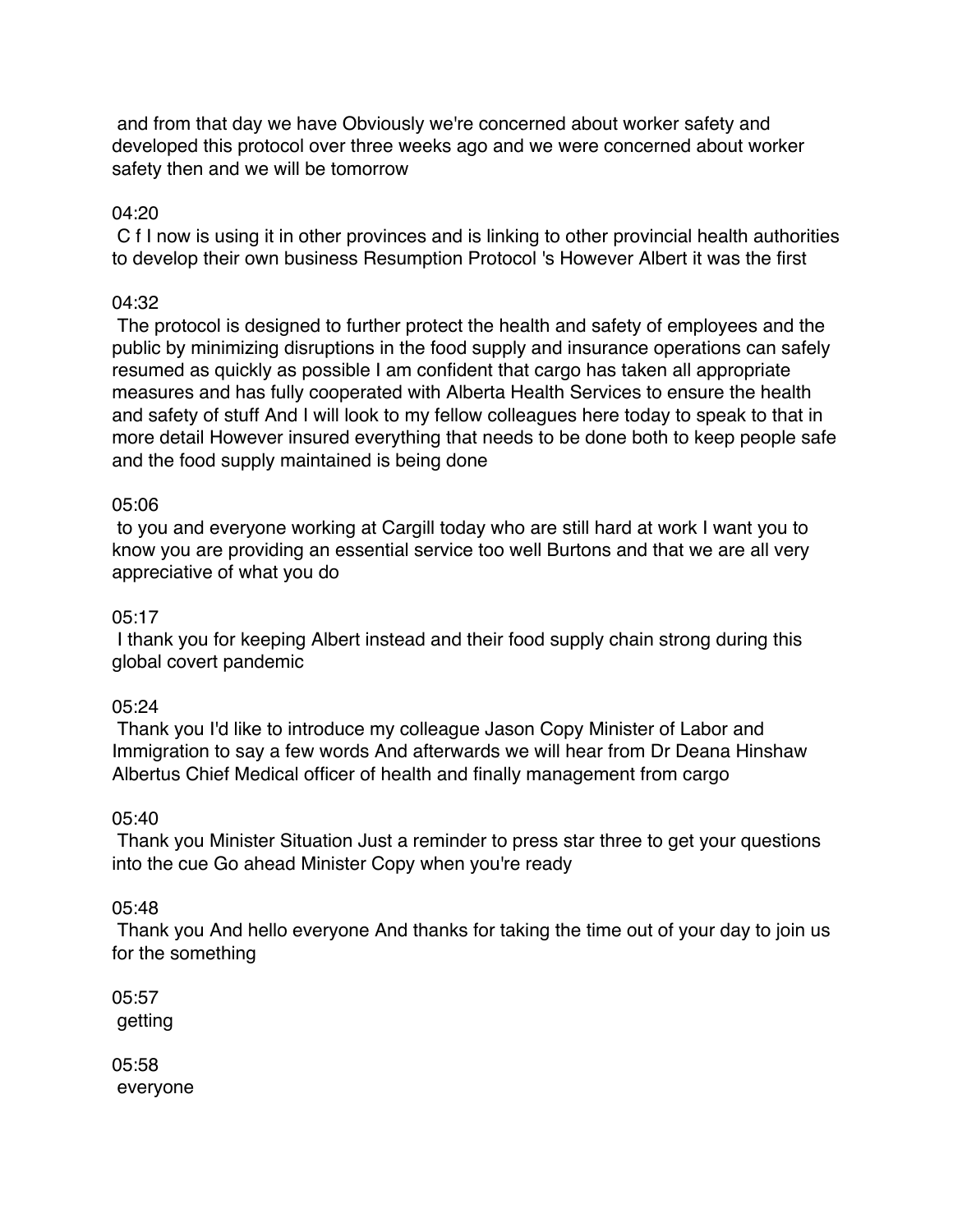# 06:00

This call is to communicate what's being done to manages pandemic

# 06:04

in the community and at the work site as well as answer questions that you may have

# 06:09

But I want to speak to you about today Is the about the work being done by my department from a health and safety standpoint

# 06:15

I know these are challenging times and I want you to know that our government is doing everything we can to help over True with this pandemic

# 06:23

we're going through and unprecedented in time and I want you to know that you were all the central and extremely important to helping a Burton's true this public health crisis

# 06:32

But most of all your health and safety is important and we want to ensure that you were aware of the steps being taken to keep you healthy

# 06:40

As you'll hear through our session Occupational health and safety I'll buy the health Services and the Canadian Food Inspection Agency are taking steps to protect to while at work

# 06:50

I want you to know that complaints received by my department are taking seriously and inspected by occupational health and safety

# 06:58

I received a letter regarding worker safety concerns at your plant last week and we treated this as a formal complaint

# 07:05

an occupational health and safety officer conducting inspection of the plant I found that the employer is taking the reasonable steps to ensure the health and safety and welfare of employees at the site as well as those in the vicinity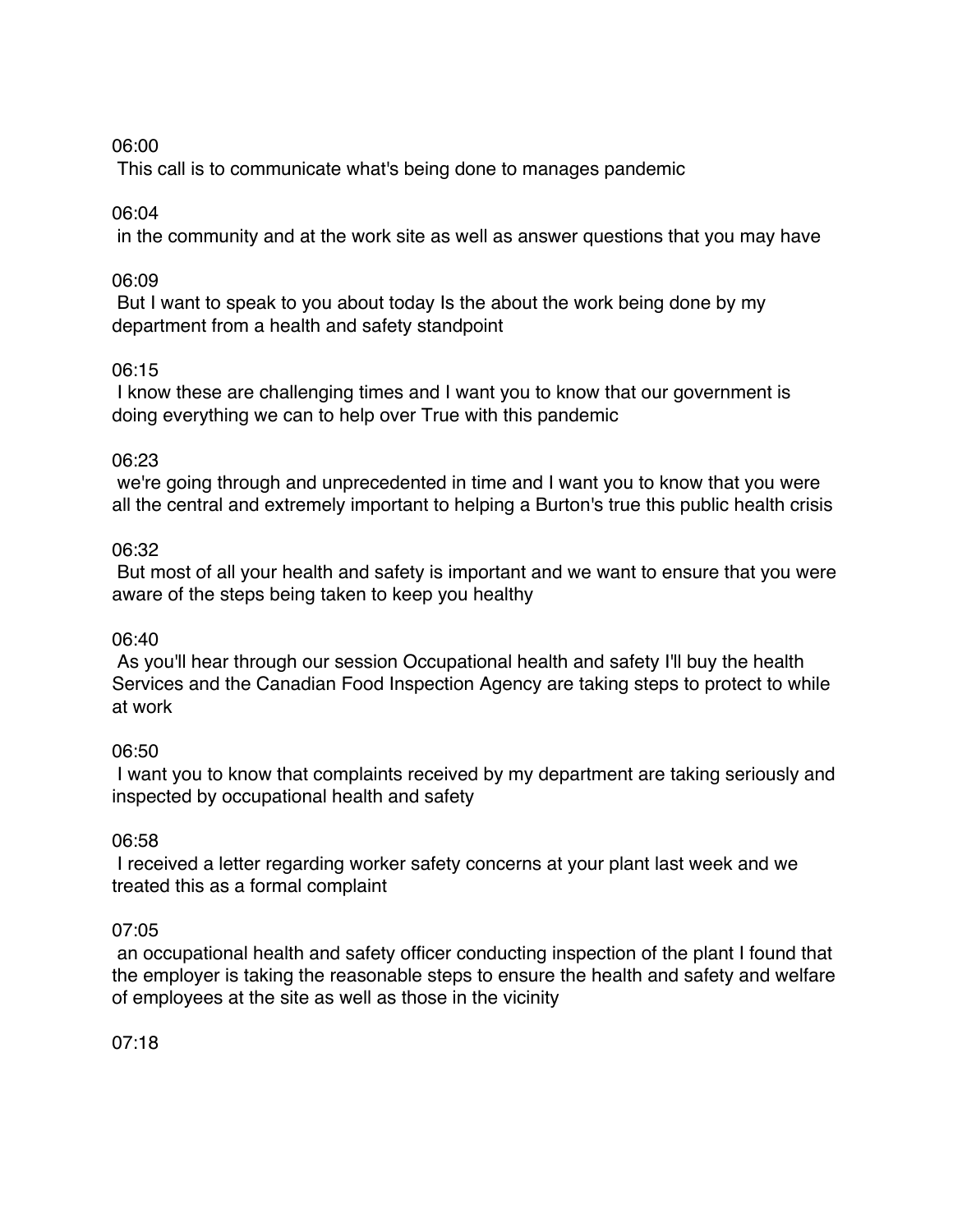At the time of the inspection the company had implemented a number of safety measures including temperature testing enhanced cleaning and sanitizing prohibiting visitors

# 07:28

adopting physical distancing where possible and installing plastic dividers as well as offering staggered breaks and shipped electability

# 07:36

These plans and processes are in place to ensure safe operation and be processing plants like yours And to protect Hubbard is food supply chain

# 07:45

And to insure that these measures are followed my department will continue to effect inspections when complaints are made

# 07:51

and we'll make adjustments consistent with the advice from a bird is chief medical officer

# 07:56

When necessary to insure Albertus work firs is protected healthy and see

08:03

As I said before our government and my ministry takes workplace health

08:06

and sit and safety very seriously

08:09

Keeping Albertans healthy is our top priority as well as continuing to deliver critical service Robert

# 08:15

we are confident in the process and controls in place where minimize the risk

# 08:19

and help ensure the safety of employees

# 08:22

The once again thank you for all the work that you do and thank you for taking the time out of your Saturday to join us And I would like to turn it over to Dr Insured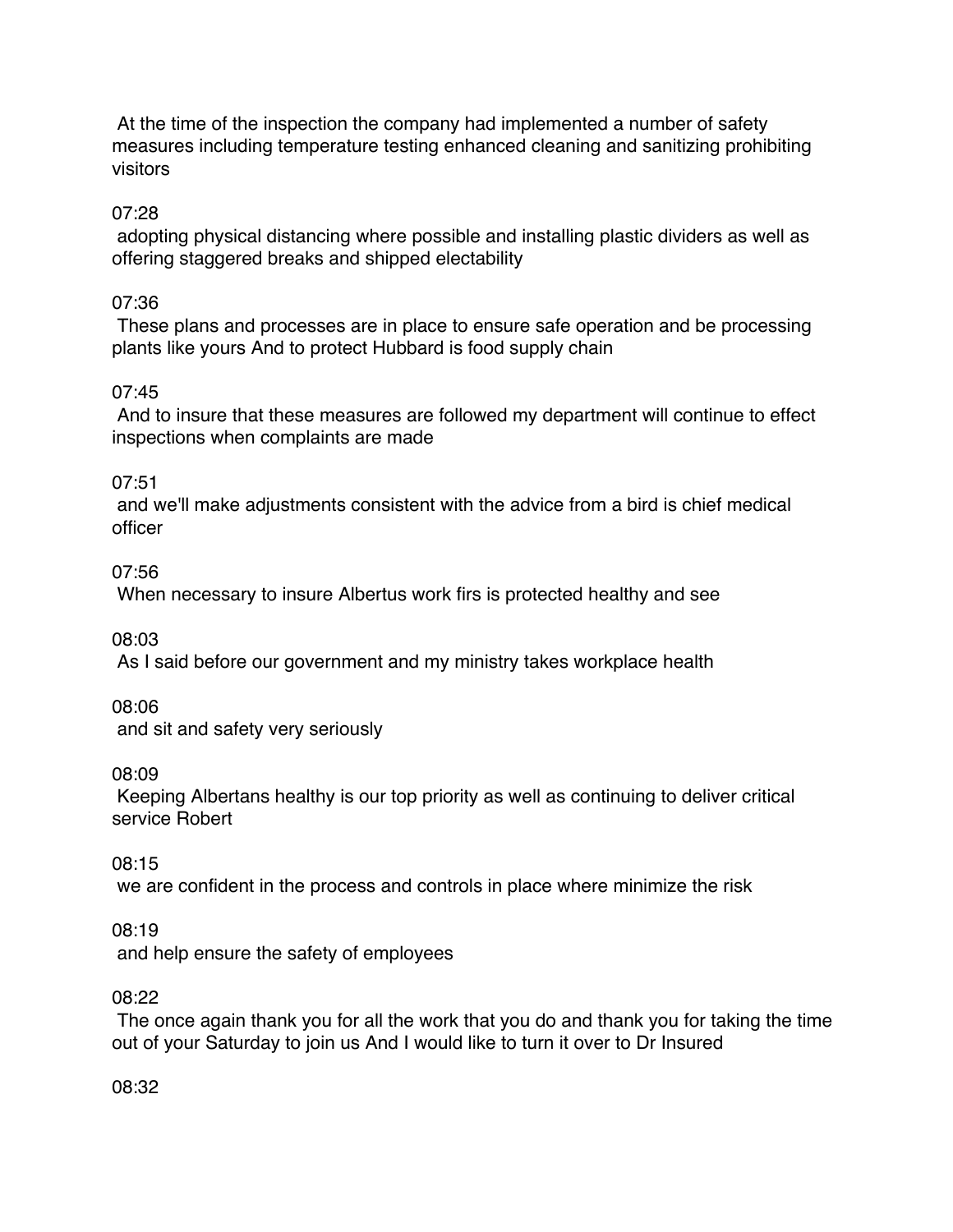Thank you Minister copying and just a reminder to press star three to get your questions into the Q Go ahead Dr Angela

08:41 thank you

# 08:41

very much and thank you for the opportunity to be part of this town hall today I want to take a quick moment uh to introduce my colleagues doctors Yahoo and Dr Brent Freezing They are Alberta Health Services Medical officers of health who work in the Calgary Zone And they're joining us over the phone to help answer questions that you might have They're leading the local outbreak response to the situation

# 09:02

I really trust my local colleagues and their expertise and we have to work together across the province to control the spread of Kogut 19 So my local medical officer of health colleagues or the arms and legs on the grounds of Public health Response

# 09:15

Alberta Health Services has put together a dedicated outbreak response team to address the so break and try to prevent further infections at any locations where transmission is occurring And doctor who and Dr Freezing are the leads of this team

09:28

Let me first

# 09:29

say that I know there is a lot of concern in the communities where you live and work about the outbreak linked to the high river Cargill plants I'm taking the situation very seriously

# 09:39

As you know As of yesterday there were 358 cases linked to this outbreak That's not just in the plant but involving multiple connected households

#### 09:49 some of these

# 09:49

households or in surrounding communities such as Calgary and okay jokes and the information that I've received with respect to the outbreak Investigations suggest that cases are primarily linked to spread and have sold at this time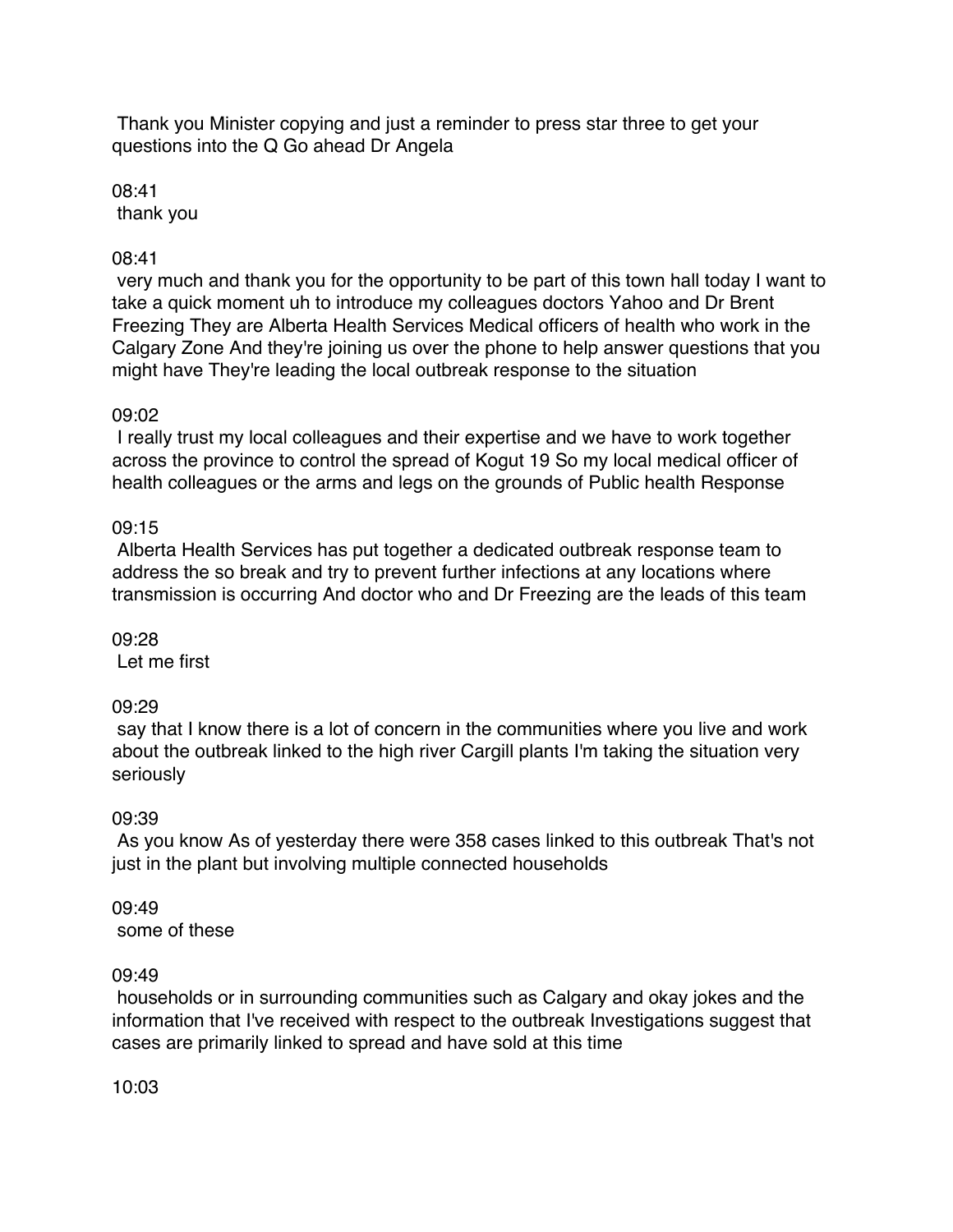# As you may know covered

# 10:05

19 is a very challenging infection to control because the early sicknesses so mild making it easy to spread from person to person In that stage of course as you also know some people then go on to have severe illness which is what we want to avoid and why we were working so hard to prevent the spread

# 10:23

in public health Our primary job is to protect the public from health risks including infection

# 10:29

Actions to prevent that spread need to happen anywhere There is risk including in homes vehicles and workplaces

# 10:37

Well there has been a lot of effort focused on preventing spread of infection on the work site of Cargill and High River It has become clear that car pooling and household transmission are risk areas that we need to address

#### 10:49

the local public health team is working hard to ensure that all supports that are needed in all settings are put in place to prevent risk to people in all of those settings

#### 10:59

In addition because we know that in some cases virusspread can happen before symptoms start we're going to be offering testing to all workers whether or not they have symptoms as a voluntary additional measure to detect infection

#### 11:14

I also want to take this opportunity to reiterate that we all have a responsibility to prevent the spread of infection

11:21 This includes employers

#### 11:23

It includes employees and all members of the public and all the settings that we work live and playing

#### 11:29

We can prevent further spread by working together and continuing to follow public health guidance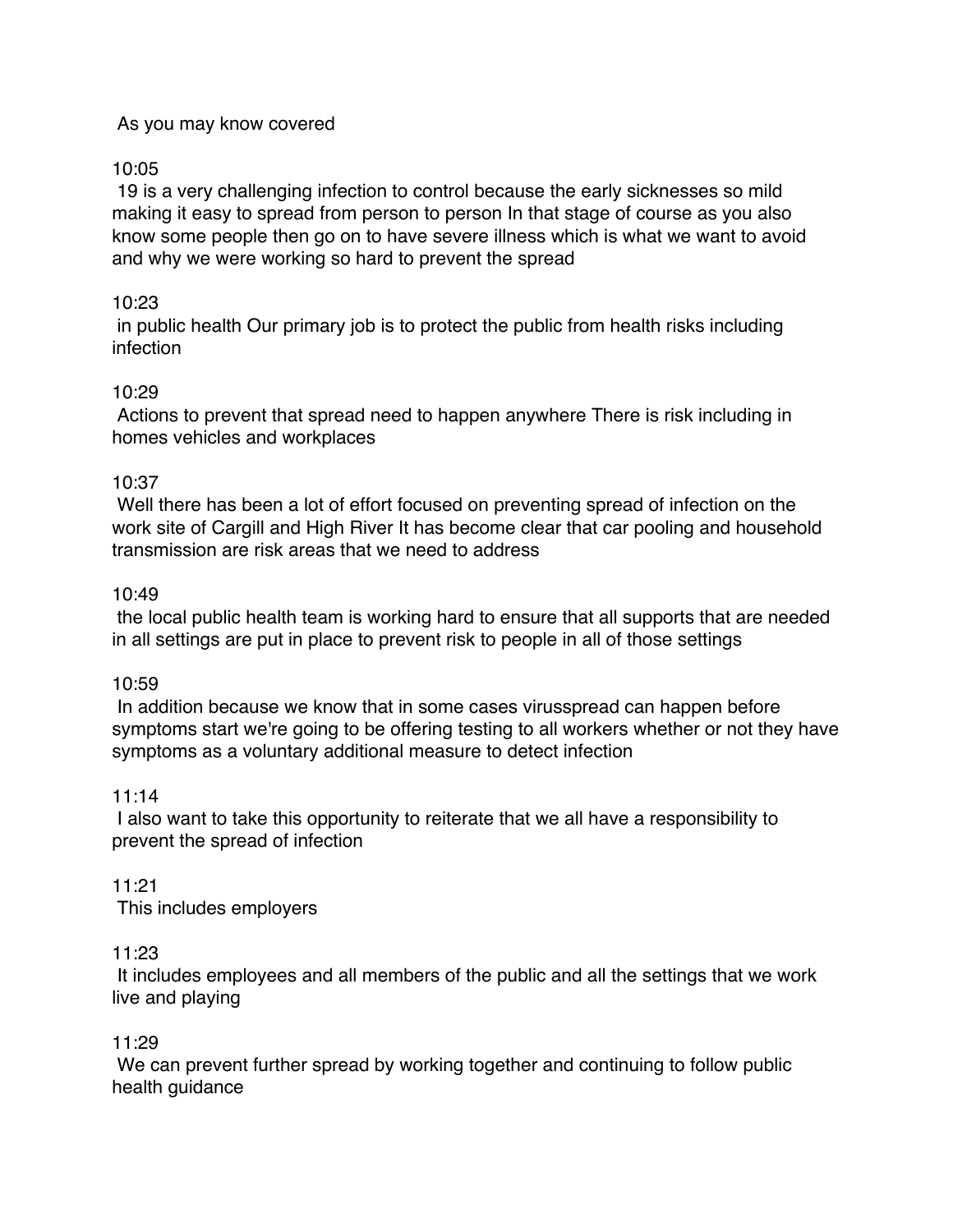# 11:34

And if any of us experience any symptoms of coded 19 including fever cough runny nose sore throat or shortness of breath we must self isolate immediately

# 11:45

and complete an online self self assessment to be referred to an appointment for testing

# 11:51

I want to thank you

# 11:52

again for joining this call I'm really happy to be here and happy to take any of your questions

# 11:59

Thank you very much Dr Intra and a reminder to press Star three to get your questions into the Q I would now like to ask John Nash to go ahead and provide some opening remarks from cargo

# 12:12

Good afternoon everyone And and thank you very much for the opportunity to speak with you today uh to start out I guess I would just like to say how grateful I am to uh all of our people who work so hard

#### 12:24

every single day to put food on on tables for for 100 Canadians Um the work that you do is so important and so appreciated on many many levels I'd also like to share my appreciation for the community of Five River Uh and the province of Alberta we've had a long standing relationship Uh and I certainly appreciate all the help that you provided us Uh as we work through this really challenging situation

#### 12:50

um I also like to thank the union for the work that they do um in partnership with us to take care of our people and have a thriving business Um we have a long relationship and I certainly appreciate that

#### 13:02

um obviously the the community of of High River is especially hard hit at this point and and my heart goes out to all the people in the community who have been impacted by this really really terrible um outbreak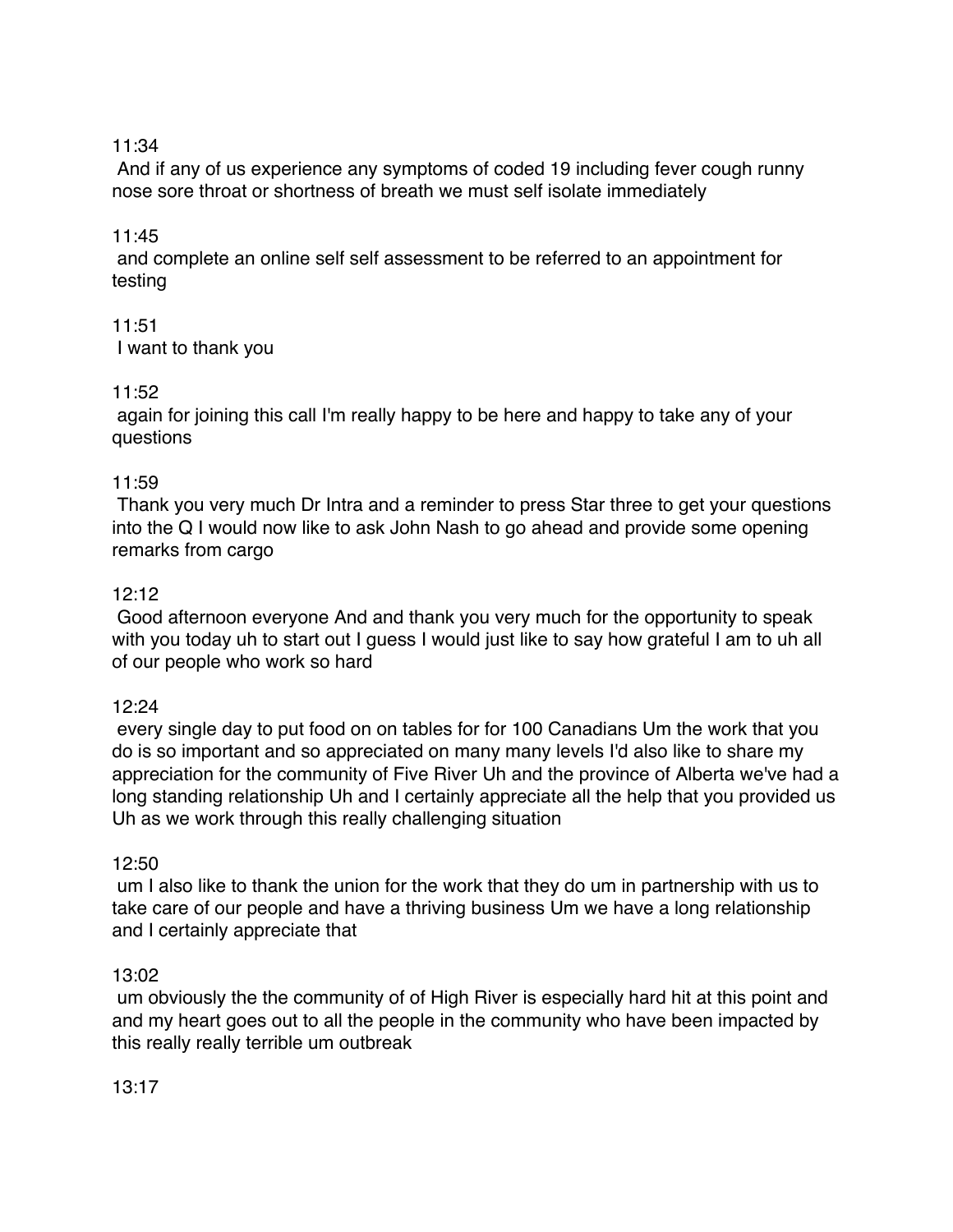Um please know that we were doing everything we can possibly do to keep our people safe a while providing wholesome food at the Canadians Um the health and safety of our people is always the first priority of in our business

# 13:31

Ah you've heard about the many different ah processes that we've put into place um to help insure your health and safety And certainly I'm willing to answer any questions I can about those today Um but the most important message I think that I want to make sure that you know and is that we absolutely will not operate the facility if we cannot do it safely or if we cannot meet the food safety quality standards that we have in place uh we will never sacrifice the well being of our people uh to do that Um So thank you very much for taking the time out of your day for this discussion Um and I would uh now love to turn it over to my colleague

# 14:12

Andrea

14:14 Lutece for her comments

# 14:18

Thank you very much John and a reminder to press star three to get your questions into the cue Go ahead Andrea When you're ready

# 14:25

**Thanks** 

# 14:26

I am absolutely on B E quality and regulars former manager Hard however um as a lot of them I know me I worked cargo for the last five years and that's the majority of my life living in salary So this is a home It affected my coworker my neighbor and my family

# 14:47

I'm I'm certainly It's a challenging time for all of us to deal with

# 14:51

with my job in G Every day that it comes to work different challenges at the plant said I'm sure a lot of your where

# 15:00

But see he always has to be my name and my main tires

15:05 It's not a humor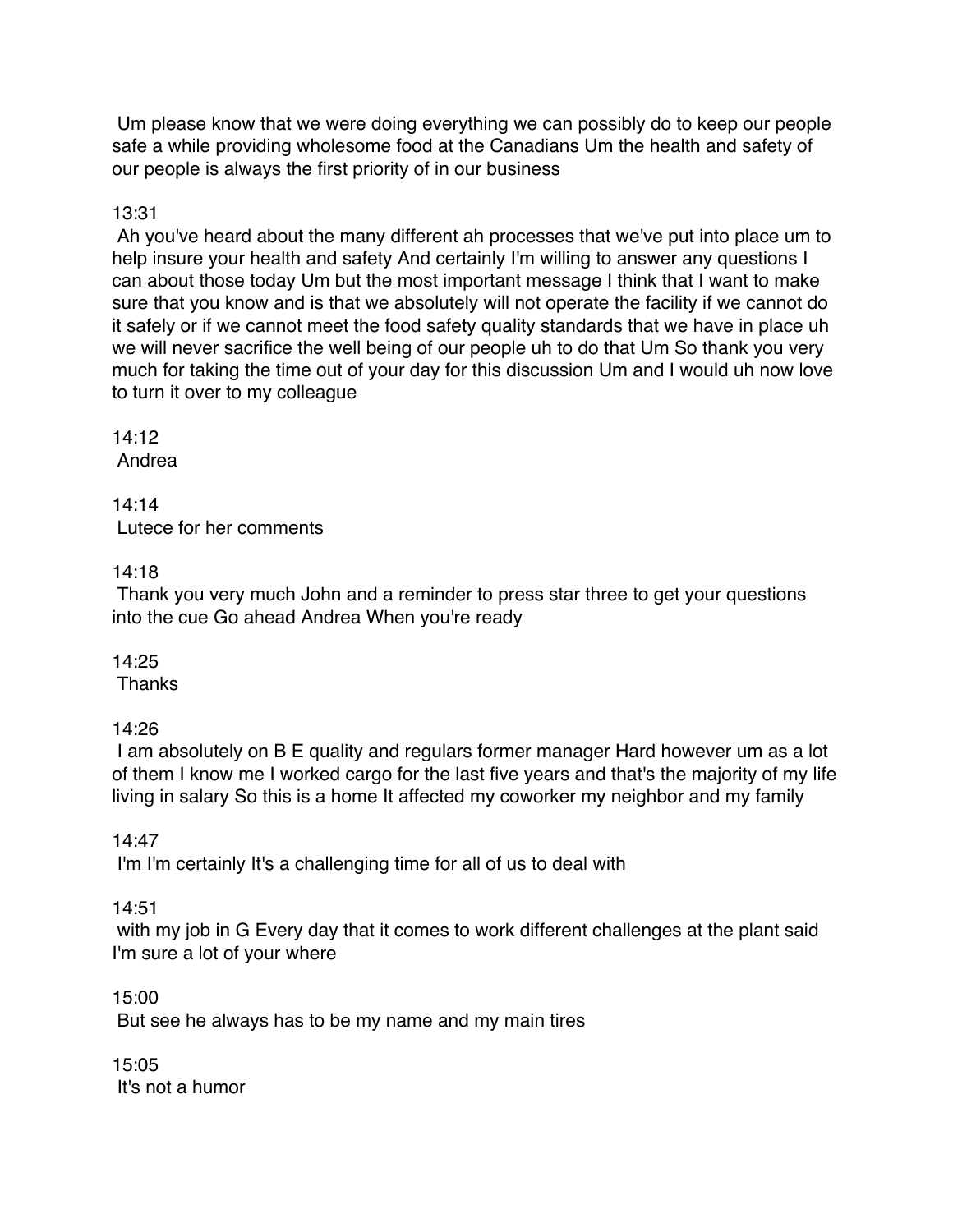15:08 of our top So it the personal safety coworkers

15:12 the safety of

15:13 depend on a problem

15:15 So

15:16 everything that we're doing

15:18

it from unloading cattle for shipping around me

# 15:23

and every single says that we have and a really proud to work at a company that value so highly Um like John Nash said it really our priority is making sure that you have a E for everybody at work All of the individual open for our product

15:41

We're also seeing a lot of uncertainty right now in all the rest of my life

# 15:46

education can really count on being able to purchase food every time they go to the grocery store

15:52

Higher we have Billy I'm sure you can continue to count on do that

15:58

I know that He's very easy to feel like coming to work every day Your job Just something Do you punch in and out and you have Ah

# 16:10

but would you be somewhat more than that Every day you're providing your own family your neighbors

16:17

and for the day that are never knows that can purchase for themselves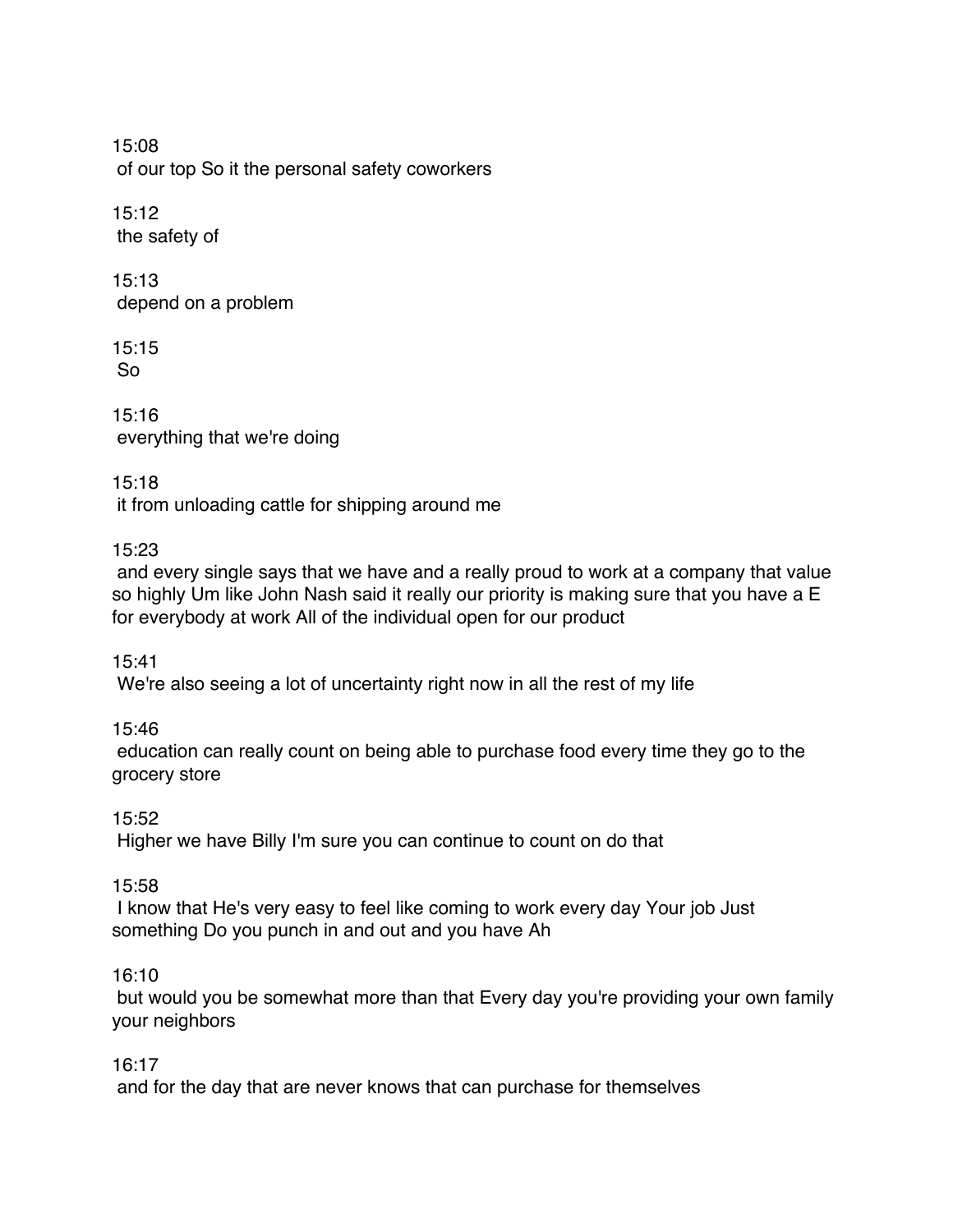16:23 What we're doing is really important critical work people

16:28

myself Personally I've always found Shannon meals gonna really important way for people together

16:34 Weather has been holiday

16:37 family meal after a long day

16:40

on Saturday and plant working multiple Saturdays Um right now at dinner with friends over a time

16:48 around Sure he is providing a lot of great memories

16:53 All it was comfort

16:55

It's a way that I feel unified Ah conversation and sure something tasty with the people I care about

17:02 Find a shared such a positive

17:06 So what we're doing is insurance may still have been on the table job

17:12 they still have to share

17:14

Hey this is so important right now where a lot of us are looking to me in a sense of normalcy at home

17:22

if we weren't able to have another table going to make that even more challenging shuffle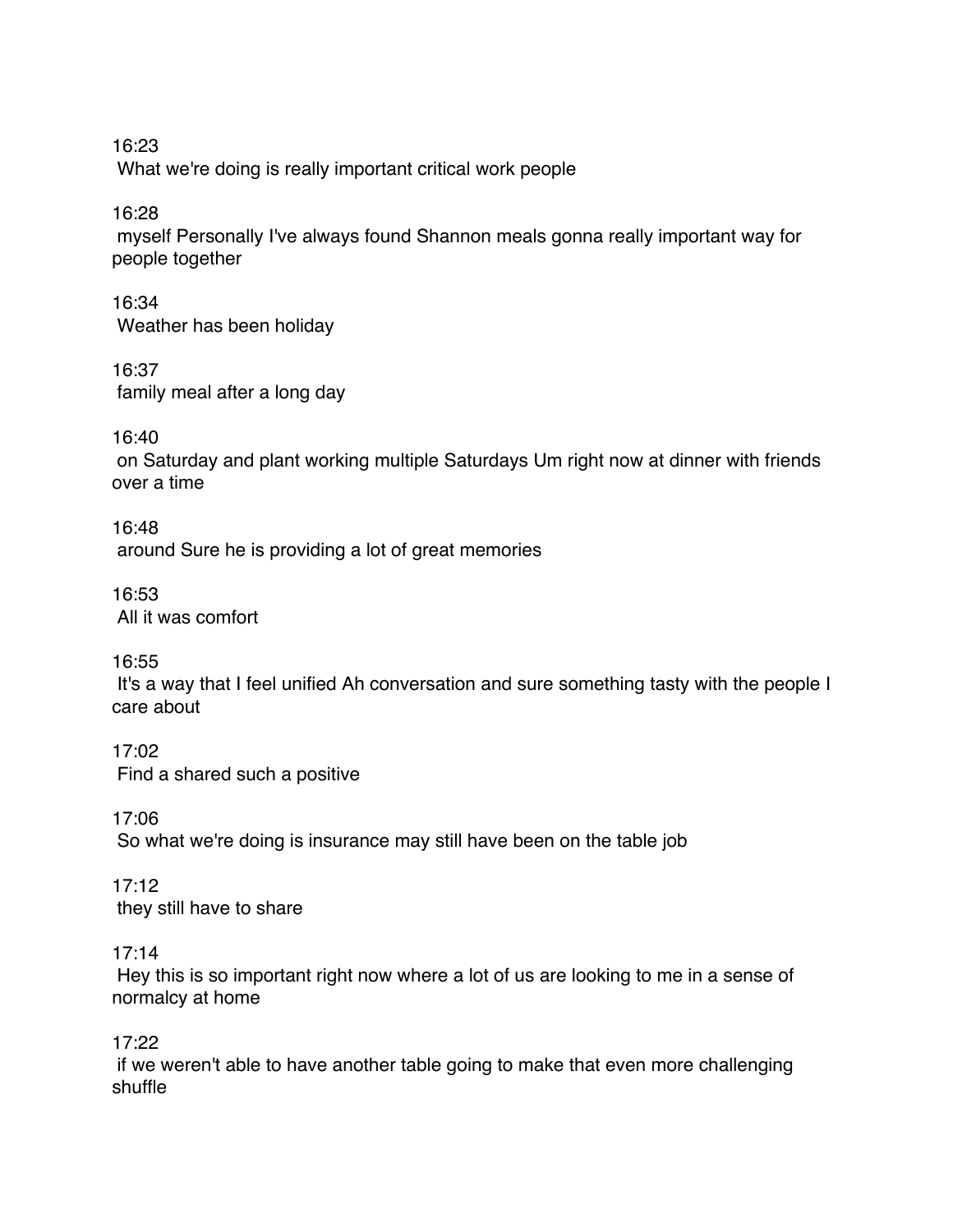# 17:29

with everything going on around at all certain that we have I want to so grateful for all of the forward So they go over all of you that are here or working side by side everything that everyone is doing every day

# 17:45

It's not easy but it's so important

# 17:48

Ah about all of really easy to keep focusing on keeping each other safe our

#### 17:55

and at home and keeping Canadian family base by continuing to provide food that we make out of Philly

# 18:03

So I've done one say thank you or joining it on call from what I need to share my perspective with you guys Um really looking forward to hearing somebody's got questions that come up

# 18:17

Thank you very much Andrew And thank you to all this because you've provided some opening comments and who are here to answer all of your questions A reminder to please press star three to get your questions into the Q And with that we are going to start our lives Uh Q n A And the first question we have is from Chin And this is a question from Dr Hinshaw and this is lives to go head Shan when you're ready

#### 18:40

Hi Uh my name is Jen Uh my question is ah as I know so much Employees have already causes that

#### 18:49

So uh my question is is the the common of copy apart

# 18:55

I kn ju

# 18:57

Elvis their situation So I I mean ah he does this guy the okay to place Bill that uh temporarily off or something

19:11 Go ahead Doctor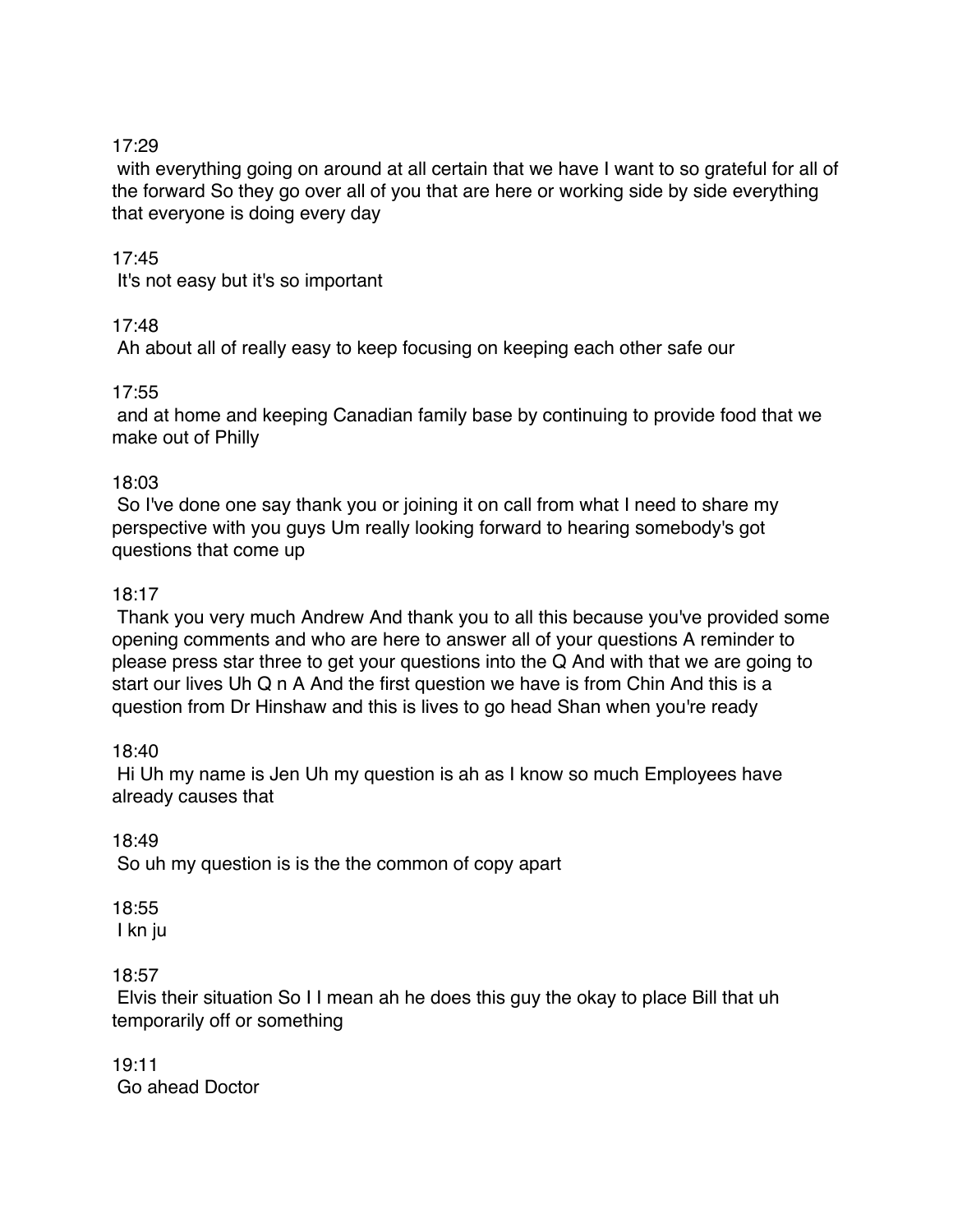### 19:13

So thanks And um so it sounds like there's maybe a couple of parts to that question If I understand correctly meant one is maybe what are we doing to help people who are infected with the virus who for their their health supports But it sounds like maybe there's a second question about what we're doing to help people from a income Um and finance perspective as well So I'll take that first part of the question with respect to health side Uh and with ah any new diagnosis And somebody does have covert 19 and they have a positive lab test a public health teams do reach out to them and make sure that they have all the information they need about ah what's expected of them how to stay safe how to prevent spreads to others And in addition to that there is I could questions about whether or not they've been in close contact with people uh and making sure that there's a way of connecting with those people so that they know that they've been exposed and can safely isolate as well

# 20:13

then with respect to the care of that person Most people who get infected and have covered 19 have a relatively mild illness that uh can be people can stay home and and recover from it without meeting medical care Uh but we do have a system in place where if someone um does needs more care than we have someone reaching out to people who have infection

### 20:38

every couple of days just to check in see how they're doing and make sure that they're still doing okay If they do need additional care then they can be referred for that There's also a research study that just started in the province last week So anyone who is diagnosed with Covert 19 has an opportunity to be on medication for covert 19 And so when someone's diagnose when they find out about that then they're asked if they're interested in participating in this medication study Uh and if they're interested then they would be put in touch with the researchers uh to be um made uh to have the medication made available to them and then with respect to the financial supports I'm not sure if that some question that ah one of the other ministers on the line might answer I I know in general terms that there are financial supports available Ah but I'll maybe

#### 21:34

to see if if we don't have the details on that we can certainly get back to you afterwards because that might be more question for community and social services So uh all I can say is there absolutely are supports available and the details of how to apply We can make available after the

21:50 call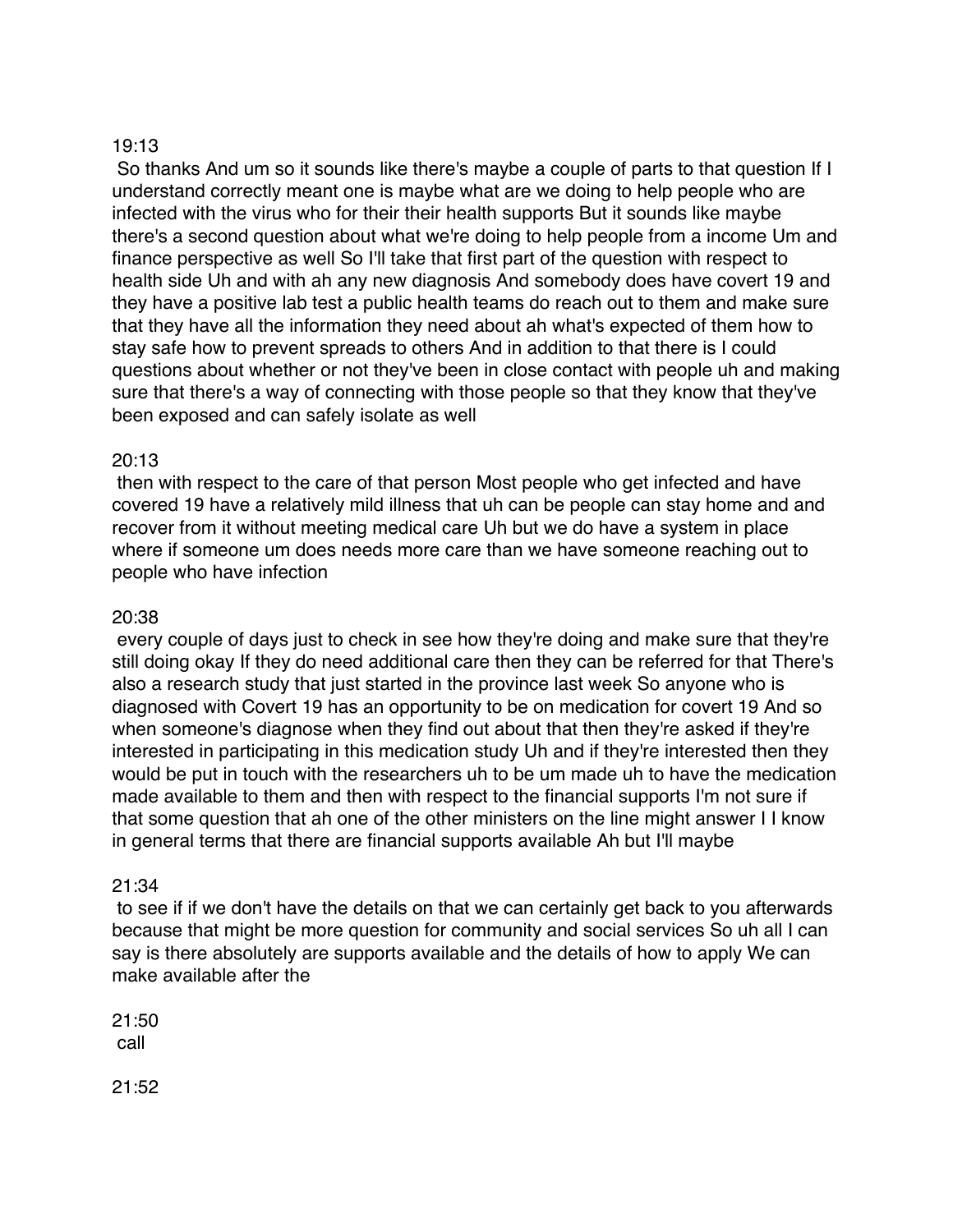# Thank you Dr Hang on

21:55

Sorry Go ahead talking

21:56

I can tell you that we we absolutely uh offer 80 hours of of code would pay for anyone who was impacted by this

22:07

Thank you John Uh the next question is from Cindy And this is a question for John with cargo Um how is office staff safety being handled

 $22.17$ Go ahead John

22:20

Yeah Thank you for the question Yeah Office staff state be certainly we we're We're doing all the same controls in our offices as we are uh in in the plants I mean it was really important that we are uh working through enhanced screening Uh do temperature testing uh social distancing All the same things that we're asking of our plant employees to do Uh we're doing the offices

22:45

Thank you John And thank you Cindy for the question The next question we have is a live question from John And this is a question for Dr Hinshaw Go ahead John When you're ready

22:57 and just a reminder to a new

23:01 good afternoon Can you hear me

23:04 Yes Go ahead John

23:06

Uh my question was regarding clothing There's a lot of talk about the virus being on your

23:11

skin and not touching your face But I was just wondering if clothing actually can harbor the virus as well And whether that should be addressed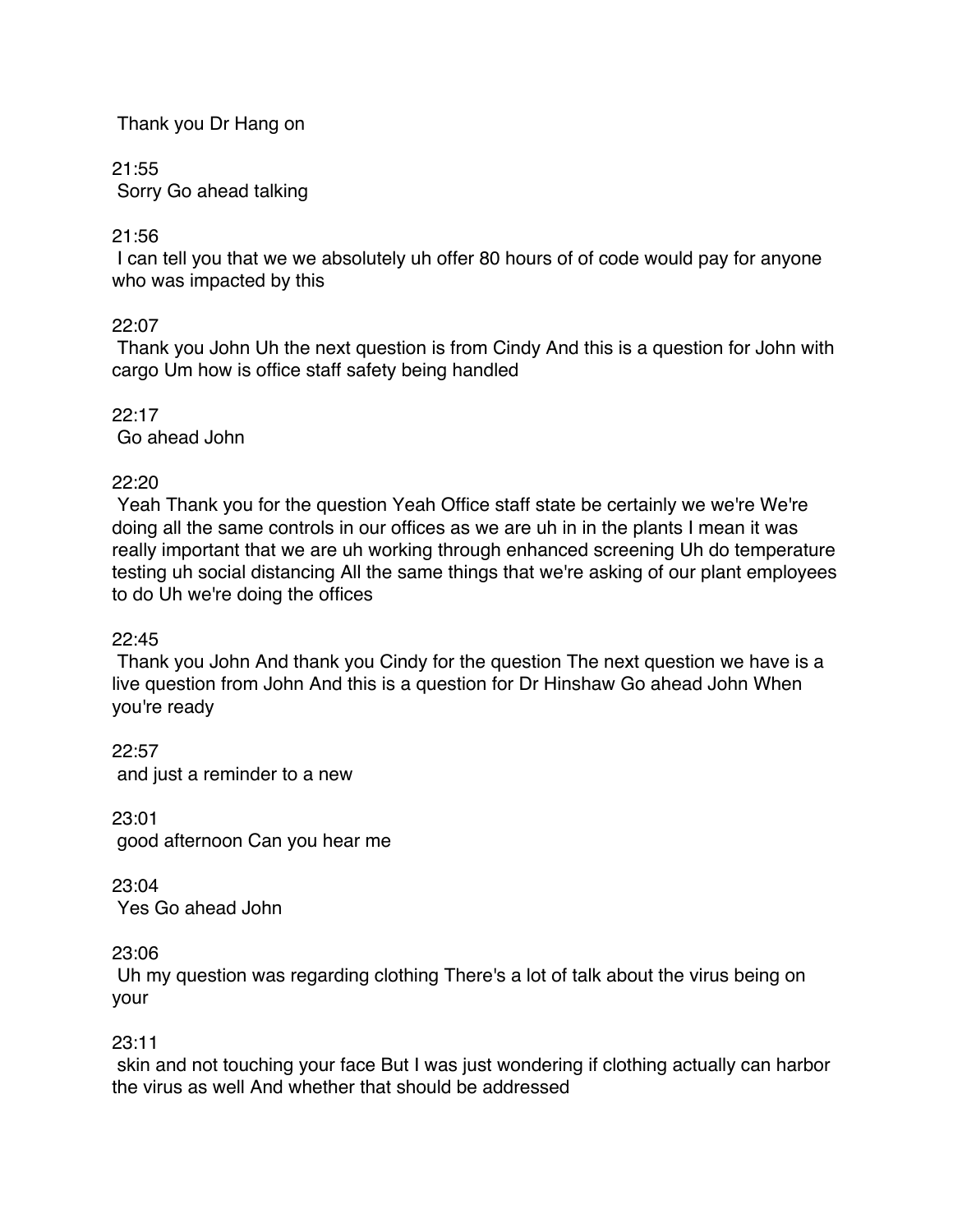#### 23:19

when you basically arrives home after Work day or

# 23:23

um and I just don't want to make sure I get any of my family or anybody around me you know because I'm wearing clothing from work

# 23:32

So good question Uh thanks John It's Dr Hinshaw here so

23:38 we know that's

# 23:39

coverage can survive on different services for different lengths of time And so for example on the surface like cardboard which might be more or less And now I guess to fabric uh can survive for about a day So if you are going home certainly you could change your clothes immediately That that would certainly mitigate any risk of potentially bringing it home But what I do want to emphasize is that I with the measures in place of the plants ago would be that there would be no um virus that's being in the environment at the plant So I think while certainly a risk mitigation measures that anyone could take like if you go shopping or if you uh go to the hardware store if you're out in public where there are other people um coming home and changing clothes after being in that in that other place would be a risk mitigation measure that would insure that there was no virus on clothing Uh but I don't want to give the impression that I think that the work sites in Cargill is a sites that has a lot of virus in the environments I don't believe that to be the case Uh but again I think a certainly a medication measure that anyone could take after leaving the house would be that change of clothing Uh and that would be an additional their protection

# 24:59

Thank you John for your question and a reminder to press star three to get your questions into the Q And the next question we have is also live And it's from Peter And this is a question for Dr Hinshaw Go ahead Peter when you're ready

# 25:12

Good afternoon Um my I guess actually two questions uh one of them is the uh perception that we have been singled out in the six o'clock news from Doc range out yesterday

#### 25:24

and portraying and ever a lot of people believing that we have about 358 cases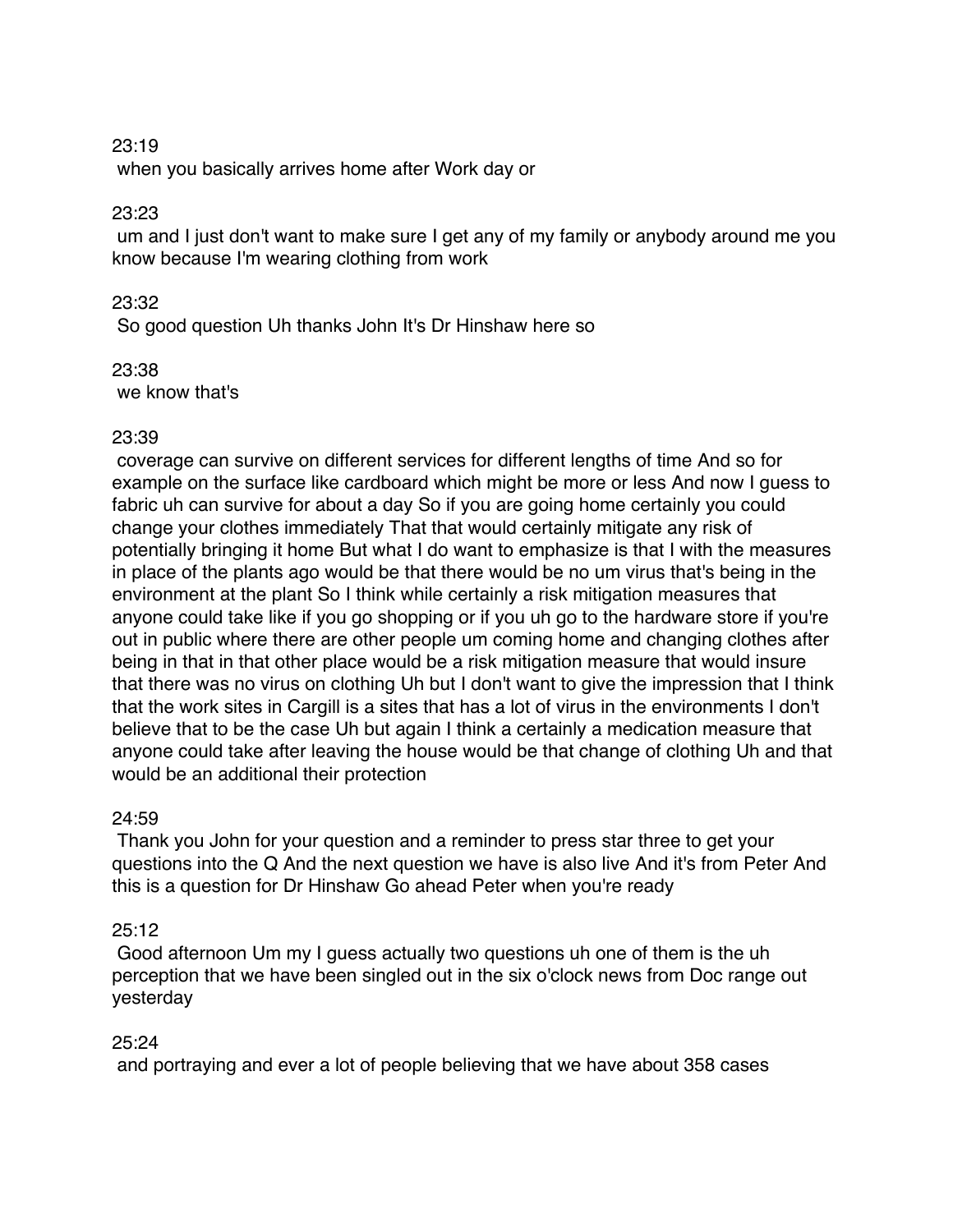#### 25:31

What's your um reply to that And but the second part of that question is what's the real number of uh covert The confirms and the cargo facility is so

#### $25:45$

so on the first

#### 25:46

question I apologize Ah that that number has caused a lot of concern Um what I tried to say in my remarks yesterday but I know that they were not clear because I've heard lots of feedback that that the number that I gave was not understood Um what I tried to say was that that number is the number that's associated with multiple households And so Ah just in terms of of how this outbreak was originally set up uh we were notified at the ministry of of this um cluster of cases that seemed to be links to many household some of which had people working at the Cargill plant some of which had uh people working at different long term care facilities where there were outbreaks of coded Uh and so the decision was made to start up an outbreak Ah investigation that wasn't focused on the Cargill plants but rather focused on these households that had multiple different exposures But that has unfortunately cause some confusion Uh because the numbers than aren't just about Cargill but there about a bigger group of people Uh and so the the 358 number in my remarks yesterday I tried to say this number is about households in Calgary Okay jokes and high river that seemed to have some uh common connection Uh but clearly I did not um do a good job of making that Ah well understood So I will commit on Monday and my media remarks to making that clear

#### 27:21

The second piece about how many cases are actually linked directly to the plants I would look to my colleagues at showing the calories though and so I don't know a doctor who Doctor freezing if you would be able to give us the the number I know that's been work that's underway to pull apart that bigger number to make sure that we have the different components including the specific cargo number

#### 27:45

Talk to your doctor

#### 27:47

Go ahead Talk Talk to who Here Um maybe I'll speak to this uh So um when there were 30 35 cases associated with the entire outbreak other approximately two ended of or so places ah associated with uh people who are employees or contractors The class itself

#### 28:06

um just sort of re emphasize the things that you know has been saying You know I do think that you know right now the uh the risk of transmission from the plants itself Is this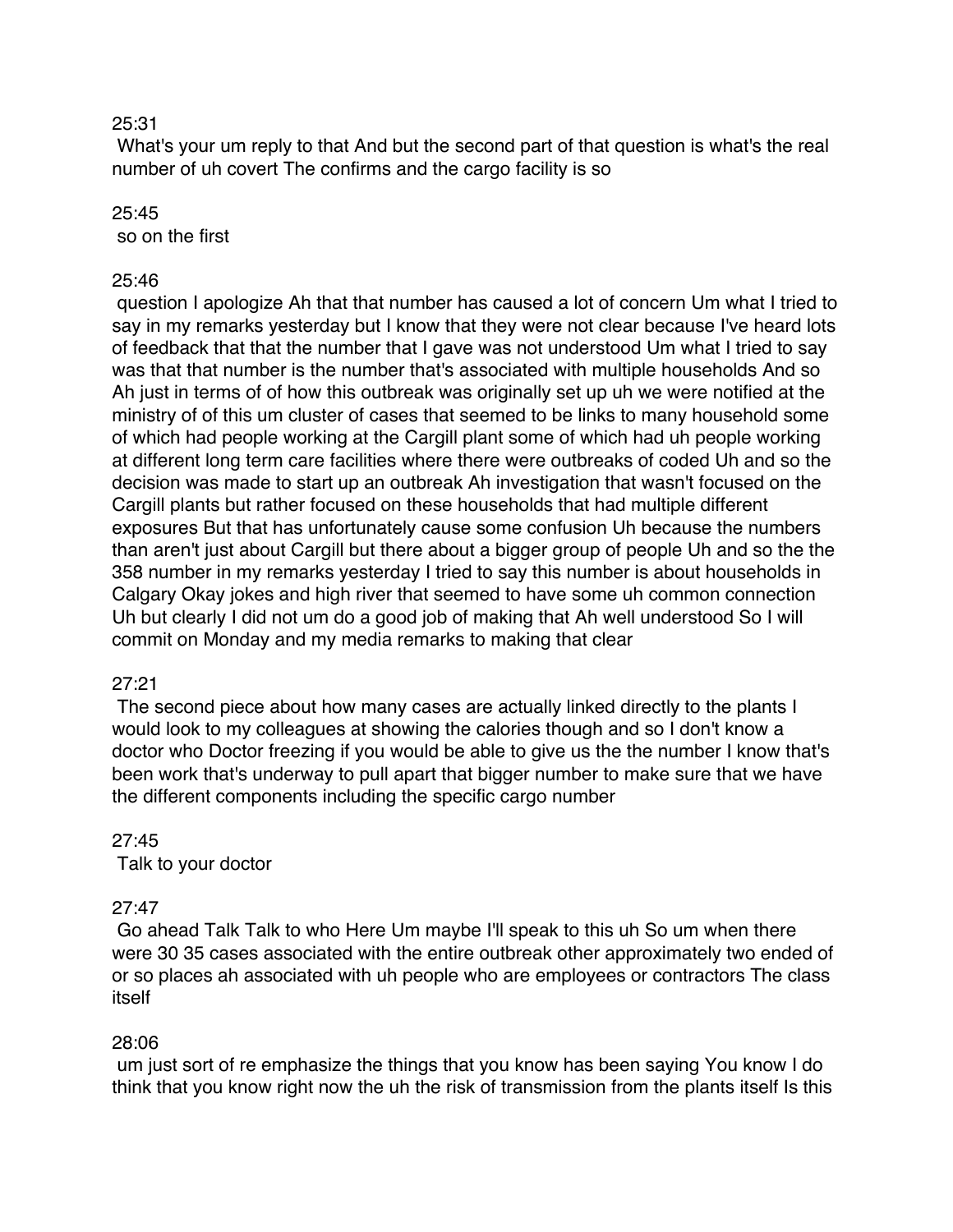fight low Ah you know we do think that you know hard pulling maybe uh still a a source of some risk and so definitely encourage Uh ah You know mitigation measures there And uh you know we're working with the car deal to to get some of those done but yeah the lines terrible was seeing an increasing number of cases is within the household That's where uh a lot of action will be taken very very soon

# 28:37

Thank you

# 28:40

Thank you Dr Who And thank you Peter for your question The next is a red question And this is for a minister copying If circumstances change Does occupational health and safety stay involved Go ahead Minister

# 28:53

Thank you The the short answer is yes Uh guidelines may change over time or directions from the uh doctor in child Chief Medical officer

# 29:00

Ah So and if we receive a uh do complain Ah then we aren't aren't Inspectors will come in and and perform another inspection Uh and and doing all this we ask employees employers and And you need to work together during these challenging times to to work through this

#### 29:20

sinking minister And a reminder to please press star three to get your question into the Q And the next question is a live one as well from John And this is a question for Dr Hinshaw Go ahead John When you're ready

# 29:35

Yeah You know uh I'm calling to question one from differential and one from uh uh sort of John Nash One is from the potential

29:45 definite advice

29:47

Uh we have two kinds of uh imposed TV asymptomatic an asymptomatic one

29:53

Can you show that all employees working cause the rest now that don't have symptoms

29:58

Our uh negative car years You know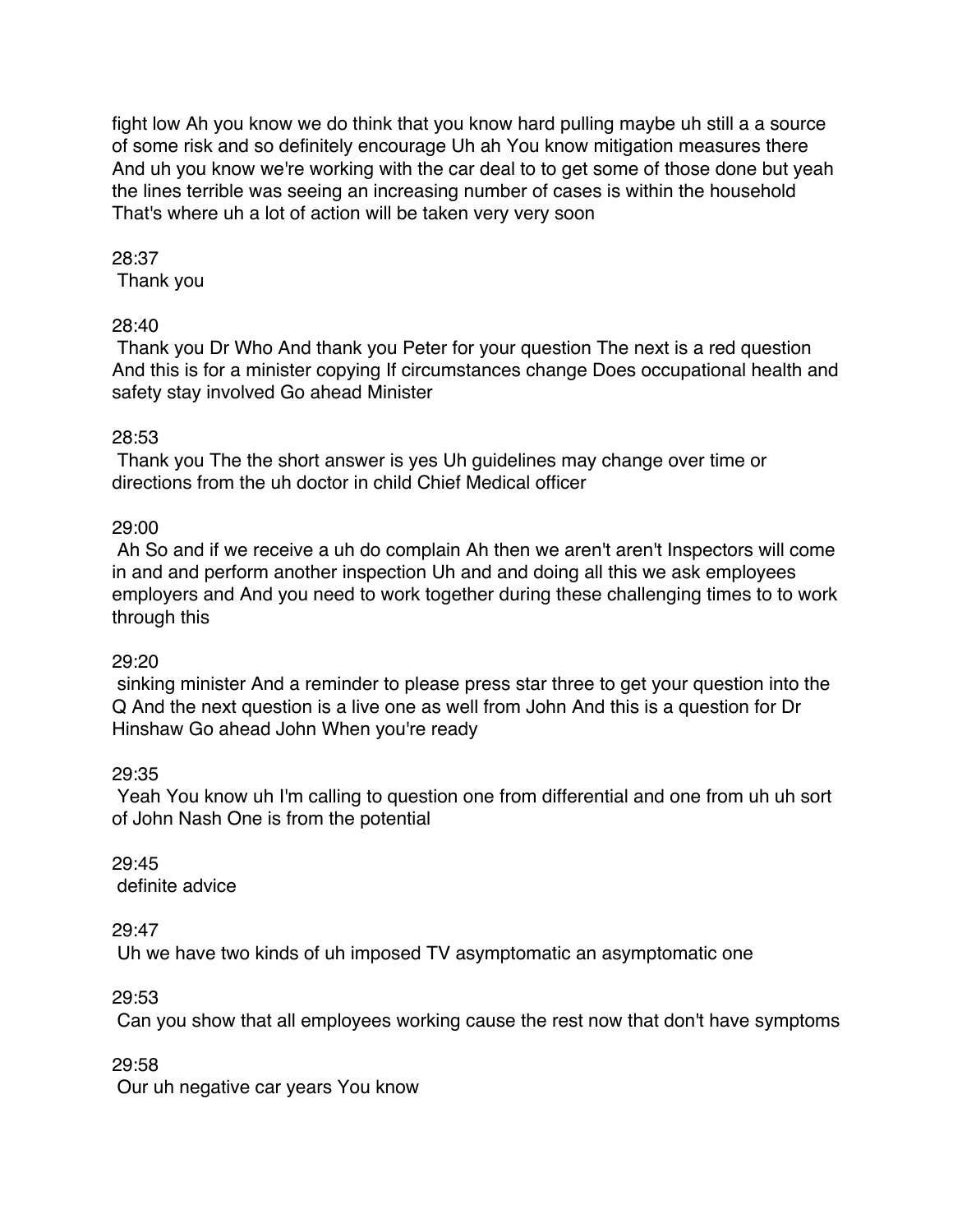30:01 that uh we should That's every employees from carbon

30:05

Ah wonderful e It's It's not just a woman telling me that uh and those who wants to get tested should be tested because we need to be state each and every one of the guys That should be safe So we need to pay our employees from stop to both on if

30:21 that's possible

30:22 Informix for John Nice

30:24 Well what are you going

30:25

to do Because you can call in of a comedy in h R And no one is answering us Drop pose

30:32 call us But we heard nothing from them

30:35 because uh

30:37 most of our employees including me it's working from weekly politically salary

30:42 Oh

30:43 what happened is my wife

30:45

is that the work from six I'm doing now is paid He only received 50 bucks on his salary

30:53 That's all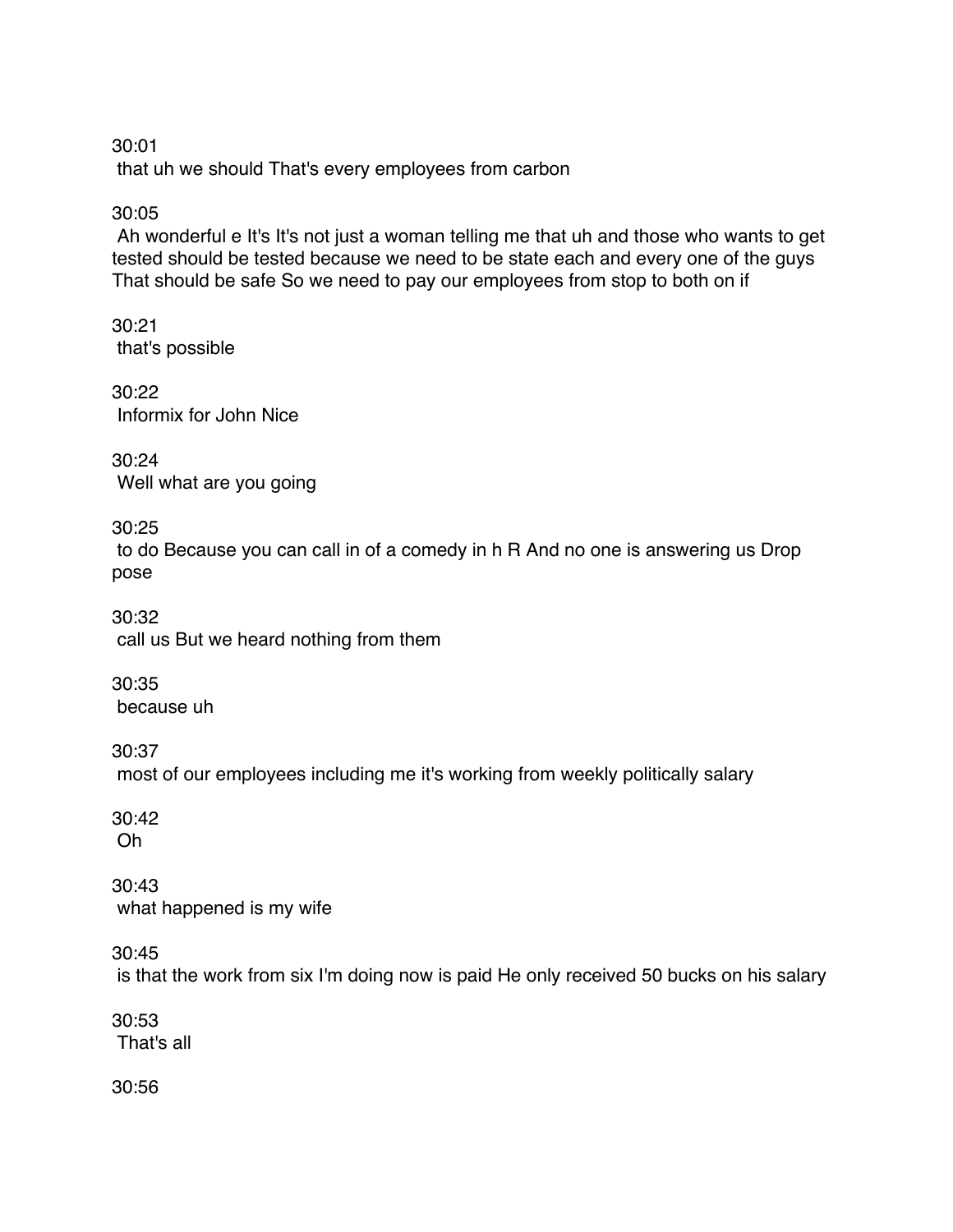Thank you for those questions And I'm going to go first to Dr Hinshaw to ask your first question And then I'll ask John to ask your uh and to your second question and if anyone else is an additional comment

31:07

Thanks

# 31:07

John So uh uh take your points That's uh the testing You know I appreciate that Your advocating for testing of everyone in the plant whether or not they're willing to consent the the challenge that we come in to when we test people who have no symptoms is that the tests that we do will only tell us if that person has the virus at that moment in time detectable in their throws or their nose depending on the type of swap we do

# 31:36

What we know is that if someone is

# 31:38

exposed to the virus it can take up to two weeks for them to get symptoms to get sick from the virus And if they are tested at any given point in that 14 day period Um

# 31:53

even if

# 31:53

they're what we call incubating So they've been exposed and they're going to go on to get sick they could test negative at a certain point Uh and then a few days later they might get sick or they might test positive later on And so the the work that we do to test people who have symptoms is the most important And so the critical control measure in this plans is to make sure that if anyone is sick that they are not on site at the plants that they're staying home Uh and if they do have symptoms we would strongly recommend that they be

# 32:25

tested Even if someone has symptoms though they don't have to

# 32:28

be tested They just have to stay home for 10 days from the start of their symptoms or until their symptoms get better which ever is longer So Ah the the

# 32:38

challenge and the reason why I wouldn't recommend required to testing for everyone in the plant is that the reason for doing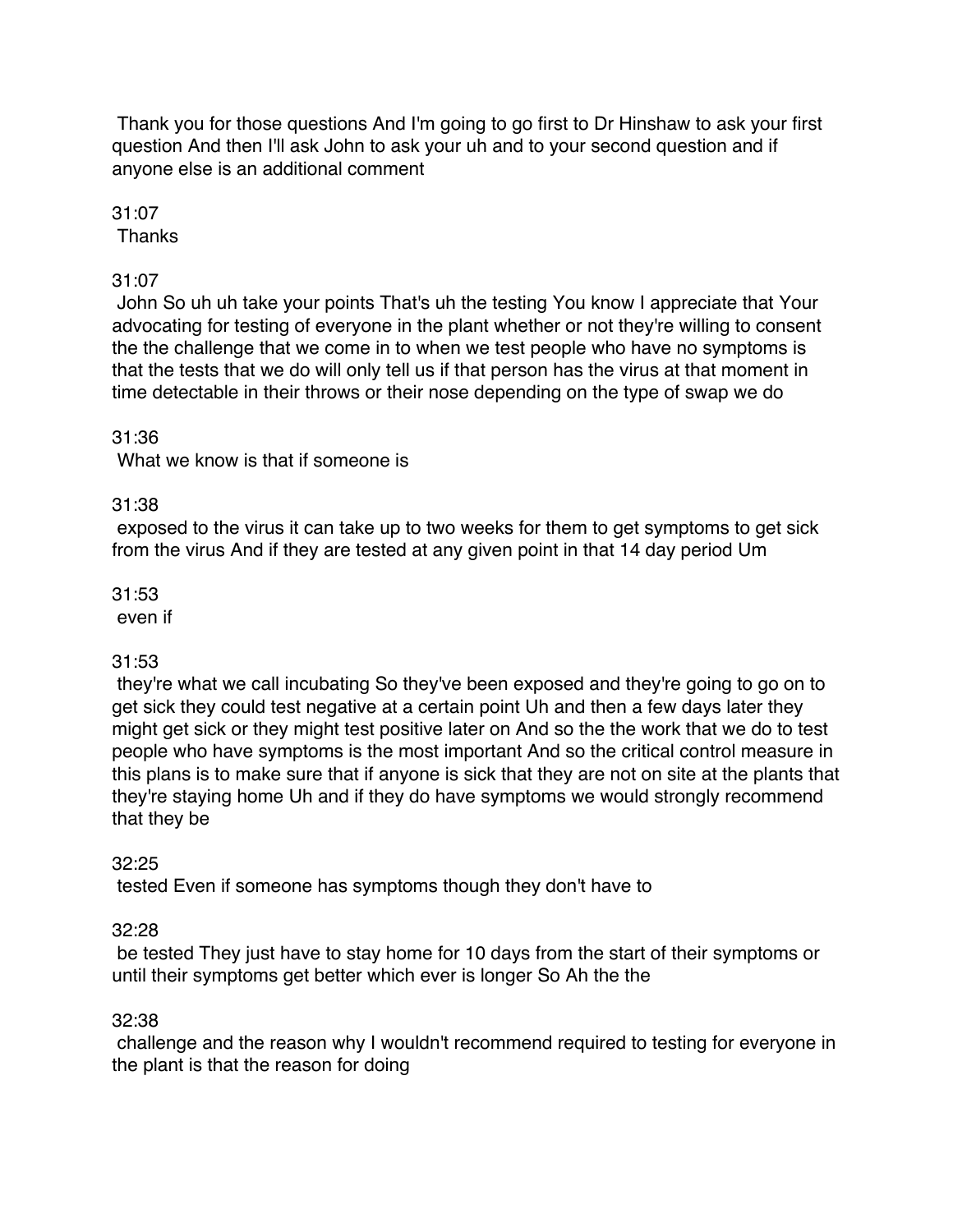#### 32:46

it is to give us a snapshot of what's happening right now on the ground But it's not a guarantee or uh 100%

# 32:56

kind of clearance with a negative test results And so that's why this is just one more addition to all the outbreak measures because the outbreak measures that are in place prevent transmission

# 33:06

And so I again it's It's a bit of a tricky thing because what would be nice as if we had a way to do one test that would tell us for sure whether or not someone was incubating But we don't have that kind of test Unfortunately and with the test that we do have we don't want to disadvantage someone who has no symptoms over and above what we would be requiring of someone who does have symptoms and actually be at higher risk of transmitting Uh so this is a voluntary offering But we do hope that people will take advantage of it and it will help us get a better sense of the current situation in the plants Maybe one final thing all at is But we also know that um when people do get sick with coverage they can have virus that uh can

# 33:53

be found with those know slobs uh for some weeks after they get sick But much of that virus when it's weeks and weeks after they they've

34:02 recovered from the illness is actually

34:04 dead virus that their body is just getting rid

34:06 of So one of the other

#### 34:08

reasons that it's challenging and for testing people with no symptoms is it Someone may have gotten sick weeks ago and be recovered and the virus that we detect is actually dead virus

34:20 We would still require

#### 34:21

that we have no way of telling whether or not it's dead or live virus So we would still require them to stay home if we did get a positive test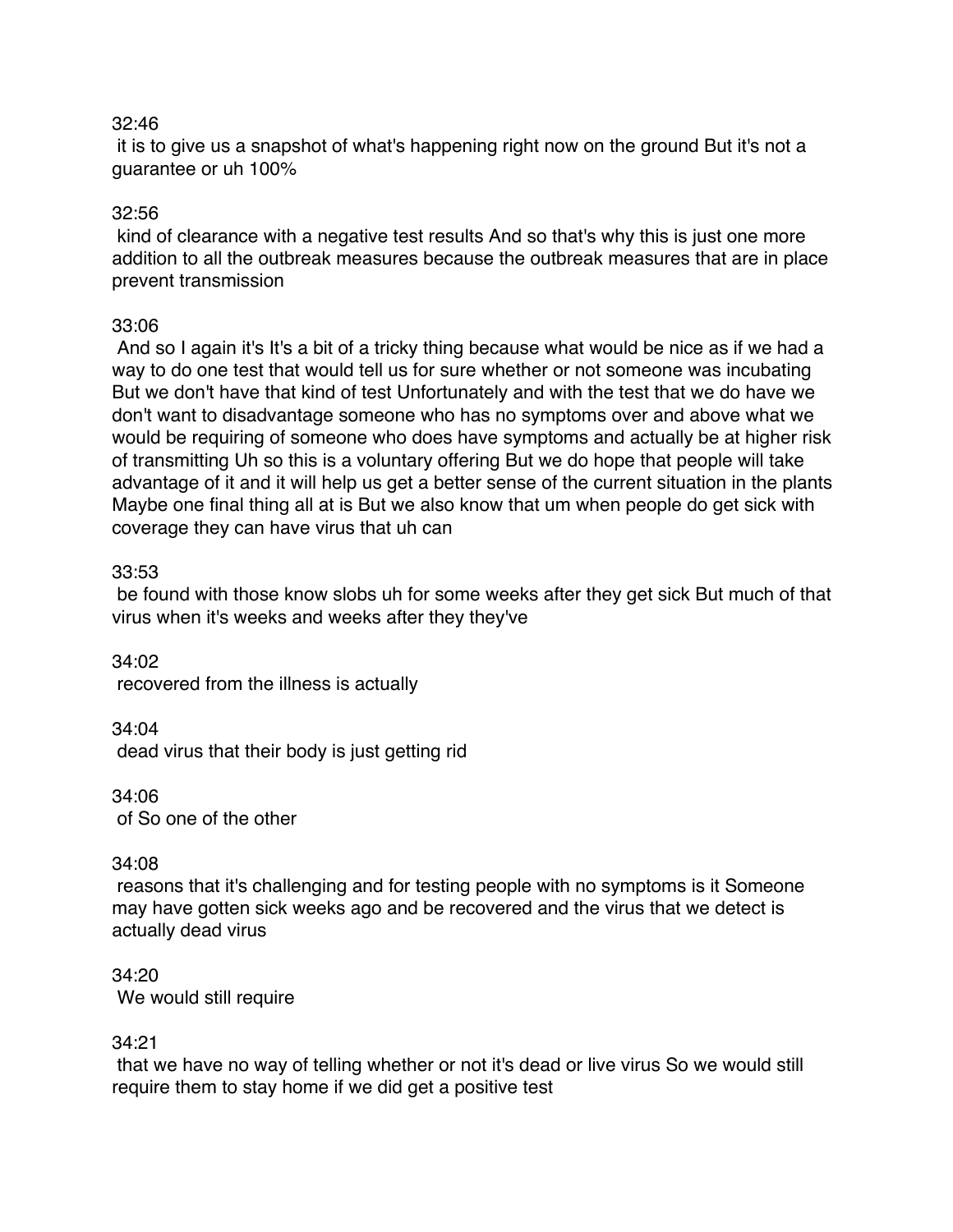# 34:28 result But those are all the

# 34:29

reasons that making it mandatory Um it's it's not a perfect test It's just one more piece of our response

# 34:38

Thank you Dr Handle And John did you want to respond to the second question

# 34:43

Sure Thank you Uh I'm I'm I'm really sorry to hear that you're having trouble uh getting in touch But I know our human resources team is working really really hard to handle all the the uh um the calls that have been coming in Um and I do believe that uh we're trying to return all our calls within 24 hours Uh at this point um we absolutely want employees like you did meet these safe and And please um continue to work through human resources and your supervisor if possible Um because we definitely want you to have that access and be able to answer your questions So certainly I will follow up on it

# 35:26

Thank you John And a reminder Depressed star three to get your questions into the cue The next question is um one for Minister copping um about whether or not there is online information but presents about occupational health and safety that Albertans can access Go ahead Minister

# 35:44

Thank you for the question Yes there is Ah People need more information and go to Alberta dot c

# 35:50

a backslash h s uh and we have information for employers and employees and also the processes Ah that we use uh when doing a an inspection or investigation

# 36:04

Thank you Minister And we'll repeat that Ah Web link Uh at the end of the call again The next question we have is for John it cargo And this is from a tail Go ahead Mente When you're ready

36:20 and just reminder to on me

36:22 Hello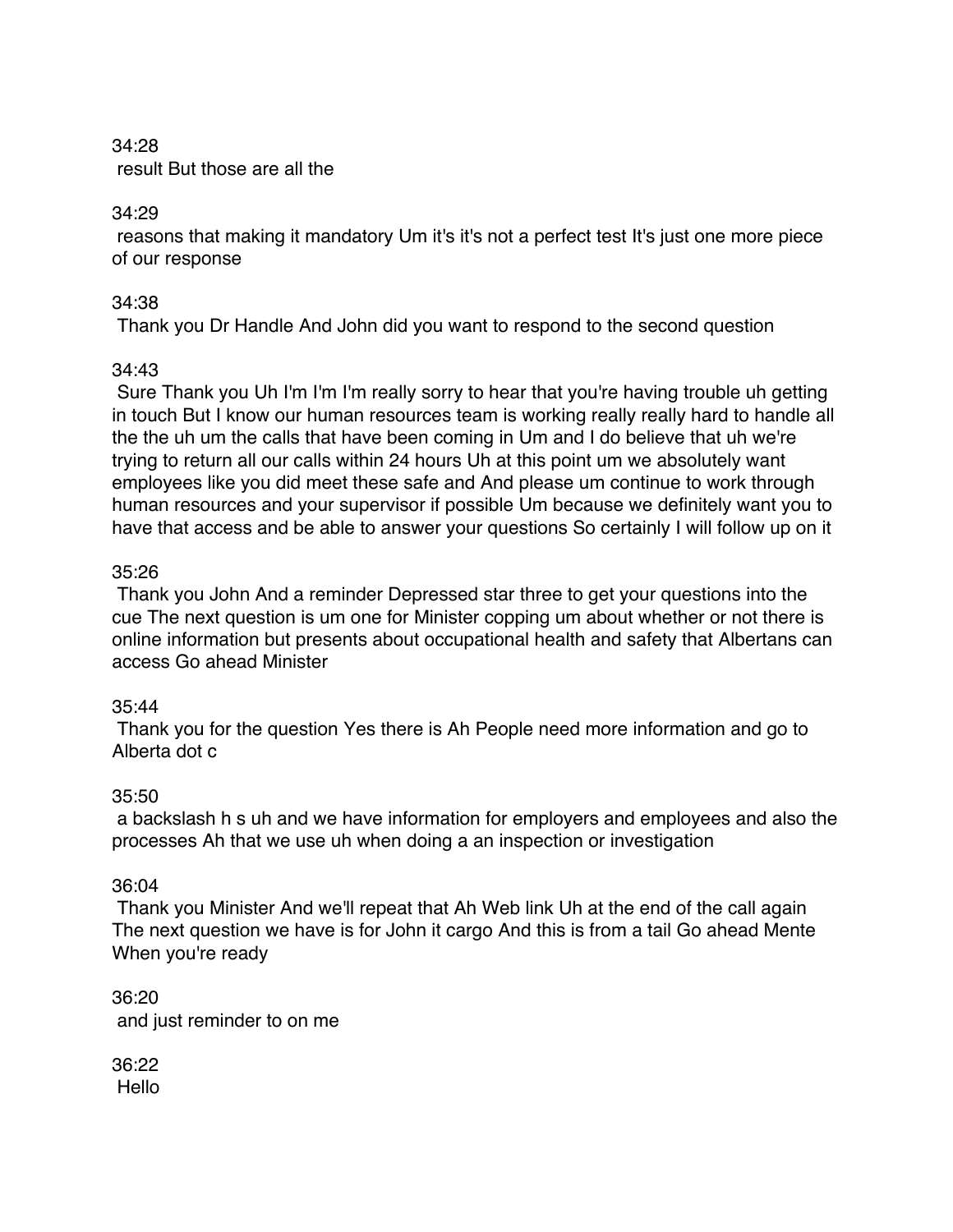36:24 Yes go ahead

36:26 Yeah I

36:26

know That's good evening I know that the first body of to avoid the the spread of divide was just to wear a mask but uh car doesn't have enough Must put all the employees So why the government doesn't supply The Chicago has got to be with this

36:45 equipment

36:46 And I have another question That

36:48 is a new test The check the unstability

36:51 and it's not they're not most

36:53

and it can be done quickly So you can check if somebody has is soccer not to with this that

37:00 Why are we I have We don't have this kind of test here

37:06

Thank you for the question I'm actually going to go to Dr Hinshaw for a response on this one Thanks

37:11 I can take the first The second

# 37:13

question Second question Yeah and then we'll go back to jail yet So with respect to the antibody test um I'm sure people have read in the news There's been lots of different reports of different antibody tests that are being developed by lots of different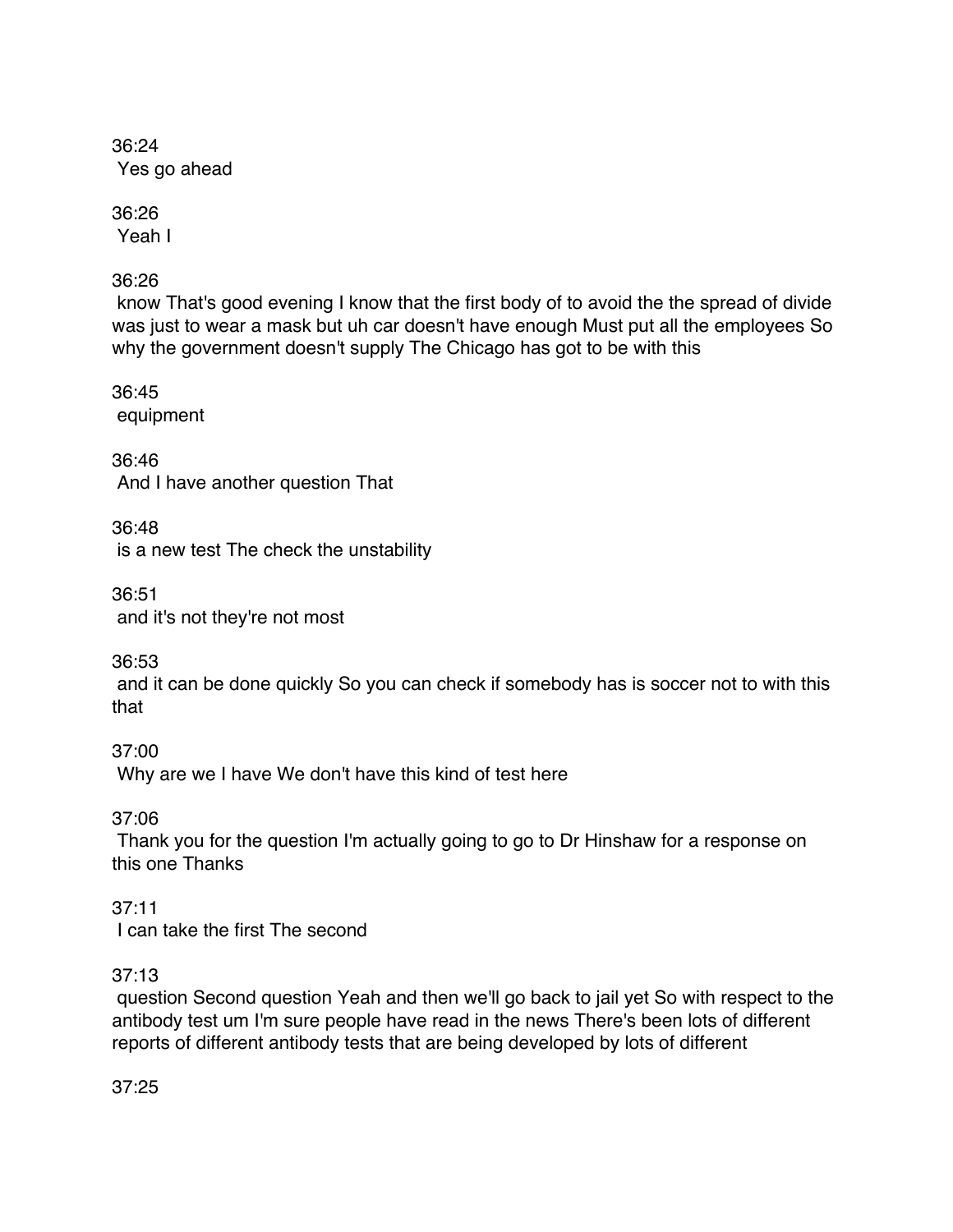### companies So the important thing

# 37:27

to know about this test as you mentioned it it shows antibodies So it would show if someone has been infected in the past and if their body has uh the immune system has developed a response to it And what you may know is that different countries have bought uh large batches of these antibody tests that have been gone on to actually not work very well And some of them have only been about 30% sensitive meaning that if you test 100 people who actually have immunity only 30 people would test positive So we're being very careful in our evaluations of serology tests Our lab is actually doing evaluations right now on a several different options for serology but we want to make sure that if we're going to be using a test that we can rely on the results that it provides

#### 38:16

the the thing about that test is it really would only detect again someone who had been previously infected uh and has developed that immunity so it wouldn't help us diagnose new infections Certainly that's something that we could consider in the future If we do have an outbreak that like this that helps us understand how many people might have previously been infected Uh but we need to wait until we have a test that we're confident will work Well uh before we actually purchase large amounts of that test to use in the population So absolutely good suggestion But we just don't have a reliable test that we're ready to use right now

#### 38:55

Thank you Don't go ahead and go ahead on uh to respond to the first question

# 39:00

Yes thank you Ah obviously masks are incredibly important Uh and helping to to stop the spread And we do have mass for all of our people uh in the plant so that we absolutely do have plenty of masks And and I and as we know mass have been hard to come by Um there's there There There have been hard to find but with the help of the government of their in Canada we we have had them now and we anticipate being able to have them uh going forward but the certainly Thank you Ah for all the help that we received from the government to make sure we had the Basque as well It's a really important uh two

#### 39:36

Thank you John And thank you material for the question The next question is our lives one from Crystal And this is the question for John with cargo Go ahead Crystal When you're ready

#### 39:49

And just a reminder time You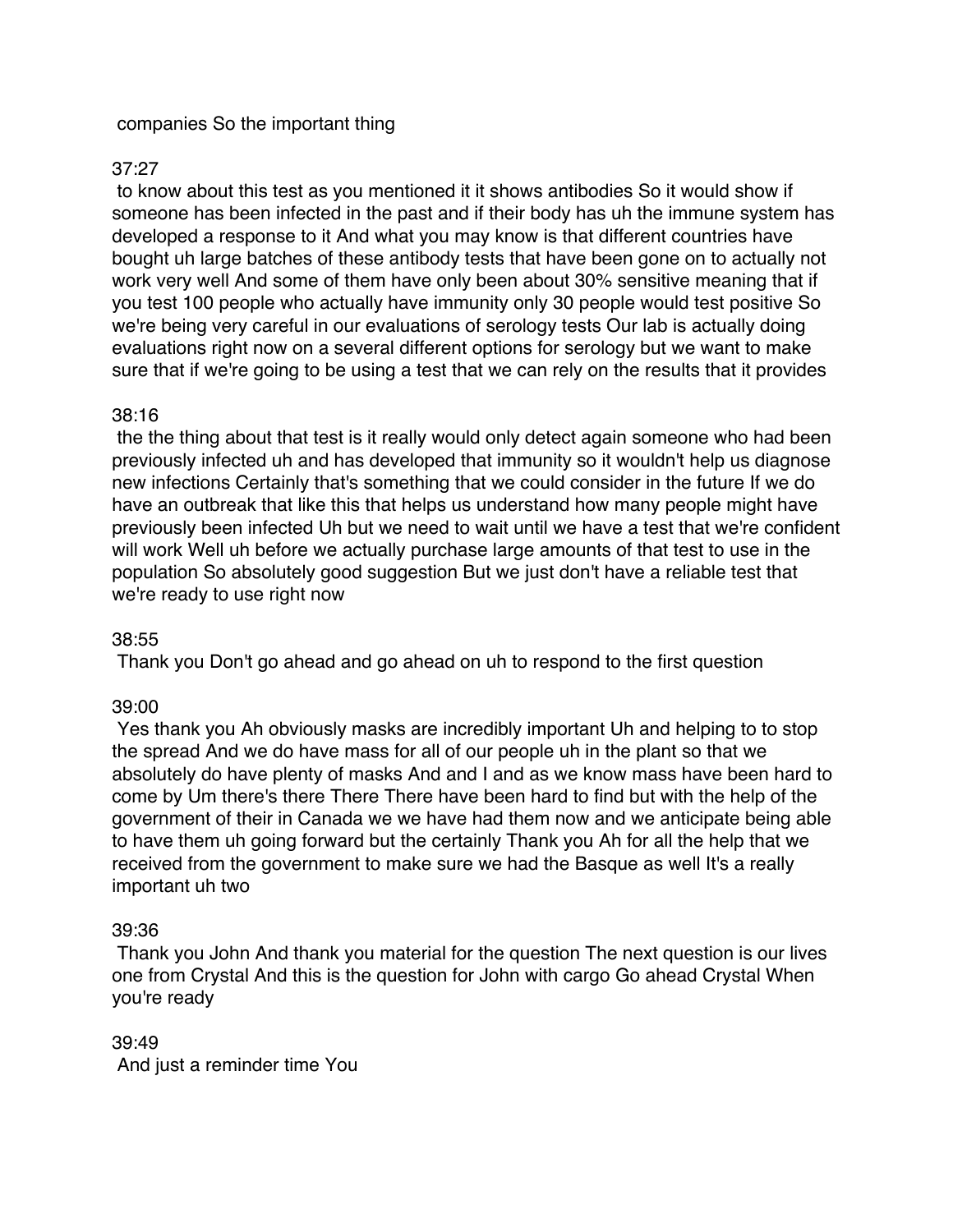39:58 uh Crystal can you hear me

40:01

We're going to go to the next question while we get crystal back on the line And this is a question for Minister of Agriculture and Forestry Minister Duration And this is a live question from Felix Go ahead Felix when you're ready

 $40.15$ Hello

40:17 Uh we know that contact

40:18

tracing is very important in preventing the spread of the virus

40:24

What product All do we have in place in the company to the insured that they are doing the contact tracing properly because I'm hearing some incidents that a person was in direct contact with the person discuss positive

40:41

but because he doesn't have symptoms

40:44

he was still being us to come to work

40:51

I can uh put that to the the local uh H s officials But I just like to comment of uh a protocol that I mentioned in my earlier remarks of a A business resumption protocol that we worked with H s also with the Came Food Inspection Agency and the Department of Agriculture and Forestry and the Department of Labor To make sure similar to that of a hospital that if there is a co vid infection has been found you can identify it you can sanitize the area you can clean the area and you can ensure that it's then safe to resuming work in that area So that's something that uh that we started that work over three weeks ago when there was a first covert case at Harmony meats and that work the the principles of this protocol were implemented at harmony three weeks ago and that allowed them to resuming operations and uh and make sure that that everything was was adequate in the plant and they've been operating for the last three weeks So it's uh we we it took us more time to develop it and it finally got signed off by by all the parties last week But it is something that other provincial health authorities are looking at with the Canadian Food Inspection Agency specific to meat processing plants so that that work can resumed in the inevitable event of of a covert infection in uh in a worker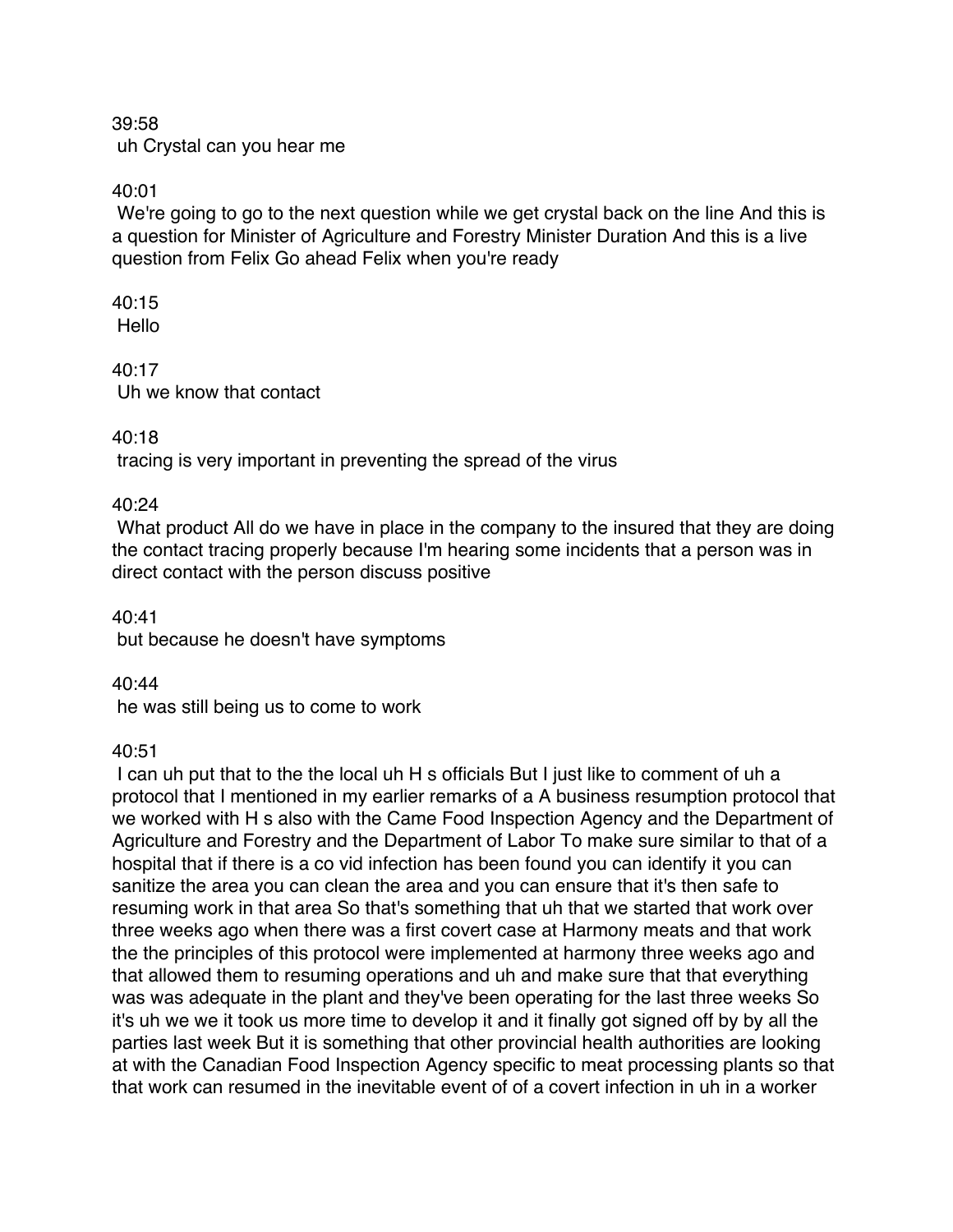# 42:12

And uh before I turn it over I just a a shame Ah your Shan's first question for uh for what the provincial government has has been able to provide directly to To people there There was an emergency isolation support that before the federal program ah the Federal Emergency Benefit Program was in place We as a provincial government had a first was just could be a \$50 million program that um would give \$1100 for every two weeks to bridge the gap before that federal emergency payments begin And uh it it actually up to 100 and eight million So that's that program is now It ended um at 1 April fifth but it is something that now with the federal program in place that uh people can can apply for that benefit But all hand things over to uh to our local folks at Calvary

# 43:01

Go ahead Doctor Who are doctor Freezing

# 43:05

Sure I'll talk to who Um thank you very much for your question Uh so just for everyone's information the weight contact tracing works is that when we hear about a a positive uh case we normally get a notification from the uh little aboard 20 with the testing is done uh and then we call that person who's known to be covert positive Uh and then you know we asked you know where have you been in the last little while And who have you been in contact with Uh while you are Uh ah Infectious Uh and and so we call all those contacts who may have been exposed to the person who is up potentially Uh well he was positive And potentially maybe about an infection And you know application self isolate Stay at home and ask the contact Stay home as well Uh with respect to what's been happening Cardale uh you know I I know that my colleagues have been working very closely uh with some of the occupational health nurses and the whole team there uh to do some of the contact tracing because I think you know within the facilities you know we always ask from an H s respecter but then you know the people within a cargo also know what happens within cargo I I think that you know it If there was a situation where you know somebody did but not that contacted Uh when there was a positive case then I would say that you know process it was made And if you know what that happening I just ask you to you know flag it to other public health for Chicago Relation is you know we do strive to you know be 100% perfect with our contact tracing and I think most of the time we do a pretty good job Uh but you know

#### 44:34

we we make mistakes sometimes And you know thank you for flying that it's an issue And you know that's still a case that please

44:39

follow up with cargo uh with myself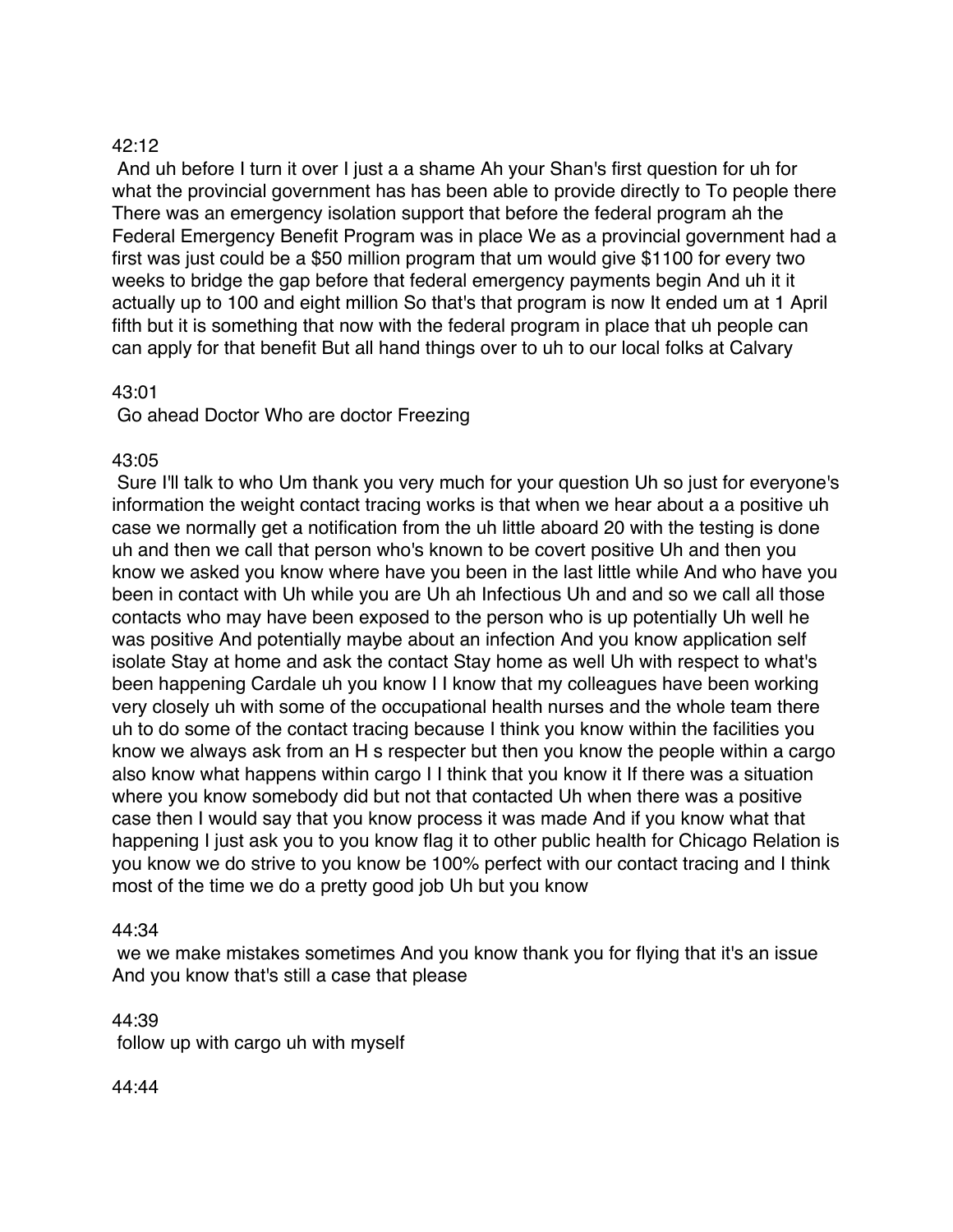Thank you very much Doctor Who And a reminder to please Press star three to get your questions into the Q And the next mission is

44:50

Sorry Sorry It's doctor freezin If I could just add the doctor who's calling

44:55

Sorry it's always go ahead Dr

# 44:57

Y'know if if somebody is aware of that that they're concerned that there a contact of the case and haven't been contacted is uh by all means they can either call into the uh a medical officer of the help after hours number or the other approach would be to call into uh 811 because there's been significant uh uh improvements The additional South ah brought on to 811 So the waiting times are are uh significantly reduced So uh it allows you to get in touch with public health If you have that concerned that uh uh your contact and And uh uh you know you've not been been identified Uh thanks for the question

# 45:46

Thank you very much Dr Freezin And we have crystal back on the line And this is the question for a live question for John it Carl Go ahead Crystal

# 45:55

Hi Um first off I'd love to say that I'm impressed and cargo has gone far above everything that they need to do But I have one kind of concerned that I've been just kind of watching over the last couple of days and it's used those math

# 46:11

A lot of people have noticed some of them when they're wearing their math they're touching it quite frequently I'm wondering if they're not changing the math enough and the virus get attached on to that math

# 46:22

and I might be causing part of this outbreak

# 46:26

Um the other concern I have is I personally haven't been married one because I forgot my glasses But I've been wearing a face shield

# 46:33

and I'm wondering if that is okay or what you thought to be on the map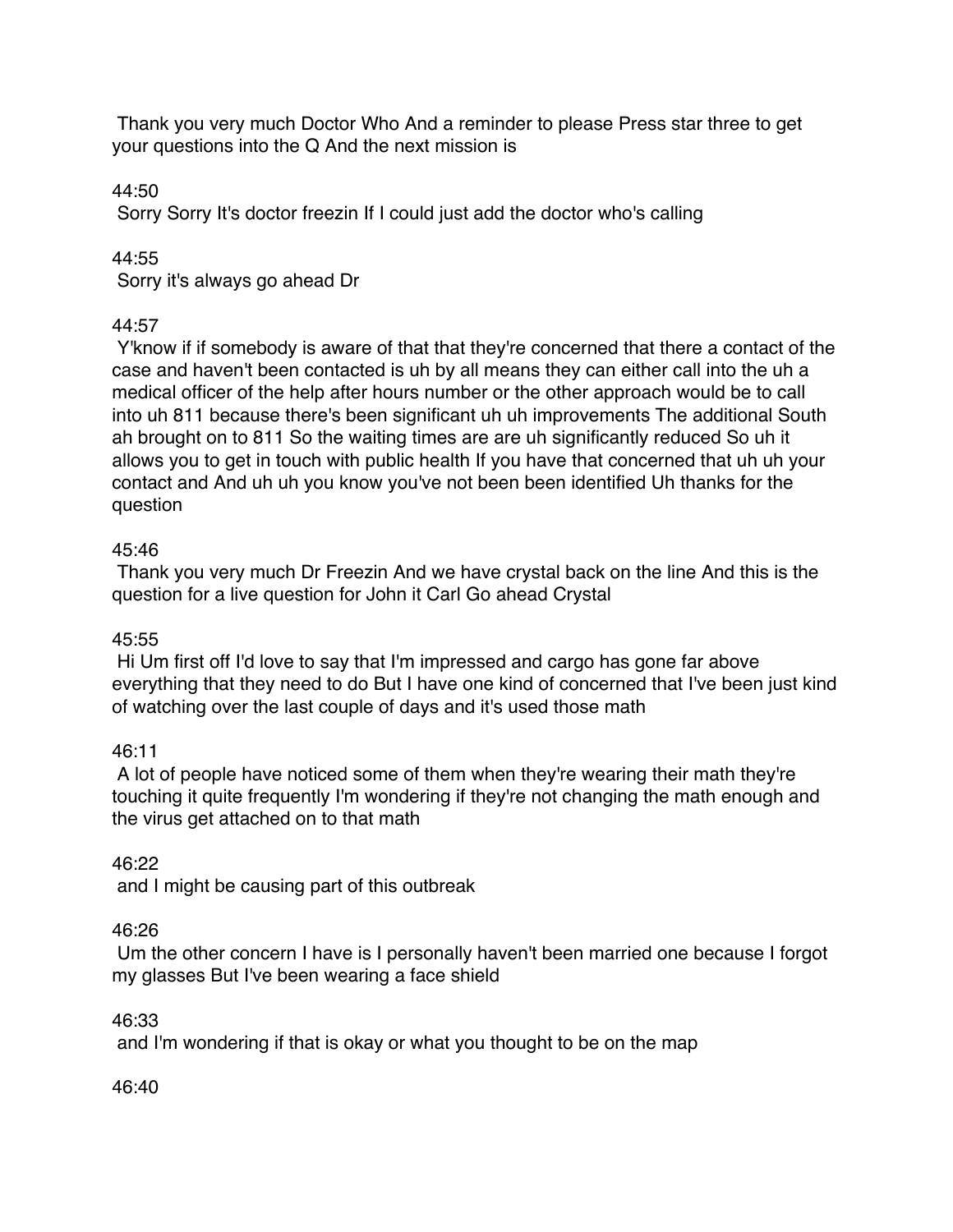So go to John first and then they may ask Dr Hinshaw to

46:44 sure

# 46:46

Yeah Thank you for the question Ah so obviously that that's a that's a really good question Um and I think if there are opportunities where we can do more training uh we certainly will do that And we will work with the government to um to um to help you know with for more uh guys guidance I guess on on proper a maintenance of masks and how to wear them Um but I But I think obviously care of the mask and using it properly is a really really important Ah a thing that we need to be doing So I will I will certainly follow up with our team and make sure ah that that we are are uh taking good care of them And then we are training our people appropriately so they can use in the right way

# 47:25

Thank you And go ahead Dr Controlled out to that

# 47:28

Sure thanks So with respect to

### 47:29

whether or not a face shield is uh replacement for a mask I think I would suggest that you have a conversation with your local occupational health person Uh because it would depend on the the specifics Typically when someone um is asked to wear a mask especially in the context of the plant Ah there's actually two functions for it So one function would be for someone who uh potentially was exposed and might be incubating and and not have symptoms yet Ah but potentially could be infectious And again I want to stress that um

#### 48:08

the challenge when we know that that's a fact becomes that then we look at everyone around us and we kind of think everyone is a a potential source of infection Ah but ultimately again I don't believe that everyone working at Cargill is is source of infection However we have to treat everyone the same kind of with that universal precaution And so part of the purpose of wearing a mask is to prevent spread of any infection to others And a face shield would not sort of that function Um whether or not it would serve a function of protecting the person who's wearing it from others Ah a mask would fit more snuggly around the mouth and nose so there would be more protection from a mask Uh but depending on the kind

# 48:50

of face shield you have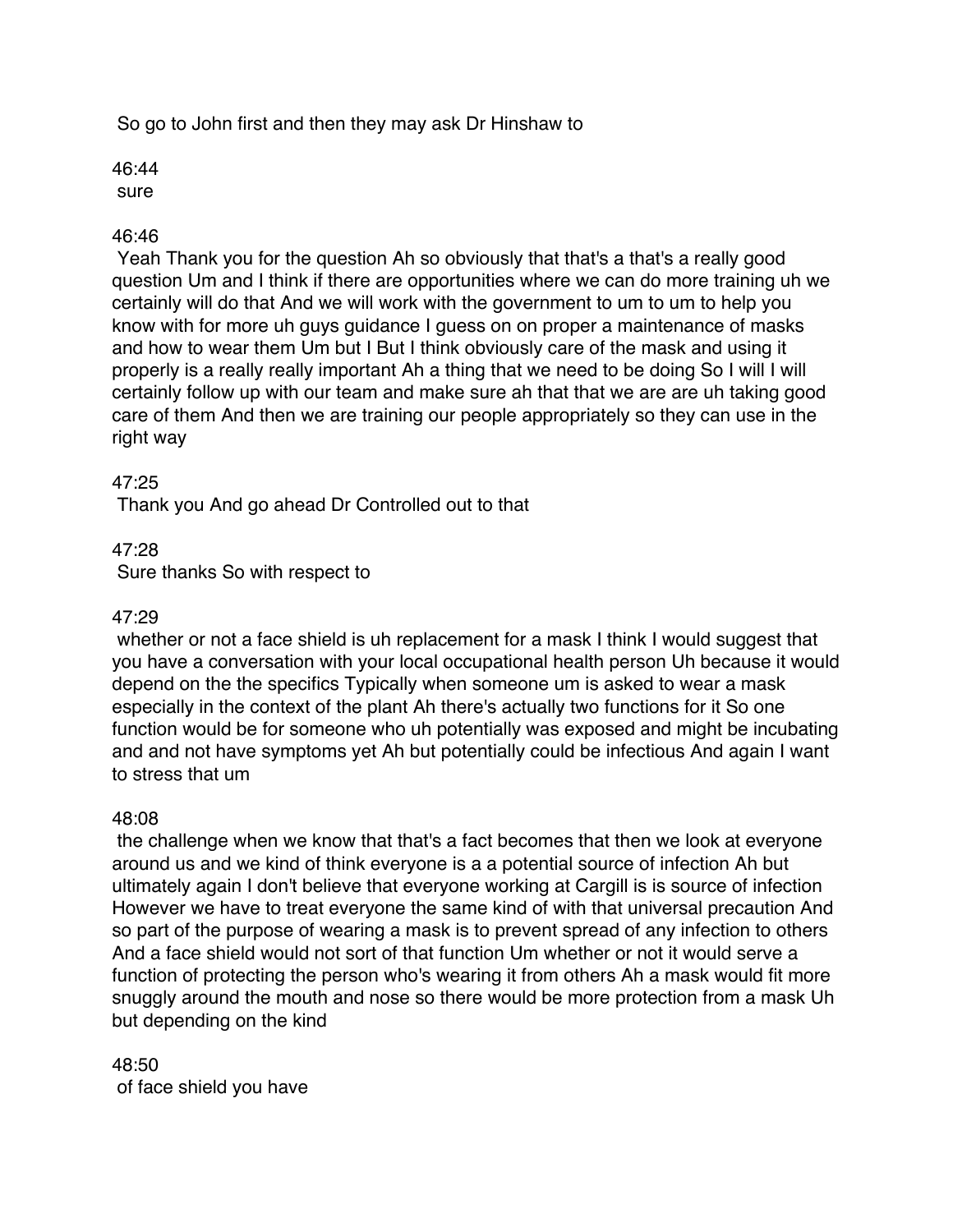# 48:52

that would be where you could have that conversation with your local occupational health person to determine You know depending on

# 48:59

how big it is where it fits Ah they might be able to give you some guidance on that But typically uh face Shields wouldn't replace masks They would be Warren In addition too in certain circumstances

# 49:12

Thank you Doctor in trial And thank you John The next question is alive One from Marlin And this is a question for Dr Hinshaw Go ahead Maryland

# 49:22

Hi Um actually this was for John Nash from cargo

# 49:27

Yeah sure Go ahead with your question

# 49:29

Okay So um so you're all saying that you're taking it very seriously Uh but we've down from a number of 38 to 100 and 50 a positive cases in like a few days Um which I understand like not all of them are um link to Cargill But um but they must Again we're not really getting like um a specific number from cargo Um so all of this is going to make this thing that um in a week or two

49:56

we could be at 1000 positive cases

# 49:59

and you probably would not be the thinking about shutting down Um So my question is uh what's your plan If you were to lose 1000 employees um in a week or a couple of weeks from now

# 50:14

Thank you very much for the question Um so I guess one cases is clearly too many Um and and we we we are taking every single one of these very very seriously And that's exactly why we put into place so many of the controls that we have already Um I I I think the most important thing that I want everyone to know is we absolutely will not run the plant if it's not safe to do so If we don't have the people um available to do it we cannot and will not run Uh if we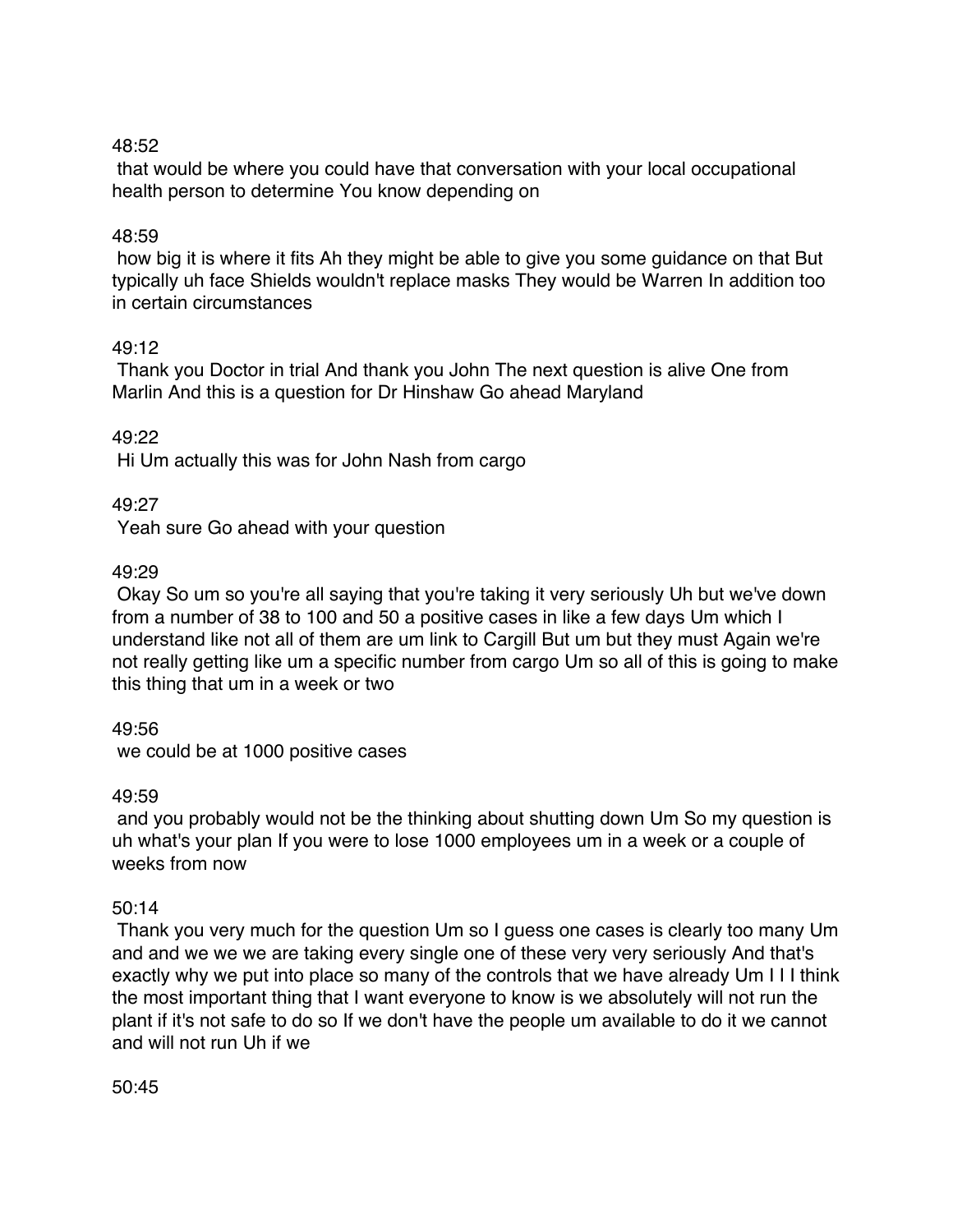or if we're not able to have food safety Ah prioritize the way we need to we will not run Um and we absolutely are working close really closely with Alberta Health Services to make sure that we were making the very best decisions Um we we we absolutely rely on the experts to help us through this really challenging time

# 51:04

Thank you for the question

# 51:07

Thinking I'm going to ask him distribution to also comment on this and potentially uh doctor in trouble

# 51:12

Sure I just wanted to to put a little um just add some additional information on contingency plan plans Uh something is the Minister of Agriculture and Forestry We are coming up to a fire season right now We have about 800 trained while firefighters that were getting prepared for in the next couple

#### 51:31 of

#### 51:31

weeks when when fire risks rise up in the province But we we've actually developed continuously plan of what happens when the Peak Co vid which will probably hit the next 6 to 8 weeks or based on uh the modeling from Dr Hinshaw but also it to do a continuously plan of what happens of 25% of our our our firefighters uh contract cove it in or out of out of commission for two weeks and looking at 50% even a 75% continuously plan of what we would have to do is a province to make sure that our our firefighters are are are a protected But be what How we can have a plan so that we can still fight fires here in the problems Filbert So there are essential services that do need to survive and do need to continue to operate during during covert And it's just something that uh I know whether it's a hospital or or firefighters or so many other industries There are continuously plans in place to make sure of what we can actually mitigate with uh with reduced workforce

#### 52:40

and I'll just ask doctors and try to go ahead

#### 52:43 Sure

#### 52:44

So I I think absolutely acknowledging that the numbers are high and that's a concern So uh this is not something that anyone is taking lightly I think that question about you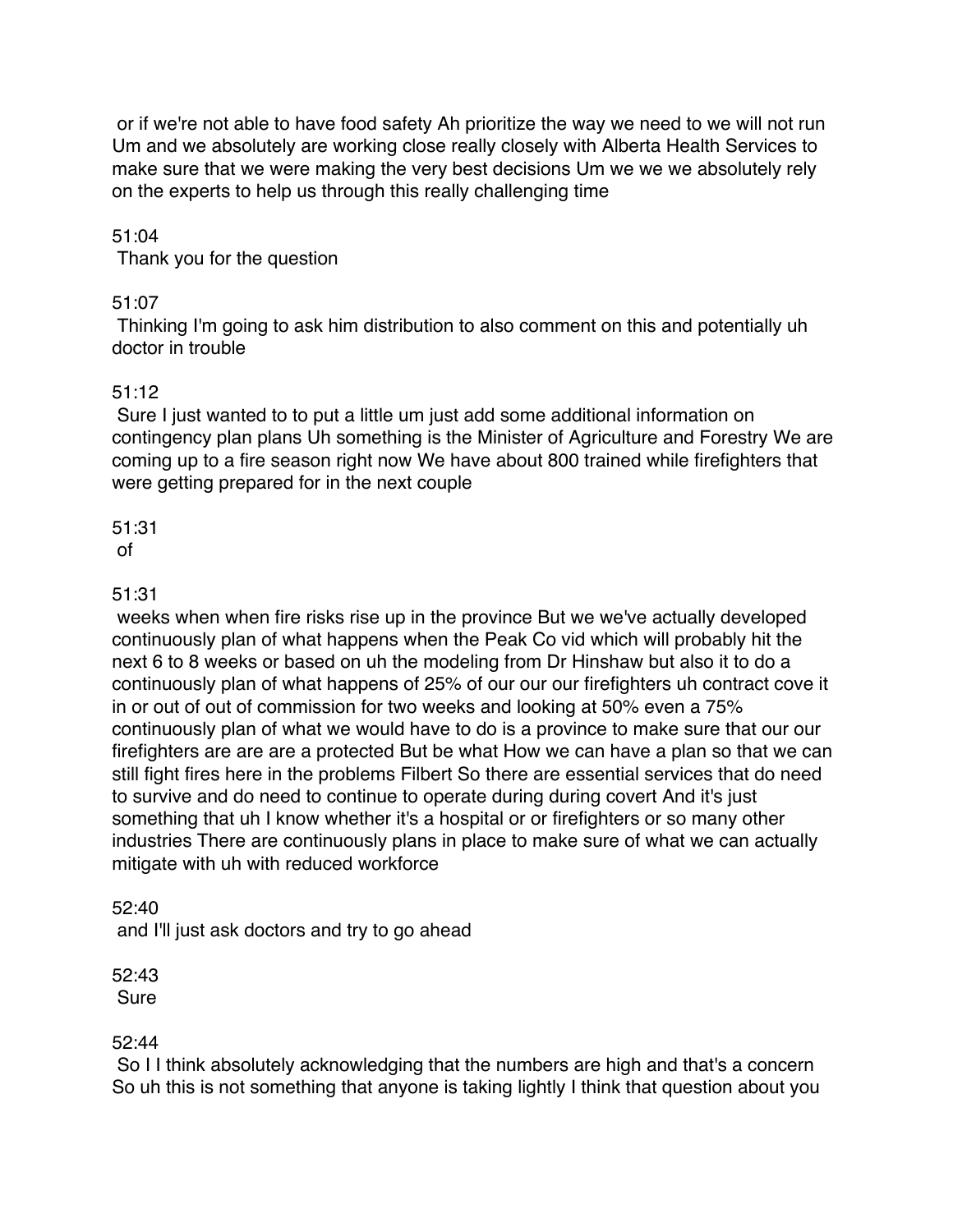know what would happen if the numbers were to rise to over 1000 Um I think you know you've heard from the the technical side of it I think from the public health side everything that we're doing right now is to prevent that from happening Uh the other thing I would say is that when we're doing really aggressive testing and with the expansion of testing to people with no symptoms I fully expects that there will be more cases identified And when we do additional testing the purpose of that is to be able to put in the control measures that we need to around those cases So to be clear when we when we do test then you you as everybody I think it's a where uh people who are getting sick today could have been exposed two weeks ago So depending on

# 53:42

uh you know again we we recognize there's been a lot of work done in the plant itself over the past few weeks that there have been some other potential risk exposures that employees might have had like writing and and vehicles together Uh without wearing masks without P p e And so it's it's highly likely that we will continue to see some new cases But what we need to do is put every single measure in place in every single setting where people might be exposed not just the plants but obviously again from the public health perspective we're concerned about the whole community Uh and those test that we're doing as I say will uncover new cases And that's going to help us put better control measures in place um and target the the areas where infection is happening

# 54:27

Thank you Dr Hinshaw and reminded to press star three to get your question into the cue The next question we have his live and this is a question for Dr Hinshaw And this is from Rick Let go ahead when you're ready

# 54:41

Uh yes The question is uh regarding the survival of the virus on surfaces and a cold environment

54:48 which is a cooler

54:50 production room processing room cutting rooms

54:53 Um how long does the violence actually survive

54:58 That is a really good question I'm aware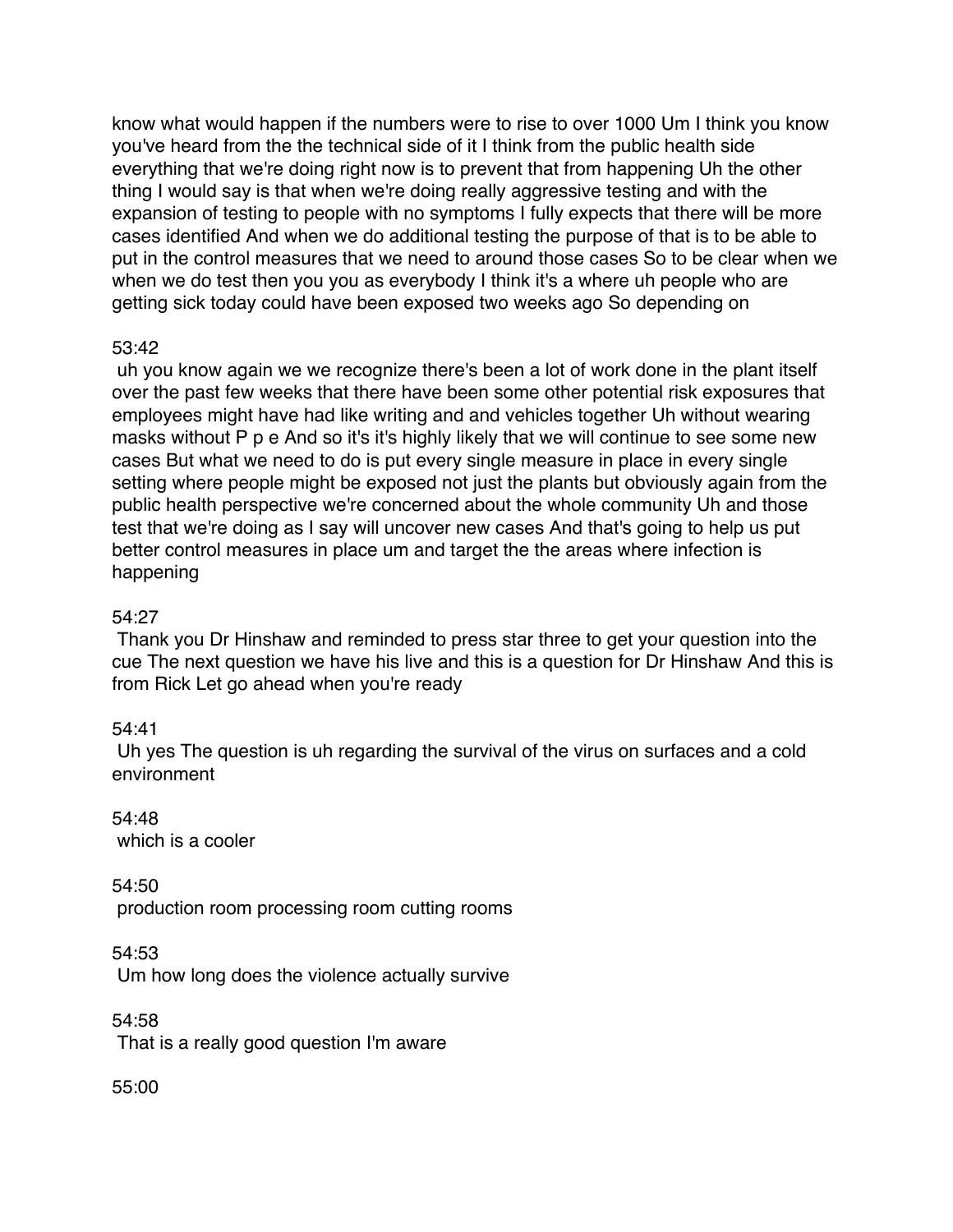of research that looks at virus survival times on different types of services Like copper where it's about four hours Cardboard is about 24 hours Uh plastic It can survive up to several days but I'm not personally aware of research on the different temperatures So I'm going to see if uh my colleagues Dr Freezing or Doctor who do either of you know of research that looks at virus survival

55:25

on in in an environment that's

55:27 cold

55:30

Um I I can talk Or do you want to talk to prison Mhm

55:37 Go ahead

55:39

Yeah So um in general you know the virus is known to be a little It's more stable in in colder ah and less humid dryer environment Now I I don't know if that x extends to say sub zero temperatures Ah but you know that's part of the reason why you know the viral stability and and cold weather and no humidity is part of the reason why we see you know seasonal influenza in the winter Um but if that is something that uh you know follow up on that and and verify because uh differential effect once the the temperatures get

56:12 far below zero

56:15

Um I One thing I would add to uh to that is that uh

# 56:21

part of the assessment work that uh our ah environmental public health uh staff did with Saffa cargill was to uh look at the uh uh What was being used in the plan for cleaning and sanitize ation and making sure that it was uh effective against uh uh cold in Ah virus Ah uh which uh the the the chemicals being used uh uh are uh and uh uh this virus Uh while it versus the different times on services is is uh actually uh killed fairly easily Uh with the uh appropriate uh uh disinfectants as well as uh uh you know use of uh uh soap and water is is also ah a very effective and and part of the reason why we emphasizing uh hand hygiene frequent Uh uh washing of your hands with soap and water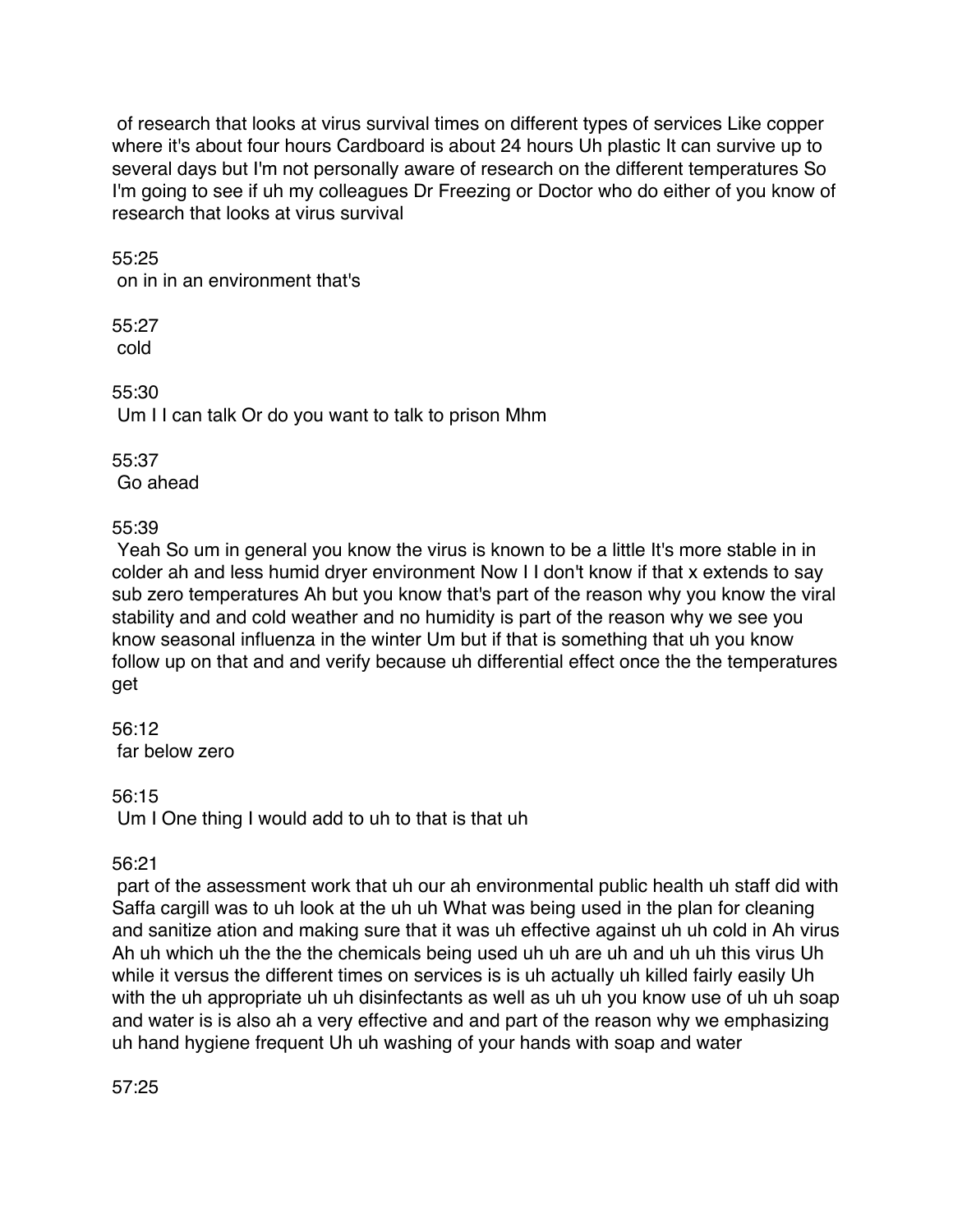Thank you both for your responses Uh please press dog 3 to get your question into the cue The next question is a red one And this is for cargo What decisions are being made in terms of procedures and sanitizing at cargo Go ahead John

57:41

Thank you for the question Um

# 57:43

we we're evaluating Ah our processes every day Um and and I think most importantly relying on the expert as as you've heard here today uh from uh the many medical professionals on the call We're learning a lot

# 58:00

about this virus and we absolutely um need to continue doing that and then

# 58:07

taking new ah new approaches as they come up And so one of the things that we're doing immediately is just increasing the frequency of sanitation in in the common areas in our plants Um we will sanitize all contact services and then heavy sanitizing on the weekends as well So we we have really stepped up our sanitation game in the plans to make sure that there's not any uh anything communicable um in the plant in that matter Um but I think most importantly we will absolutely continue to work with our Board of health Services to learn and react as quickly as we possibly can as these things change

# 58:47

Thank you John The next question is from John There's a lot of John's them

58:51

and this is for a doctor hand Josh Should employees who previously tested positive be retested before returning to work

58:59 Go ahead

59:01 So you may know

# 59:02

that Ah when we we first had our first few cases of the virus Uh we did require people to be tested again and have a negative tests before they could uh be released from isolation But what we're doing now is based on research that's been done Um that looked at people who had called who had coverage Um and then they did tests of the the virus every day after they were diagnosed And they tested that virus not just whether it was presence or absence but they tested to see if it was alive or dead So this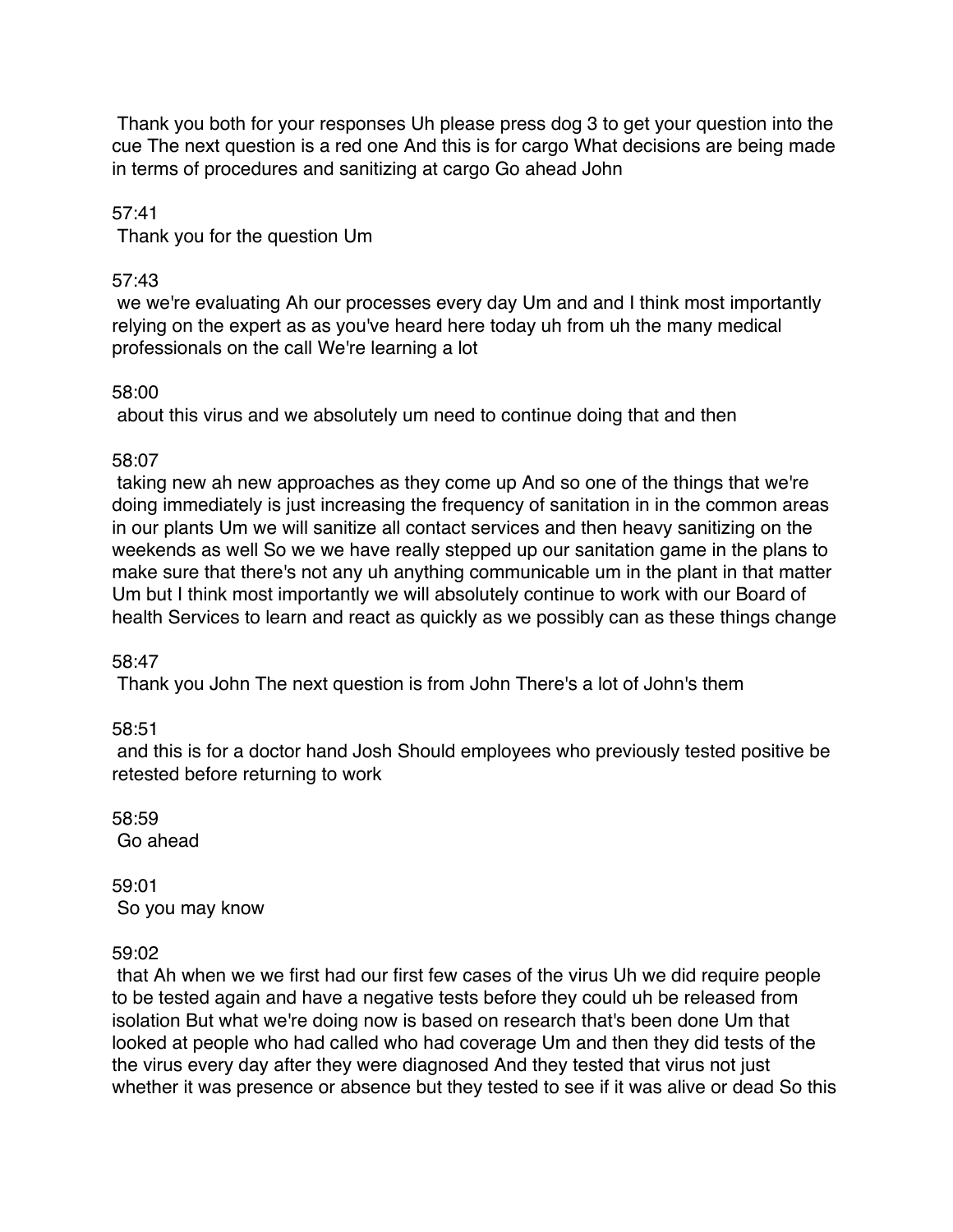is in a special labs that I was able to tell if that virus could actually infect someone else or if it was just dead virus that the body was shedding And what they found in that research was that the presence of virus and

59:52 someone who had

### 59:53

mild disease So this isn't talking about someone who's in hospital or someone has a severe infection But someone who had mild disease

# 01:00:01

that the virus that they found that came from that person was dead after eight days And so even though you could possibly detect it on the kind of swap that we do uh and that's just a slob the and the swap runs goes to the lab and is run through a test that the text the genetic material the the are any of that virus

# 01:00:22

So even though you could find genetic material from the virus

# 01:00:27

for up to several weeks after a person was sick Uh eight days was the length of time from the start of symptoms to when those people had a live virus Because of that what we've done is we've taken our protocol is for when someone is safe to go back to work or um to leave the house once they've been diagnosed with covert And we've said that you need to stay at home for 10 days from the start of your symptoms And

#### 01:00:53

if you're feeling totally well

# 01:00:55

by 10 days then you're safe to go out again We added those two extra days for safety and uh if somebody does have illness that persists of somebody's still feeling on Well they're still having fevers Then at that point in time they they should stay home until they're completely well But 10 days for a mild course of illness is safe to go back to work And so we are not requiring a retest because again the test that we're doing would not test a live virus versus a dead one It would just test whether the virus was there or not And most likely if it was picked up after 10 days it would be a dead virus based on the research that's been done

# 01:01:35

Thank you Dr Hinshaw A reminder Depressed or three to get your question into the cue The next question um is for both Cargill and Dr Hinshaw This is a live question from John John Go ahead when you're ready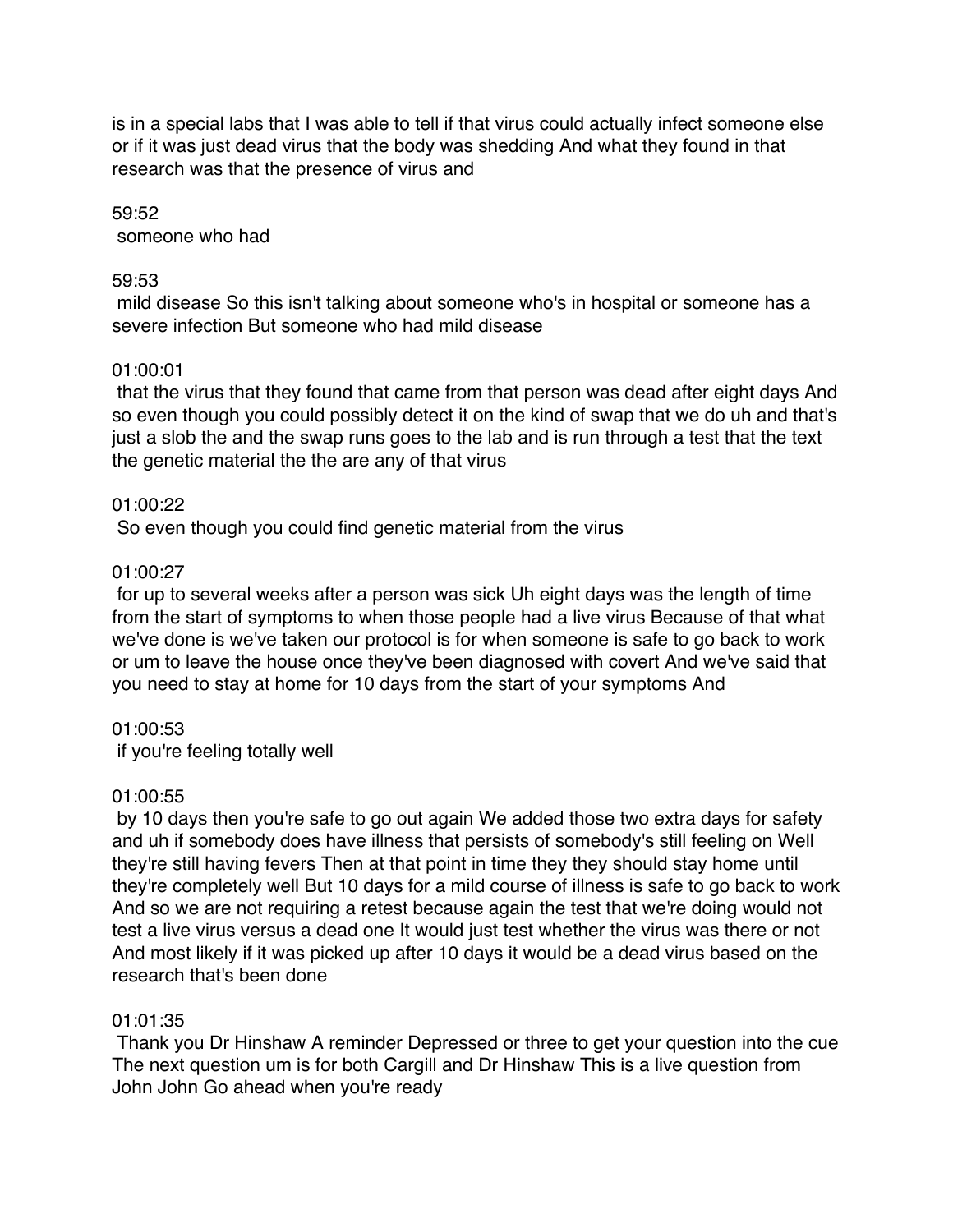01:01:56 Hello

01:01:57 Yes we can hear you Go ahead John

01:02:00 Yeah I have a question

01:02:03 It's a

01:02:04 h A AAA

01:02:07 have a special

01:02:08 for us to contain and head butts in this situation

01:02:14 I mean contain the outbreak

01:02:19

Thank you John For your question I'm going to go to Dr Hinshaw Uh first And then I'm going to go to John from cargo to also respond

01:02:26 Sure And I I'm not sure the question may actually

# 01:02:28

have been about a h s as well So I might ask um Doctor who in Dr Freezing to supplement Uh but just to say that uh in my opening remarks I mentioned that H s is put together a dedicated outbreak team So that's not just the medical officers of health but it has public health inspectors communicable disease nurses Ah their social workers There are medical students There's a whole host of different people on that team with the focus of controlling um

01:02:56 the spread of of the virus

01:02:58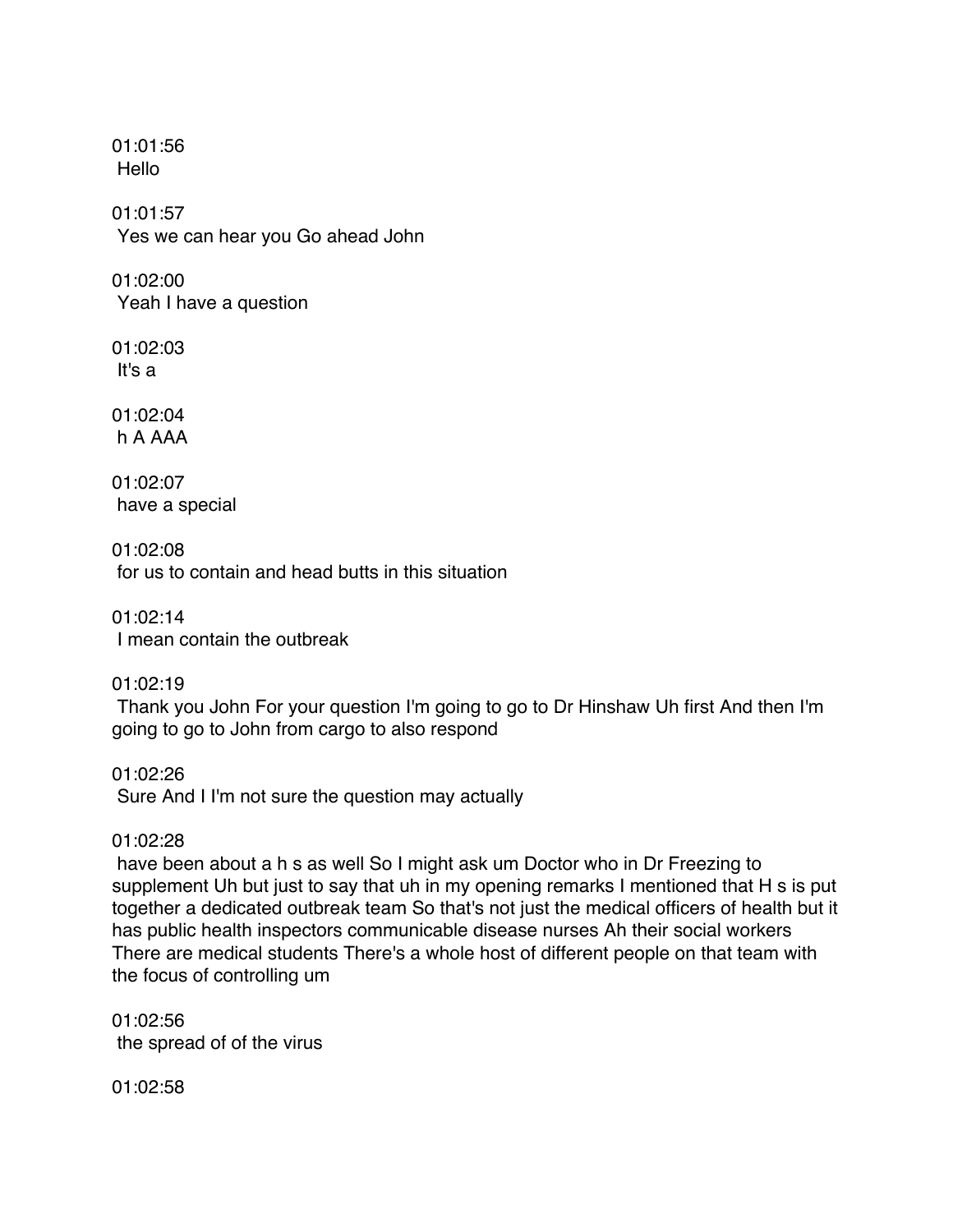#### over to health

#### 01:02:59

services Teams have been a part of the response for uh several weeks with respect to making sure that the plant site uh has been advised on what measures to take in that work site itself But as I mentioned earlier I think there's some other factors that are making it challenging to control spread that maybe outside that plant site itself so I might turn it over to ah doctor freezing and just ask if he can give a bit of a sense of the plan for h s Uh and what the next steps are

#### 01:03:32

Hi again Thanks for that kind of question So um as Dr Hand Charles mentioned we uh have set up this special group It's uh uh meeting uh daily Uh seven days a week Ah And um I think one of the earlier question there's was uh questions was around the data So one of the first priorities processes to um

#### 01:03:56

ah look further in terms of the the the data that we have Ah and um see where we should be focusing our efforts Uh

#### 01:04:06

in the initial meeting of the task force

#### 01:04:09

uh yesterday we identified some uh priority areas that were ah taking action on And uh um so uh one of the areas that uh were concerned about is the uh ris of uh spread Uh well people are ah traveling Ah together And And we've actually had a a recent situation Where um a couple of individuals were traveling to get tested Uh one of the persons in the vehicle was symptomatic Other person didn't have any symptoms Ah and uh so that person was symptomatic tested positive

#### 01:04:52

the tests that other person came back negative

#### 01:04:55

Unfortunately about 3 to 4 days later uh the person uh develop illness and was retested in and became positive So we're

#### 01:05:05

we're really ah concerned that uh uh uh you know when people are coming into work that there's not an exposure Ah during that that is uh resulting an infection Ah And then we're also looking at the uh

01:05:21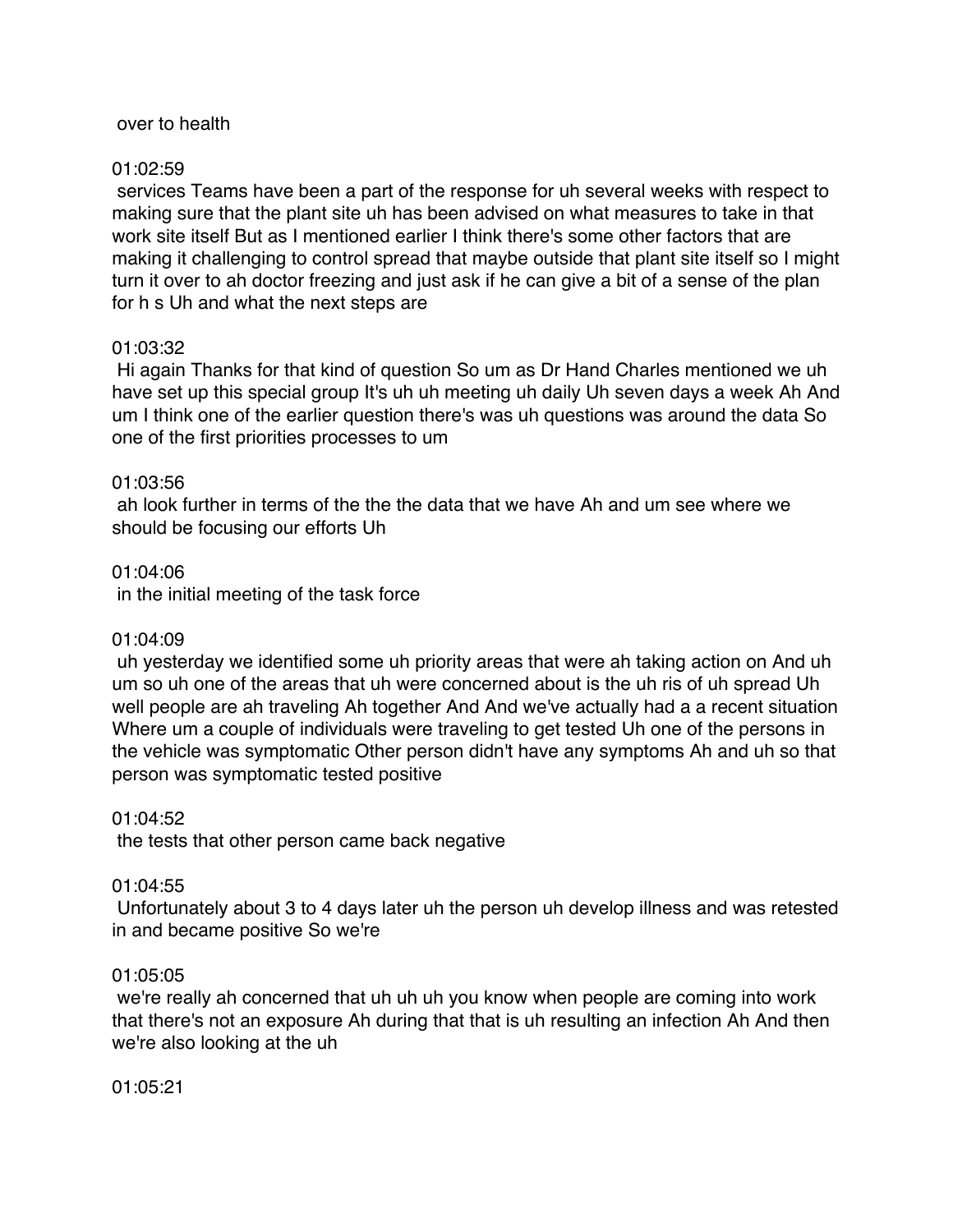ah household um home environment that uh ah People are are living in And uh seeing what additional health measures uh can be taken there to uh uh uh help uh prevent uh reduce the uh transmission in that uh uh setting

#### 01:05:43

Um uh maybe uh ask a doctor who As other comments Sept to uh he want to uh

01:05:50 to make

#### 01:05:52

um No not at this time I I think uh doctor freezin you're covered it really Well I I would just like to reiterate you know things that have been said that we you uh sort of managing this help break is the number one problem number one priority Um and so we will you know mobilize all the resources necessary to you know stop the changes household transmission to you know insure There is ah uh not very much community transmission and and to support You know people of like yourselves through this processing to ensure that you know communications are uh are very clear uh and effective So thank you very much

#### 01:06:27

Thank you Dr Freezin and Doctor here John from cargo Did you want to add anything else

#### 01:06:33

Sure Uh I guess What What What Ah everyone is listening Can count on um from us is that we're gonna absolutely listen to the experts So we will continue to work with Alberta Health Services to make sure that we're doing everything we can possibly do um to contain this And as we learn new things we will adjust our approach And a good example of that is carpooling So as that was identified as as a potential issue um our team has been working very hard to make sure that we have alternatives And we're going to be um doing deploying some of those next week I believe so Um we will always listen to the experts here person foremost and we'll just quickly as we learn more just everyone can count on us doing that

#### 01:07:19

Thank you very much John and a reminder to press star three to get your question into the cue The next question we have is live from Alex And this is a question for minister copying Go ahead Alex When you're

01:07:30 ready

01:07:33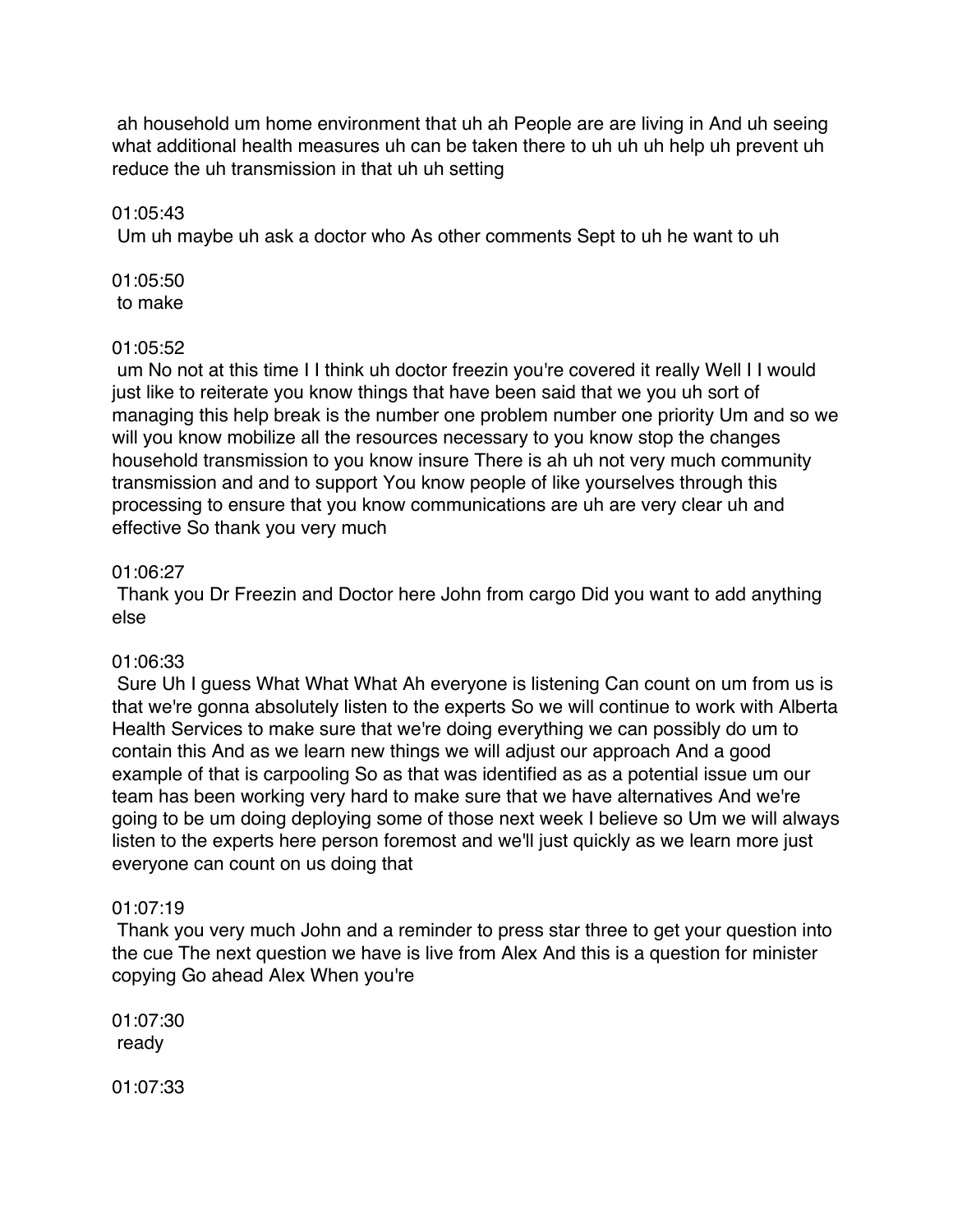Hi I just wanted to know um there are a bunch of people

# 01:07:36

and the plan but um that got covert 19 And you know some people we've heard are a lot sicker Um have become a lot sicker I see cargoes only offering 80 hours of pay But if this carries on it say I get sick and I'm hospitalized Um is there W c B coverage that that the government is willing to extend and approved for this type of situation or we get infections and we all have to stay home longer than two weeks because I don't think

# 01:08:06

like 80 hours is going to cut it for us

# 01:08:12

Thank you for the question In regards to uh workers compensation Ah

# 01:08:18

you know W c B As part of their for their legislation Will do you know when it was a claim is made will doing investigation And if it is determined that the individual got it from the uh from the workplace than benefits apply in those cases And we have ah in other other work places where it has been um uh contract at work stuff You see benefits have applied and in regards to um two benefits and I don't know John can speak further of the benefits that they provide But as indicated by administration previously there are benefits Also one of the federal government to C R B benefit uh for individuals who are impacted by uh by Kobe in 19

# 01:08:58

Thank you Minister John Did you wanna add

# 01:09:03

Sure I think I paid leave or something that we offer That's really important as well So um we'll continue working with our government partners to make sure that we're offering everything that we can possibly offer Um since you're anyone that's sick is taken care of

# 01:09:18

Thank you And thank you Alex For the question A reminder to press star three to get your question to the cue The next question we have is for Dr Hinshaw and this is live from Phyllis Go ahead Phyllis when you're ready

#### 01:09:30

Hi Dr Hinshaw Just a quick question here Just because someone close you has the virus doesn't necessarily mean that there's a guarantee that you will get it Is that is that a fair statement

01:09:42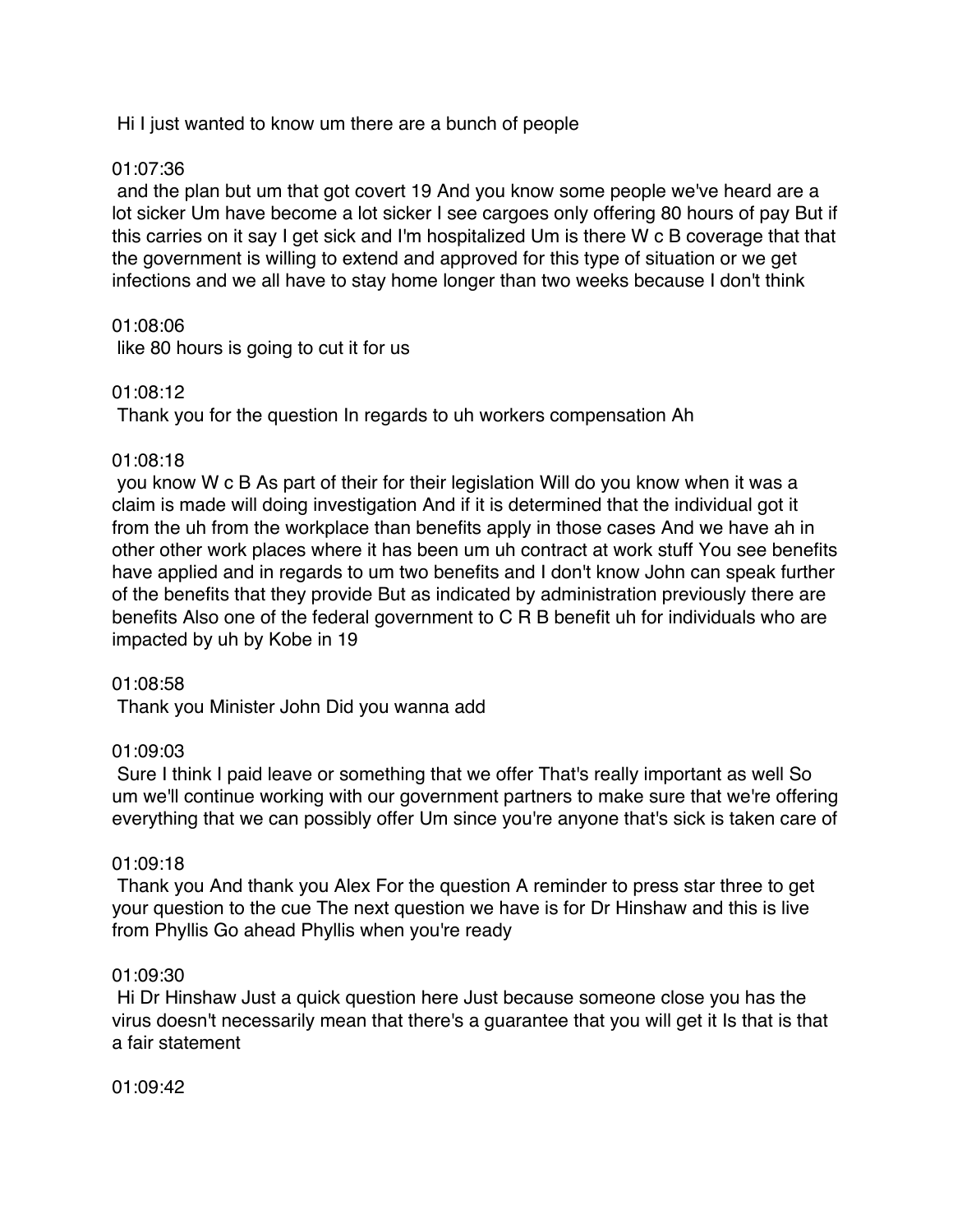Um there will be a certain percentage of the population who simply won't get the virus Is that correct

### 01:09:52

So you're absolutely correct But ah that just because

# 01:09:56

someone close to you have virus does not mean you'll automatically get it That's that's completely true I When the studies came out of the 1st 50,000 or so cases in China the summary report indicated that in household settings that was about 30% So about three and 10 people in household settings who lived with a confirmed case um three out of 10 people uh around them got the virus Now that doesn't mean that we should be complacent And we still need to take protective measures and prevent spread because it really depends on the circumstances and how people are interacting So that's an average number and that average number would go anywhere from um you know some households where someone is sick and that person is staying uh isolated in a room has their own bathroom uh and is not in contact with people while they're infectious It would be expected that no one in that household would get sick Or you could have a case where somebody who maybe has a very mild illness doesn't recognize it and doesn't limit activities and is in close

# 01:11:02

contact with many members in the household Then

# 01:11:04

more people could get sick in that circumstance So again um well it's absolutely correct that that just because you are close by to someone who has the virus does not mean you automatically get it at We still need to be careful and cautious and make sure that his few people get infected as

01:11:23 possible

01:11:25 with respect to the

01:11:25

second statements that um some people on the population uh won't to get the virus

01:11:31 I just want to be clear that because this is a

01:11:33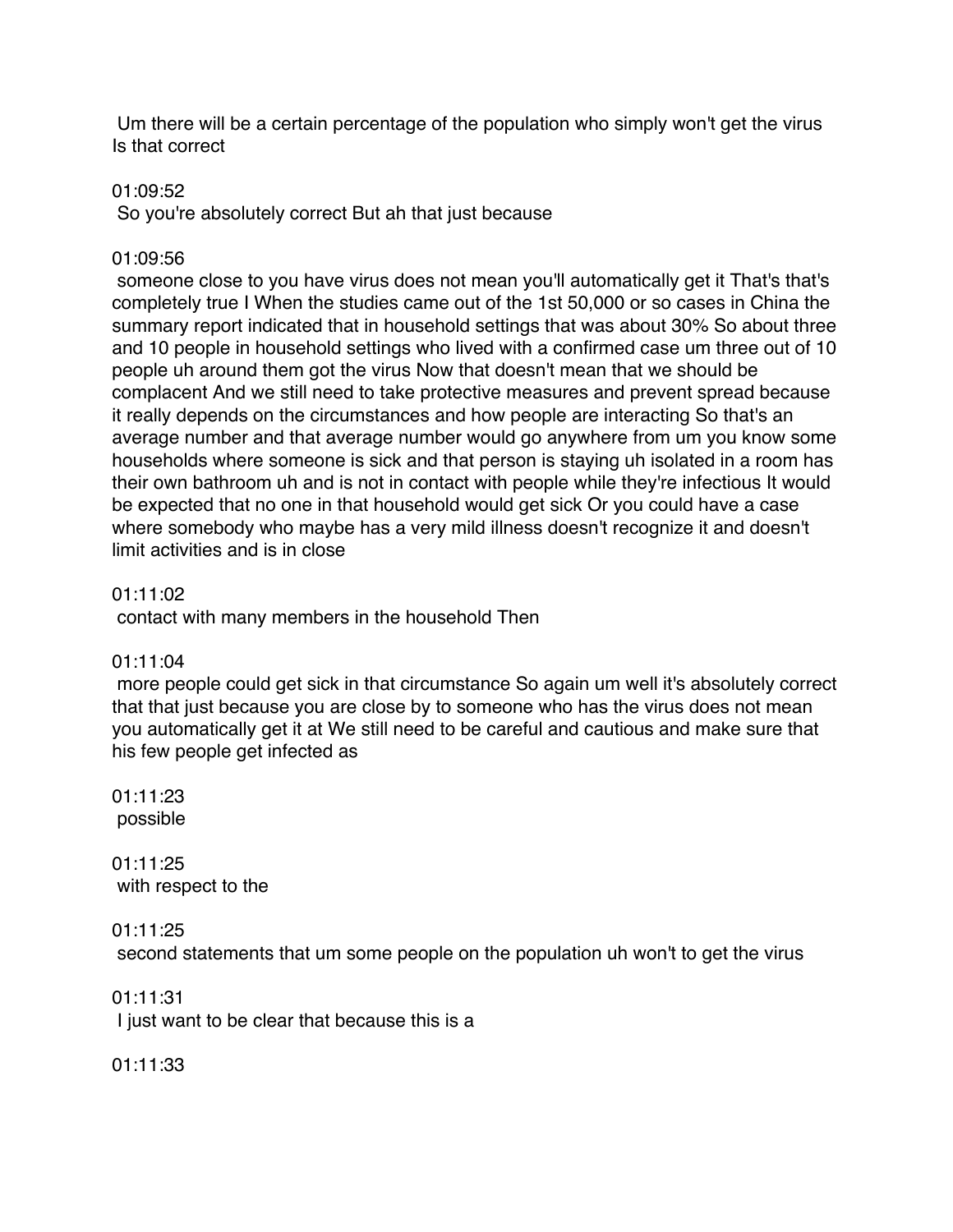new virus we don't have immunity None of us have immunity So if someone is exposed to enough of the virus uh and they haven't had it before um that it would be expected that if again if they had enough exposure that people would get sick So there's there's no one in the population who would be completely immune to the virus before they were exposed So hopefully that clarifies those two things

# 01:12:05

Thank you Dr John Thank you fellas for your question The next um questions come from an ya And there's a question for John and cargo and a question for Dr Hinshaw Go ahead And you when you're ready

01:12:17 Hi

# 01:12:17

there Um so my first question is for doctors and shop and I wanted to know what type of screening is Cargill expected to provide And how is the ministry An H has going to keep Cargill accountable to this

#### 01:12:33

And my question for John is is Cargill following a 10 day or 14 day isolation period Um a John you had mentioned 80 hours which would be 14 days Um which would include we can and from my experience is actually 10 days Um

01:12:56 and if my second part of that question is

# 01:13:00

is it a standard practice for nurses from Cargill to call the employees Why while they are away from work sick and ask them to come to work Well they are sick Um this is a pretty dangerous practice and from again from my experiences has happened numerous times

#### 01:13:21

Thank you And your for your questions And I'm going to get Dr Hinshaw uh to answer the first health related ones and then we'll go to

01:13:28 Hi John

01:13:32 Great Thank

01:13:32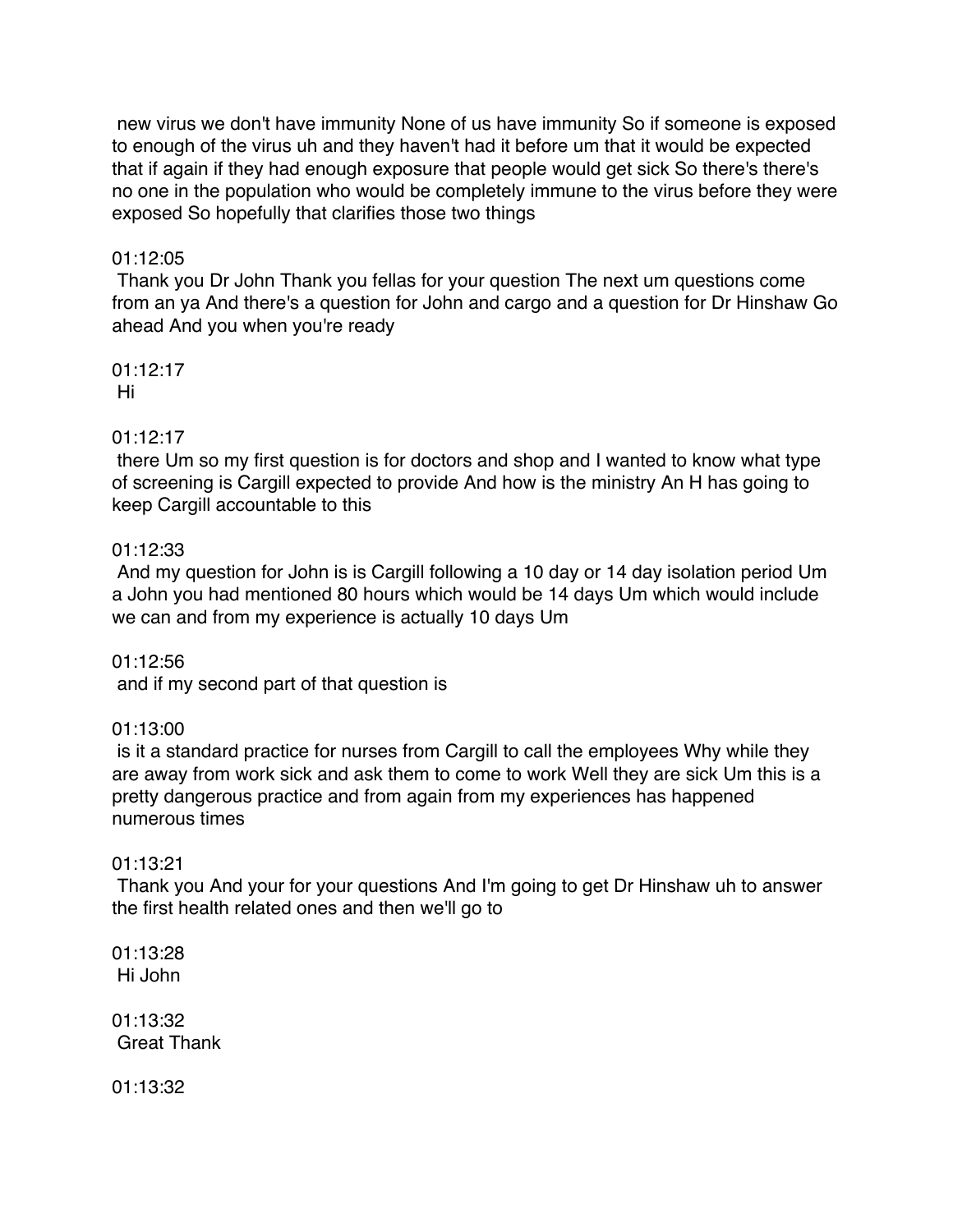you And maybe I can also out a bit of information around the 10 and 14 day question Uh but with respect to the first question I would say that the screening that is critical for Cargill to provide is that every day when workers arrive on site they should undergo screening for any kind of symptoms Uh so the questionnaire about if that person's experiencing um a fever cough runny nose shortness of breath sore throat Uh and in some settings So I'm

#### 01:14:03

actually not sure I would look to to my colleagues that

01:14:05 over to health services if they've recommended adding a temperature

01:14:09 check or not That's something that we

01:14:11

do in health care facilities So taking a temperature check at the at the door Um but outside of health care facilities I'm not sure that would be up to H s to determine if that's something that should be added so awesome to comment on that in a minute But with

01:14:26 the 10 and 14 I just wanted to comment

01:14:29 on the difference between those two because someone who is sick waste coverage and has a confirmed infection

01:14:36 They would be required

01:14:37 to stay home and be in isolation for a

01:14:40 minimum of 10 days But if they still felt ill after that 10 days they would need to

#### 01:14:45

stay home until they felt better So it could be a little longer than 10 days if their if their sickness was a little bit longer

#### 01:14:53

And someone who was a close contact of a confirmed case would be required to stay home even if they were feeling well for 14 days from the point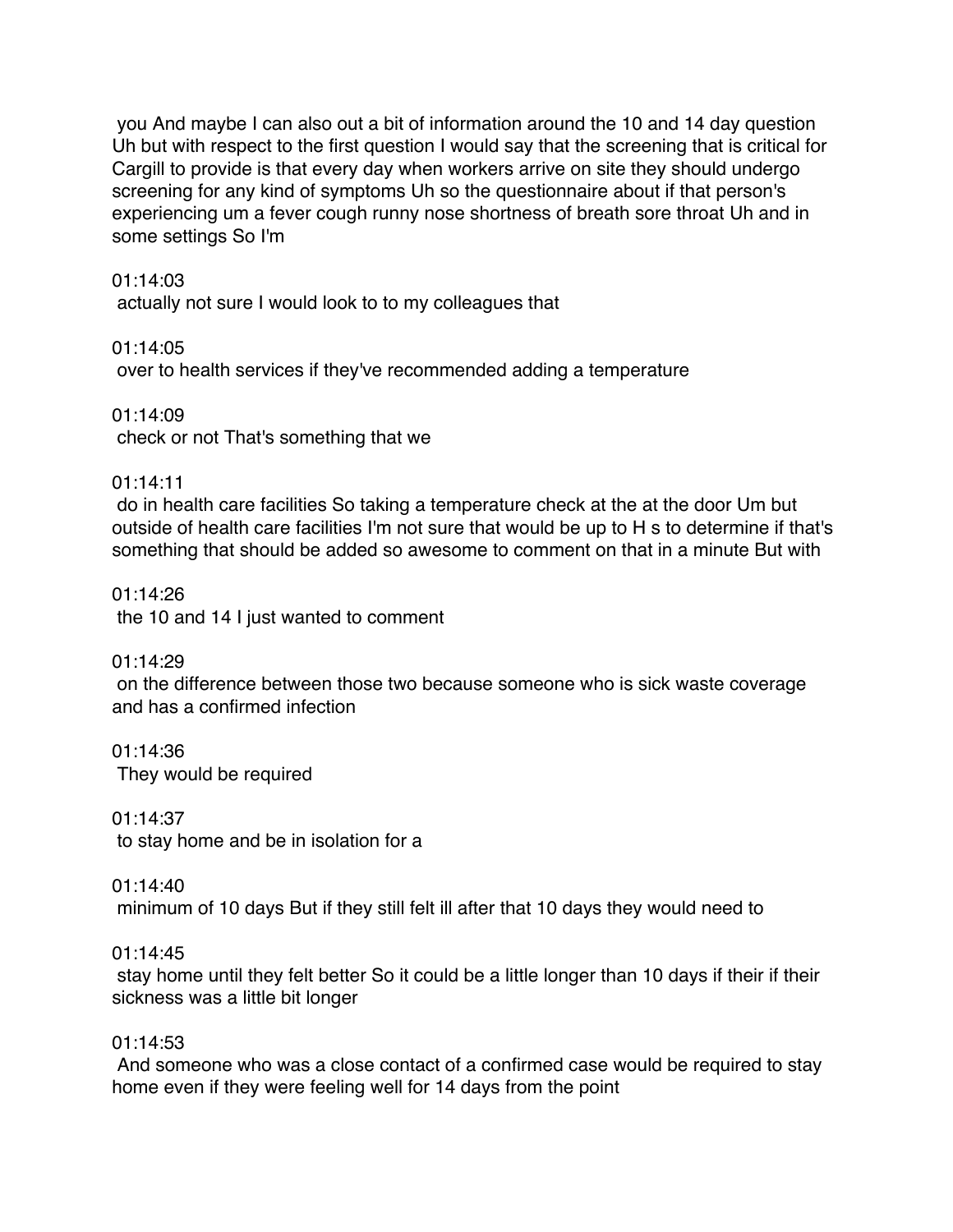#### 01:15:03

at which they'd had that contact So both 10 and 14 days could apply depending on the situation So maybe just check with my colleagues today just about whether or not uh temperature check has been added to the screening

### 01:15:20

Hi This is a doctor who Yeah uh temperature checks happen Attic The screening Ah when I went to visit Cargill the other day with my temperature checks uh and so I mean I I think it's uh it's always good to have a more more screening steps The even if there aren't absolutely mandated

#### 01:15:39

Thank you Doctor Who in Dr Hinshaw John would you like to respond to the other questions

# 01:15:45

Sure Thanks for the question The uh the pay is 80 hours Um so 25 days a week

# 01:15:54

Essentially And we do want the the Cortines for 14 days Uh as possible The reason our our nurses call um I'm going to be really clear about this is because we care about you Uh we do wellness checks We're following up to make sure that you're doing okay or and and checking to see if there's anything additional that we can do for you Um

#### 01:16:16

the most important thing Please

#### 01:16:19

do not come to work If you are sick whether with this or anything else we want you to be okay We want you to be healthy Um the first and foremost uh please do not come to work if you were sick and again our nurses as standard protocol do check on our people because we absolutely care about you

#### 01:16:38

Thank you John And thank you And you for those questions The next questions for ministers copy and this is from France is when employers test positive and need to isolate should they apply for E I or C E R B Go ahead Minister

# 01:16:54

Yeah So this is a a federal program Uh and I I understand that when they when please test positive and what the offensive done of they at this point in time they combined both into a c r c R b uh one application So I at this point in time I don't think it matters That may change as the federal government changes its programs But at this point in time it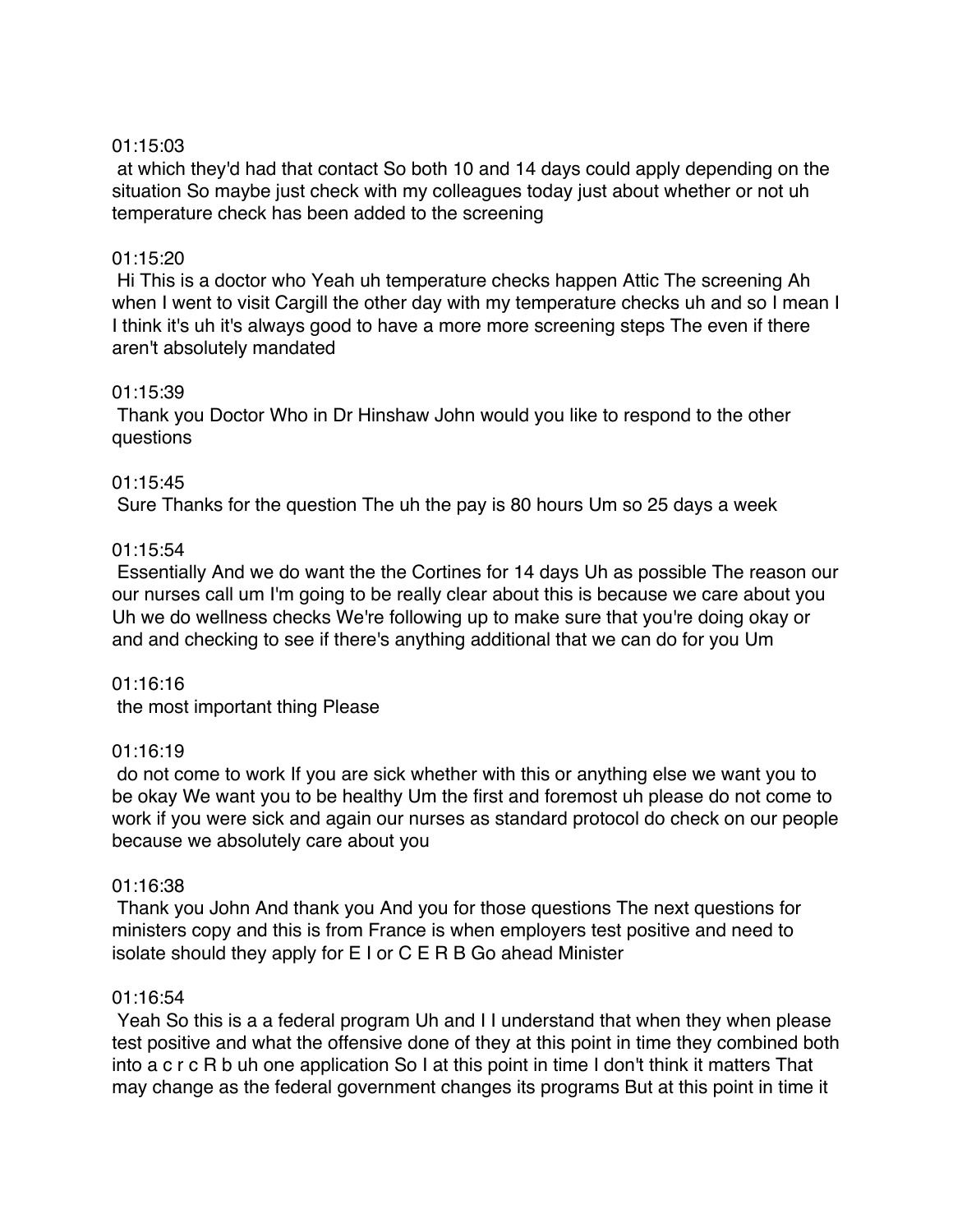is one program So it's applying um whether you apply through E Ivor through uh c R b It's going under the c r B Broad program regardless

01:17:26

Thank you Minister And a reminder to press star three to get your questions into the cue The next question is first for John from cargo And then I will also ask him into surgery chin uh to respond as well And this is a live question from to Neil Go ahead to know when you're

01:17:40 ready 01:17:42 Hi 01:17:44 Um I was just wondering 01:17:47 why I refer 01:17:50 forever 01:17:53 with 01:17:56 what kind of sharing of best practices 01:17:59 are going on in the food industry Uh right now 01:18:02 do you mind repeating 01:18:03 the first part of your question We couldn't quite hear you If you could just go ahead again Sorry 01:18:09 Sure So um the challenges being faced at the High River facility um likely are being faced at other facilities in the food industry And I was just wondering what kind of um

best practice sharing is happening in the industry right now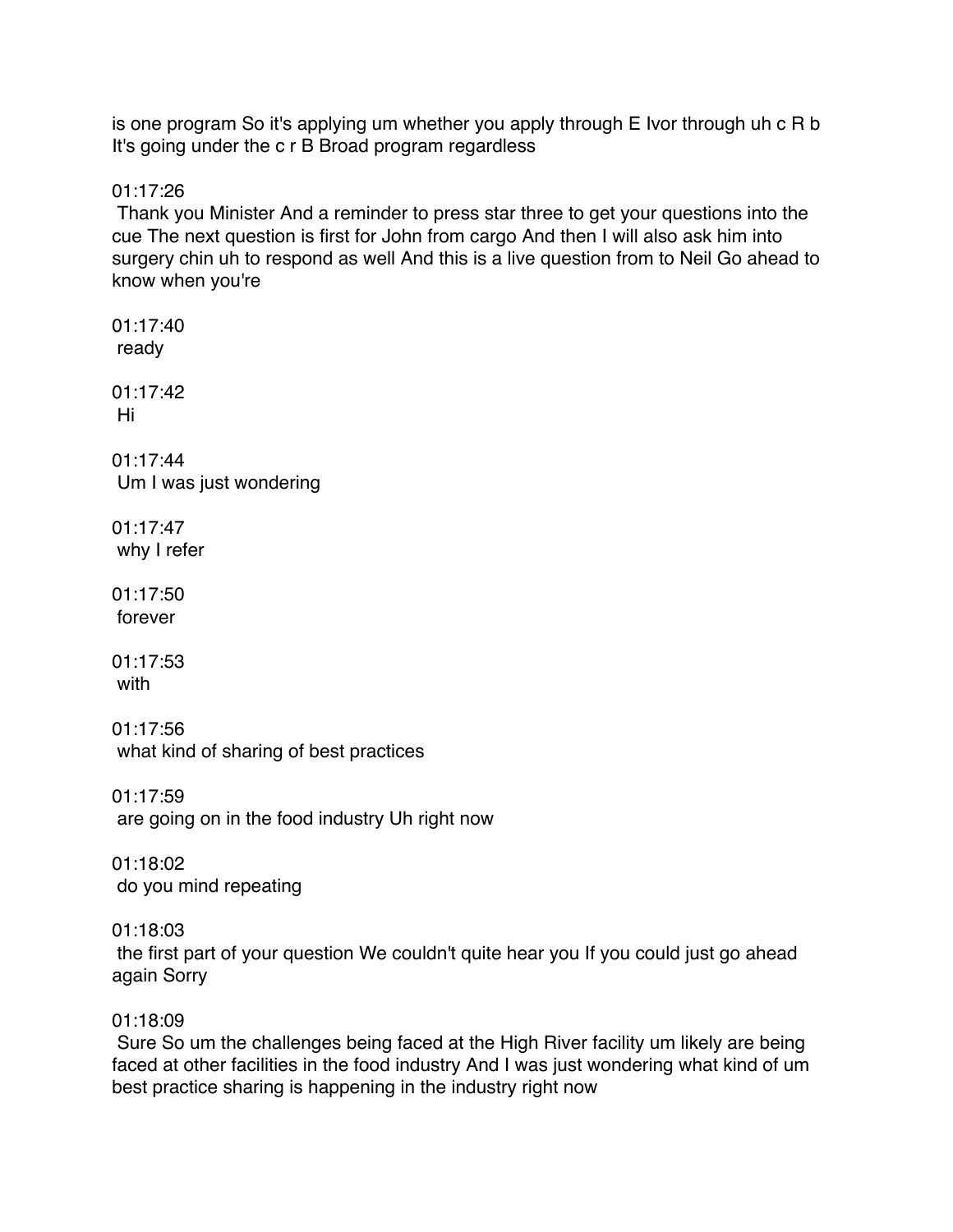#### 01:18:26

Thank you for the question I'm actually going to go to minister first and then I'll come back to John

# 01:18:31

Sure Thank you to kneel for that question And uh for boats I think three weeks or four weeks now we've been um having weekly calls with federal and provincially licensed uh meat processing plants And that's just to to constantly eight to inform them but also to identify any further government action that may be required So it is something that from the government side we are in constant contact with with industry and another side We uh when it comes to the inspection side of things are provincial meat inspectors We've actually been training them up to be able to to work in either a federally or provincially license facility So we are We have identified you know best practices to try to rally as many resources as we can behind keeping uh our food processing and our food supply chain open because it is just such a incredible we The work you guys do is so incredible Not just to 12 burns but the entire country So that's uh those are two things that we've done as a provincial government specifically to make sure that we can try to identify best practices and make sure that work work sites in the province are safe as well as our food security in our food supply chain

# 01:19:46

Thank you very much Minister John to do you want to jump in on this question as well

#### 01:19:50

Sure Um thanks for the question be it's It is absolutely imperative that we share best practices around the industry Um after cargo we've had a long standing position that uh at anything we learn uh for an an an act from a safety people safety or a food safety perspective is is a pretty competitive So we absolutely will share broad like anything that we learn um as we can So we're working with industry partners to share these best practices today and there's actually a federal working group led led by agriculture and agrifood Canada Uh that's been put together That is helping ensure that we share everything that we possibly can share because we absolutely must learn from each other

# 01:20:33

Thank you both for the responses And for that question the next question is live And this is also a question for John with cargo And this question is from Collin Go ahead Call him when you're ready

#### 01:20:45

Other Ah I'm just wondering given the amount of cases that are confirmed at the plant right now Ah what number do we have to reach for cargo to consider the unions recommendation for shutting down for two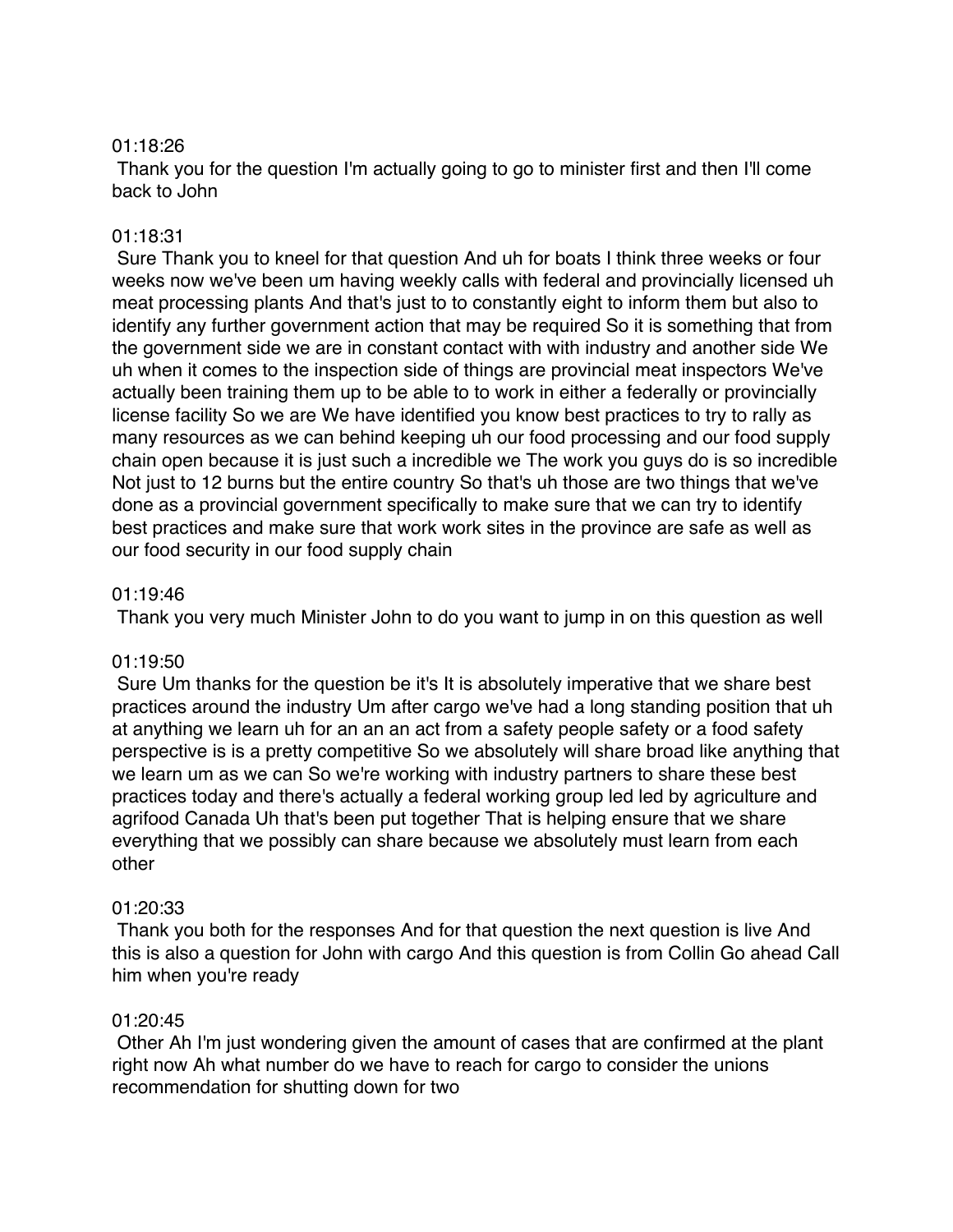01:21:00 weeks

#### 01:21:04

Thank you for the question Um

#### 01:21:07

there is not a number that we are uh working towards We're trying to understand Understand Uh we we are The most important thing is that that the community and our employees need to know that as soon as we cannot run safely uh or with the food safety processes that we need in place we will not run And we will always work with a h s and oh h s and and others to make sure that we are doing everything we can possibly do So if there's ever a point where we cannot ah operate safely and we will not do so

#### 01:21:41

thank you very much Calling for the question I think you John for the response reminder to press star three to get your question to the cue Although we are getting close to uh being at the end of our time the next question is for John with cargo And this question is a question from Gail and that I will read Despite measures being taken workers are still testing positive And this has an effect on our whole on all of our families What more is cargo doing to stop the virus spreading

#### 01:22:09

Thank you for the question And I um I personally uh and and my colleagues as well cared deeply about uh everyone who's been impacted by this this really really bad virus Um and we we will continue to work together with all the experts to make sure that we're putting the absolute newest techniques processes um in in place to make sure that our our people are safe as possible Um we we care about the community a great deal We care about our people a great deal And I think the best thing we can do is continue Um continue learning from H s and others uh to to put the best practices in place So uh we will continue to open our doors to for tours uh and visits by h s um and and and absolutely do continue learning there So um anything that we can get we will do

#### 01:23:05

Thank you Uh the next question is from Rachel and I will read this question And this is a question for Dr Hinshaw And also Dr Who in Dr Freezing Um what is the actual plan going to be um have a task force team But what is the plan to mitigate the spread

01:23:21 I'll start with you Dr Into

01:23:23 Sure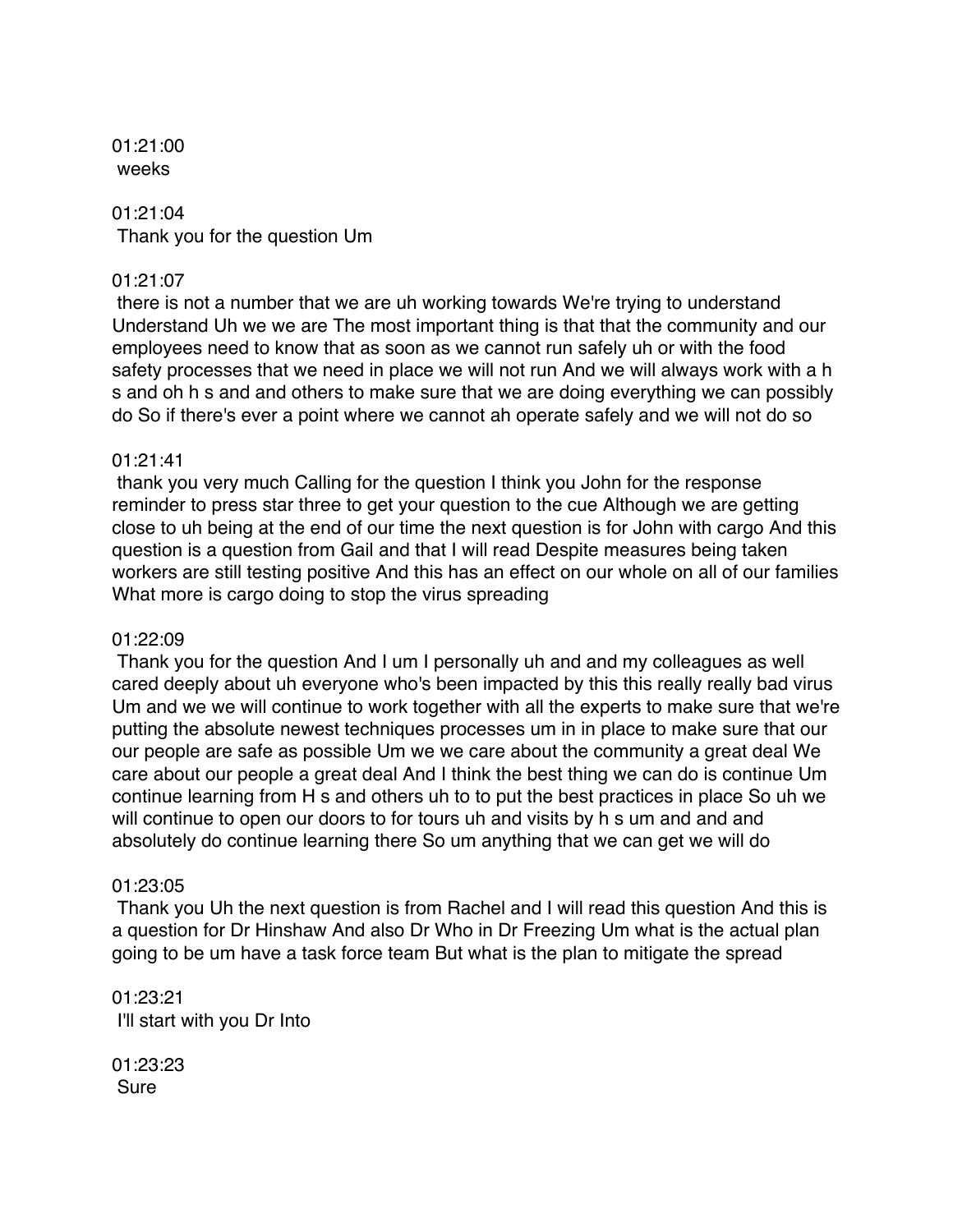#### 01:23:23

Thanks Um and I just want to reference also an earlier question I think it might have been from calling about the uh continued operations of the plant's just fight the high number of cases to say that in a public health investigation the really critical part of any investigation of an outbreak is to understand where the spread is happening because without understanding where the spread is happening it's not possible to prevent that spread So I with respect to this particular outbreak um I mentioned earlier the fact that there seem to be this connection between some of the long term Carol breaks Uh and some of the workers in those outbreaks who got unfortunately got sick and then brought it home to their household And then within those households there were some people who works at the plants Um and then again there have been now cases ah identified in in plant workers But because the early investigation and the focus of the prevention measures focused on the plant itself Ah unfortunately I think some of the pieces that that were missed where the challenges that some households are having with respect to safe isolation and quarantine uh and so there

01:24:41 some of the things

#### 01:24:42

that we need to do now and and also the challenges with car pooling Uh and so if you have several people in a vehicle together then that's of course the risk for ongoing transmission And so the critical pieces of of outbreak control again or to look at where these risks are being identified and then put things in place to stop them So I think what has been mentioned is um Well that's a just elaborate on this in more detail but with the risks that have been identified with car pooling uh and risks of household transmission That's where we're really focusing attention as well as insuring that the plant site continues to implement all of the different pieces of prevention measures that have already been put in place And so we're making sure that um I believe effective today uh supplying masks for all those who are car pooling course would recommend if possible And that's not always possible for people trying to get to the plant site uh in

#### 01:25:39

vehicles where it's just one person or people sitting two meters apart And the uh if people are carpooling wearing masks which again I believe are being provided today on sites for people while they're in those vehicles uh and looking into alternate transportation options that I think have been mentioned for next week and then with respect to households where we do see households where people are really struggling to have the space to be able to isolate safely the government is exploring options to be able to support people who may need to um be outside their home for 10 days if they're confirmed case so that they're not at risk of spreading the virus to others in their household and supporting them Well they do this So those all that work is currently in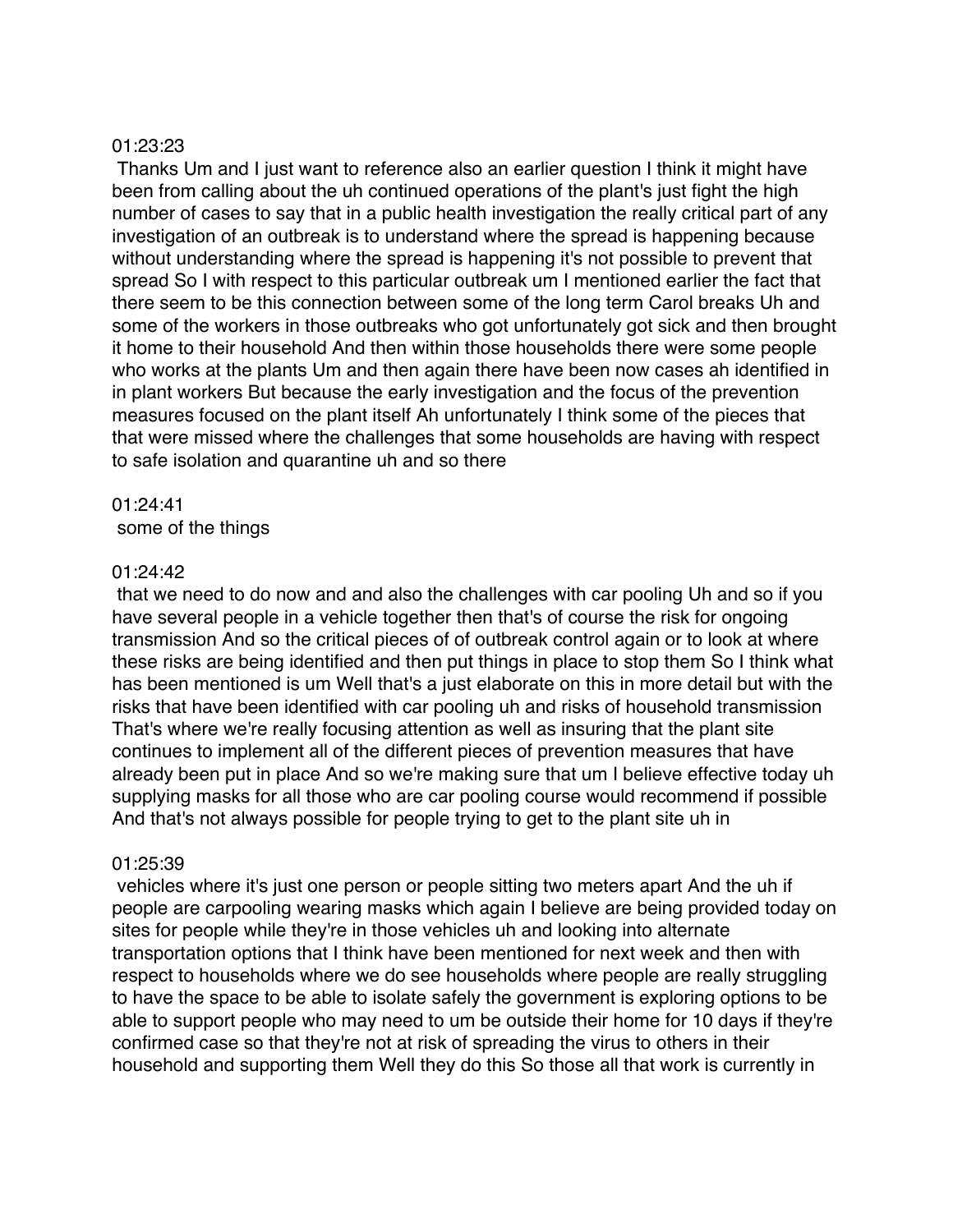progress But I'll maybe ask my colleagues in Calgary zone if they can comment a bit more on the details

#### 01:26:34 Yeah

# 01:26:36

Doctor Who here So Yeah Echoing what You know what I said You know I think you know we're regular Can I try to get to the A solution to the car pooling issue But that again is it just

01:26:45 raise

# 01:26:45

the risk but not as much of a small service though All risk is very important to us as this sort of uh the household transition peace And and so basically we're really going to try hard sport people who are asked to be on South isolation You know we recognize that it's very difficult to stay home uh for you know a 14 day period or a 10 day period or whatever period Uh you know if you need to uh you don't get the groceries or if you need to you know work your second work your second job And so we will be mobilizing a an array of community supports including you know elements of uh alright Say uh community organizations Uh uh health care workers and we'll you know insure that people are able to get what they need Uh you know two stay at home Um because we need to support that when you you know ask for that

#### 01:27:31

So I think with with those measures that we really plan to ramp up

# 01:27:36

starting on Monday ideally uh we're really going to hope to uh put a stop to to this household transmission Uh that that what we're seeing today

#### 01:27:50

The only other thing that actually sorry about this is you know I think this is you know one of the certainly the first town hall that I've parts to participated in on this issue And it's just so important I think for us to to hear from you know the needs of the individual Uh you know workers that the people affected by this uh you know because that you ultimately are for sure The most important group and so you know I I think something that will you know hopefully developed as it is the mechanism to understand You know some of the unique needs that you face Uh and once those needs are identified we'll do our best to support you in in those in those needs So having that two way channel of communication is going to be critical Uh in insuring a success of an outbreak control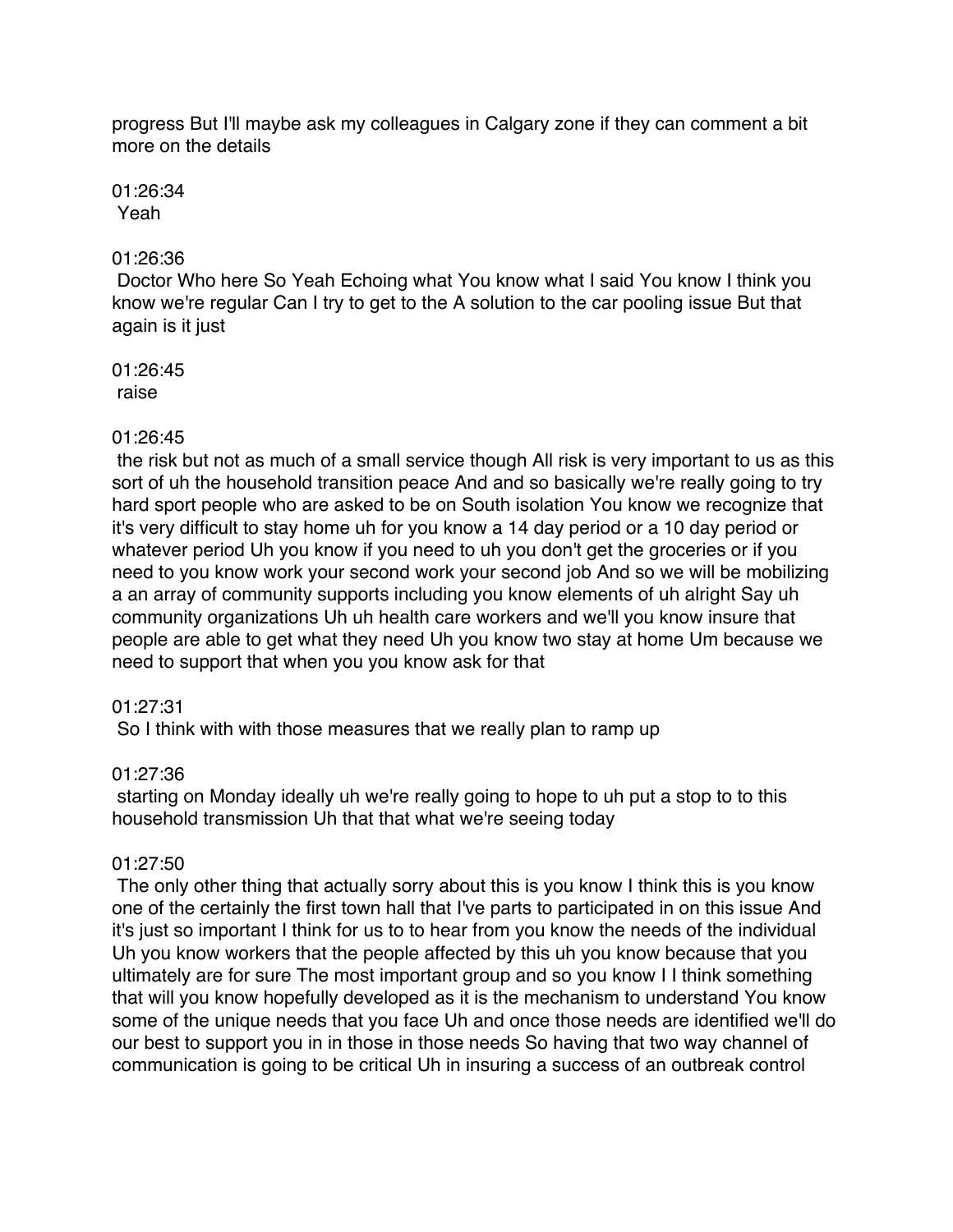#### 01:28:32

Thank you Dr Who and we are ready to wrap up And so if you do have any questions that have not been answered are you additional questions Please email them to um minister duration at a f dot minister at g o v dot a b dot C A That's a s dot minister at g o z dot a b dot c A And also as was mentioned during the call w w w dot Alberta dot c a um backslash away chess or just generally on Alberta Don't say there is lots of covert related resources information including around financial and um community support So with that we are um closing And I just want to think before I pass it over to John in ministry situation for some closing comments Just wanted to think all of you for taking the time to participate today and to all of the speakers including Dr Deana Hinshaw Chief Medical Officer of Health Ah Doctor who And Dr Freezing Who are calories Own medical officers of help

#### 01:29:34

Dr Jason Copying Minister Minister of Labor and immigration Andre Trombley Deputy Minister of Agriculture and Forestry Um John Nash from Cargo and Andrew Polluters from cargo as well So now John I would ask you to provide some closing comments

# 01:29:51

Sure Uh first of all thank you very much Everyone who who participated business and thank you to all of our employees as well as everyone in the community for taking time Um out of your busy days Um I think for me I this it's really important I I care deeply about our people Um and it means a lot that we are able to have this dialogue I I appreciate greatly No the long relationship we've had in the community and I appreciate the the relationship with the union I mean what They're forcing us to have a really important conversation and that's that's great So thank you for that as well Um

#### 01:30:24

what What I want people to walk away with is this we we are doing essential work Uh it is really important that we were able to feed Canadians and support our farmers and ranchers Um and And partners in the supply chain and our people are are incredible Are people are just the best And they do such hard work every every day just to make sure Canadians are fed So thank you I'm grateful for the work that you do Um And please know your safety is is the most important thing If we cannot run the plant safely and provide safe food we will not do it That is my commitment to you Thank you for the time

#### 01:31:01

And uh I would just like to uh to say you know thank you and appreciate everyone's time to To be honest tell a town hall this afternoon and and on this call R Albert as best medical minds And uh they provide Albert his government with the best up to date information on on a daily basis And I would just like to encourage everyone to not get distracted by misleading noise or inflammatory rhetoric because any government's primary goal our core goal is to keep our people safe And Dr Hinge on her team led our